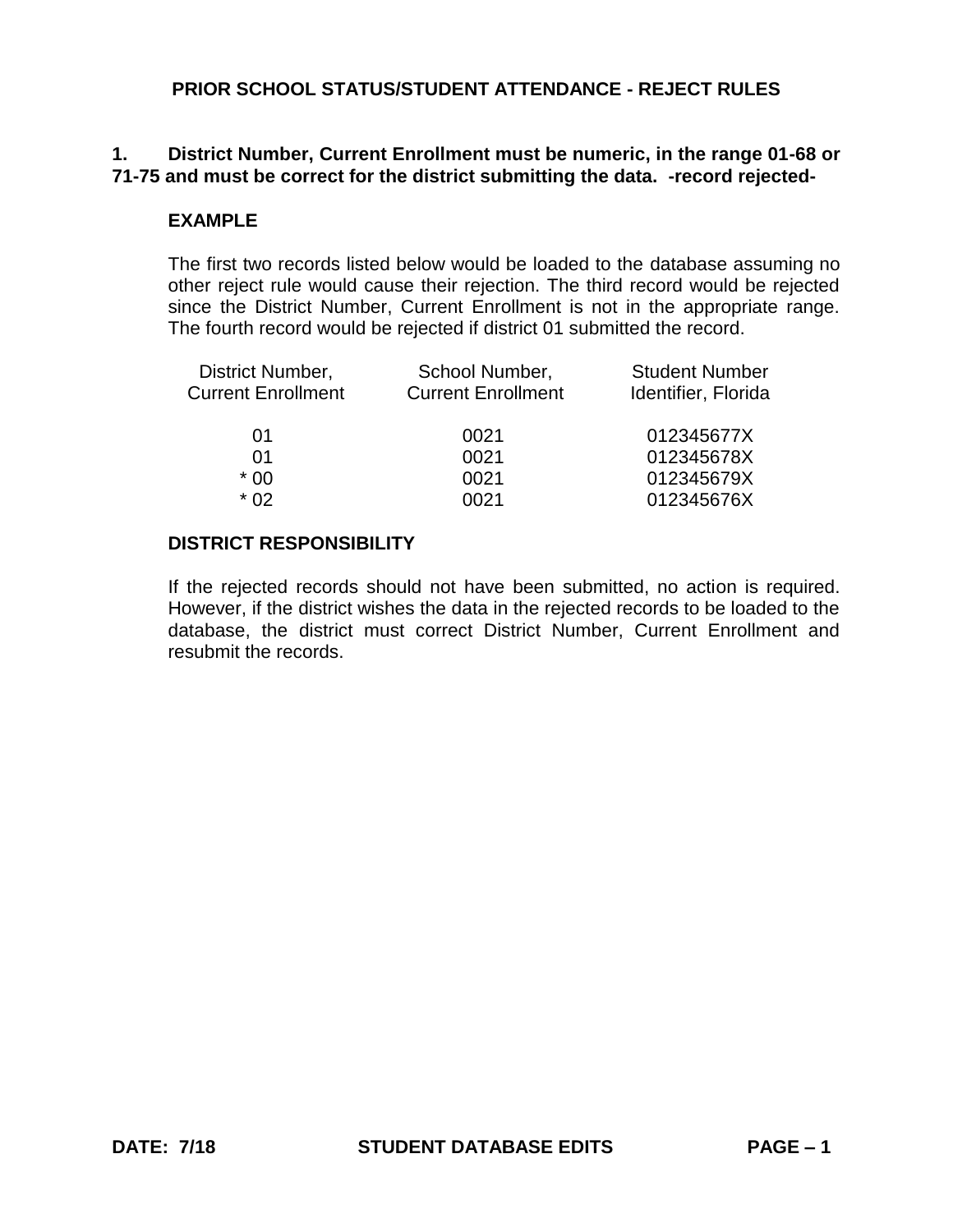# **2. School Number, Current Enrollment must be numeric in the range 0001 to 9899, excluding 3518 and 9001, or it must be N998 or N999. -record rejected-**

#### **EXAMPLE**

The first two records listed below would be loaded to the database assuming no other reject rule would cause their rejection. The third record would be rejected because the School Number, Current Enrollment is not in the appropriate numerical range. The fourth record would be rejected because the School Number, Current Enrollment is not numeric and is not N998 or N999.

| District Number,<br><b>Current Enrollment</b> | School Number,<br><b>Current Enrollment</b> | <b>Student Number</b><br>Identifier, Florida |
|-----------------------------------------------|---------------------------------------------|----------------------------------------------|
| 01                                            | 0021                                        | 012345676X                                   |
| O1                                            | 0021                                        | 012345677X                                   |
| $*$ 01                                        | 9999                                        | 012345678X                                   |
| * በ1                                          | C901                                        | 012346579X                                   |
|                                               |                                             |                                              |

# **DISTRICT RESPONSIBILITY**

If the rejected records should not have been submitted, no action is required. However, if the district wishes the data in the rejected records to be loaded to the database, the district must correct School Number, Current Enrollment and resubmit the records.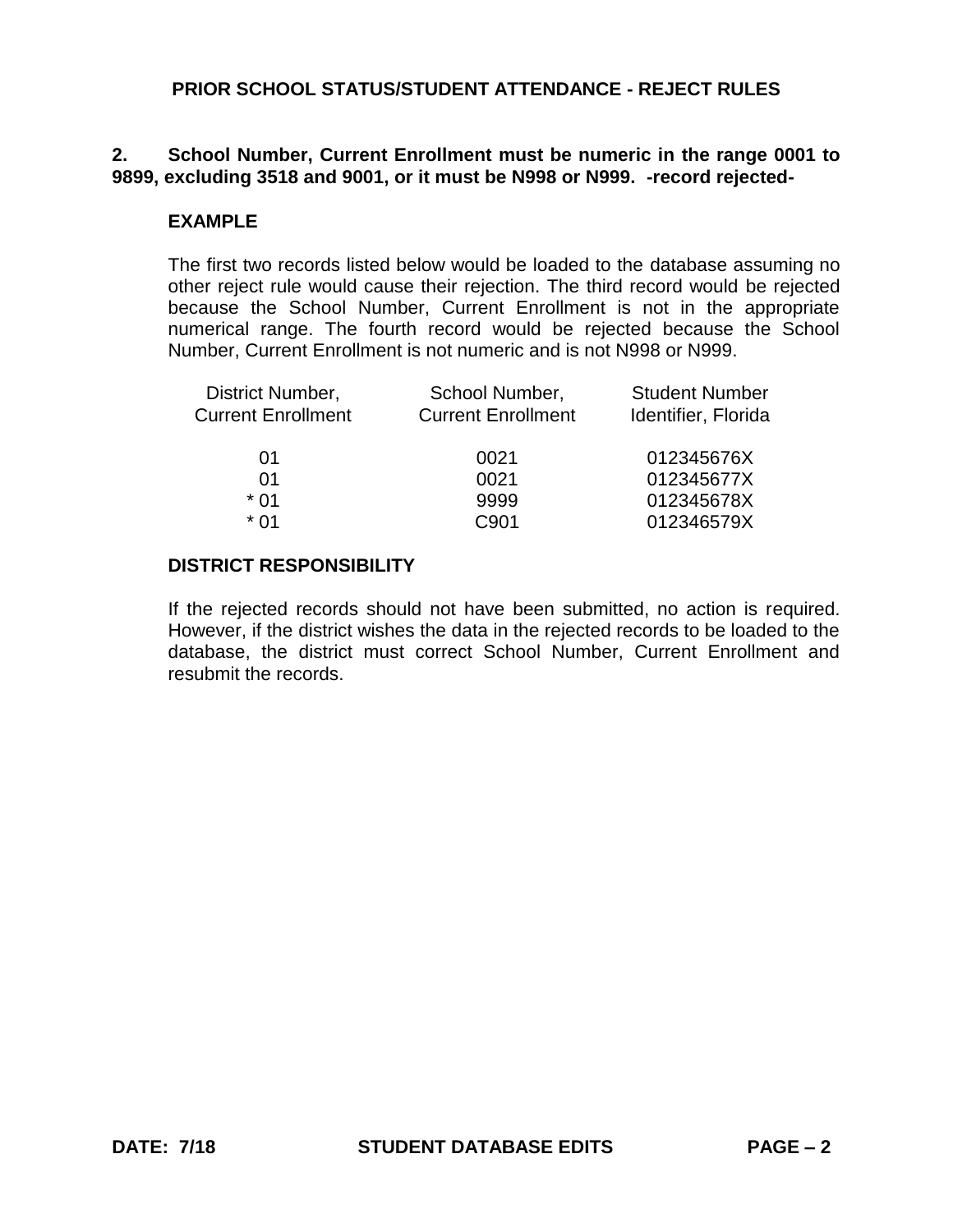**3. The first nine positions of Student Number Identifier, Florida must be numeric. The tenth position of Student Number Identifier, Florida must either be an "X" or numeric. If the tenth position of Student Number Identifier, Florida is numeric, the first two digits must be a valid district number in the range 01-68, 71- 75 or 78-79. If the tenth position of the Student Number Identifier, Florida is an "X", the first three positions must not be all zeroes. record rejected-**

# **EXAMPLE**

The first two records listed below would be loaded to the database assuming no other reject rule would cause their rejection. The third record would be rejected because the tenth position of the Student Number Identifier, Florida must be numeric or an "X". The fourth and sixth records would be rejected because the Student Number Identifier, Florida contains blanks. The fifth record would be rejected because the first two digits are not valid with a numeric character in the tenth position. The seventh record would be rejected because the tenth position contains an "X", and the first three positions are all zeroes.

| District Number,          | School Number,            | <b>Student</b>      |
|---------------------------|---------------------------|---------------------|
| <b>Current Enrollment</b> | <b>Current Enrollment</b> | Identifier, Florida |
| 01                        | 0151                      | 1234567891          |
| 01                        | 0151                      | 123456789X          |
| $*01$                     | 0151                      | 123456789C          |
| $*01$                     | 0151                      | 123456789           |
| $*01$                     | 0151                      | 0023456791          |
| $*01$                     | 0151                      | 0123 56791          |
| $*01$                     | 0151                      | 000123456X          |

# **DISTRICT RESPONSIBILITY**

If the rejected records should not have been submitted, no action is required. However, if the district wishes the data in the rejected records to be loaded to the database, the district must correct the Student Number Identifier, Florida and resubmit the records.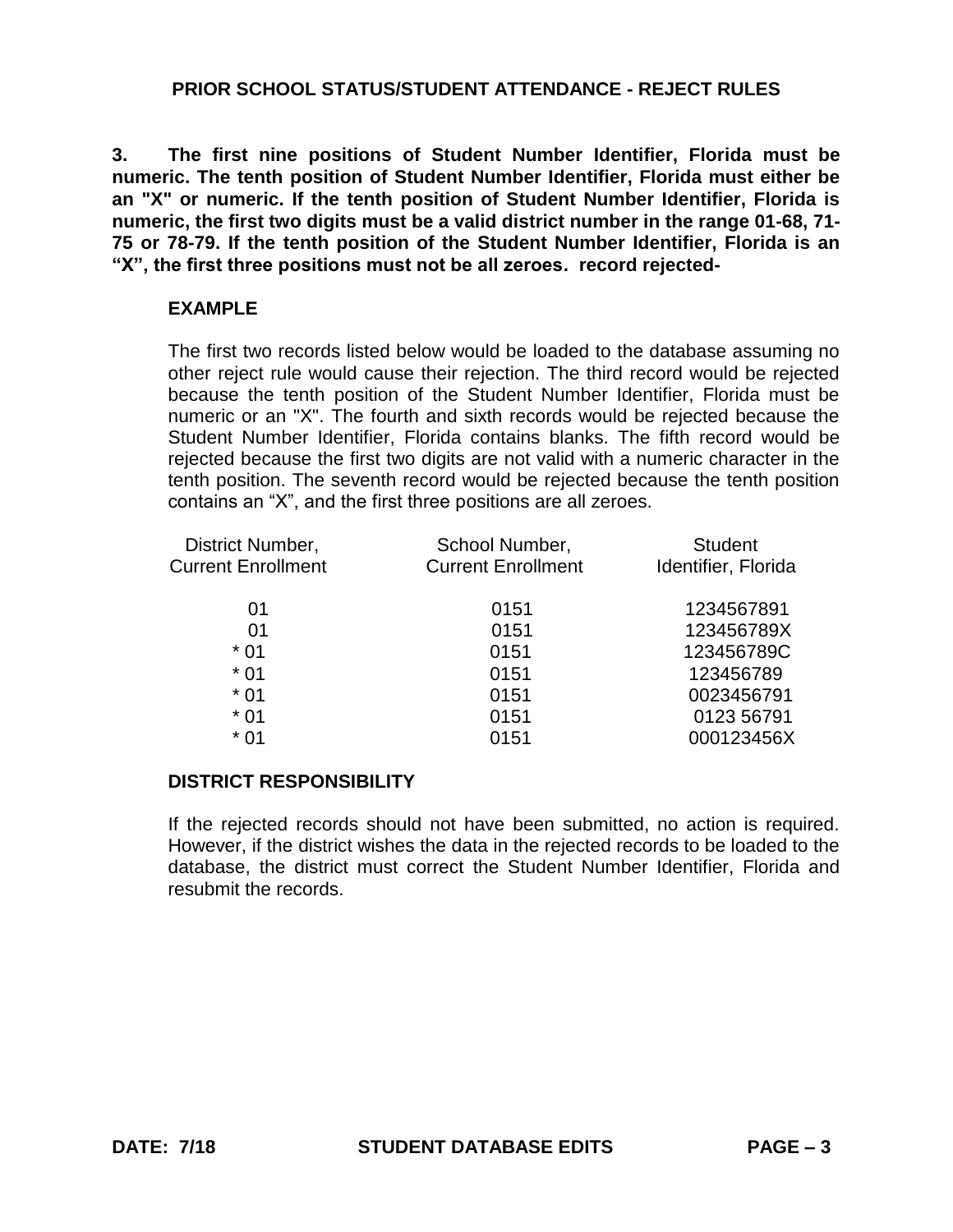**4. The first nine positions of Student Number Identifier-Alias, Florida must be numeric. The tenth position of Student Number Identifier-Alias, Florida must either be an "X" or numeric. If the tenth position of Student Number Identifier-Alias, Florida is numeric, the first two digits must be a valid district number in the range 01-68, 71-75 or 78-79. -record rejected-**

**Note: For additional information on Student Number Identifier-Alias, Florida refer to DOE Information Database Requirements: Volume I -- Automated Student Information System Manual.**

#### **EXAMPLE**

The first two records listed below would be loaded to the database assuming no other reject rule would cause their rejection. The third record would be rejected because when the social security number is used as the Student Number Identifier-Alias, Florida, the tenth digit must be an "X". The fourth and sixth records would be rejected because the Student Number Identifier-Alias, Florida contains blanks. The fifth record would be rejected because the first two digits are not a valid district number while the tenth position is numeric.

| District Number,<br><b>Current Enrollment</b> | School Number,<br><b>Current Enrollment</b> | <b>Student Number</b><br>Identifier-Alias,<br>Florida |
|-----------------------------------------------|---------------------------------------------|-------------------------------------------------------|
| 01                                            | 0151                                        | 1234567891                                            |
| 01                                            | 0151                                        | 123456789X                                            |
| * 01                                          | 0151                                        | 123456789C                                            |
| $*01$                                         | 0151                                        | 123456789                                             |
| $*01$                                         | 0151                                        | 0023456791                                            |
| * 01                                          | 0151                                        | 0123 56791                                            |
|                                               |                                             |                                                       |

#### **DISTRICT RESPONSIBILITY**

If the rejected records should not have been submitted, no action is required. However, if the district wishes the data in the rejected records to be loaded to the database, the district must correct the Student Number Identifier-Alias, Florida and resubmit the records.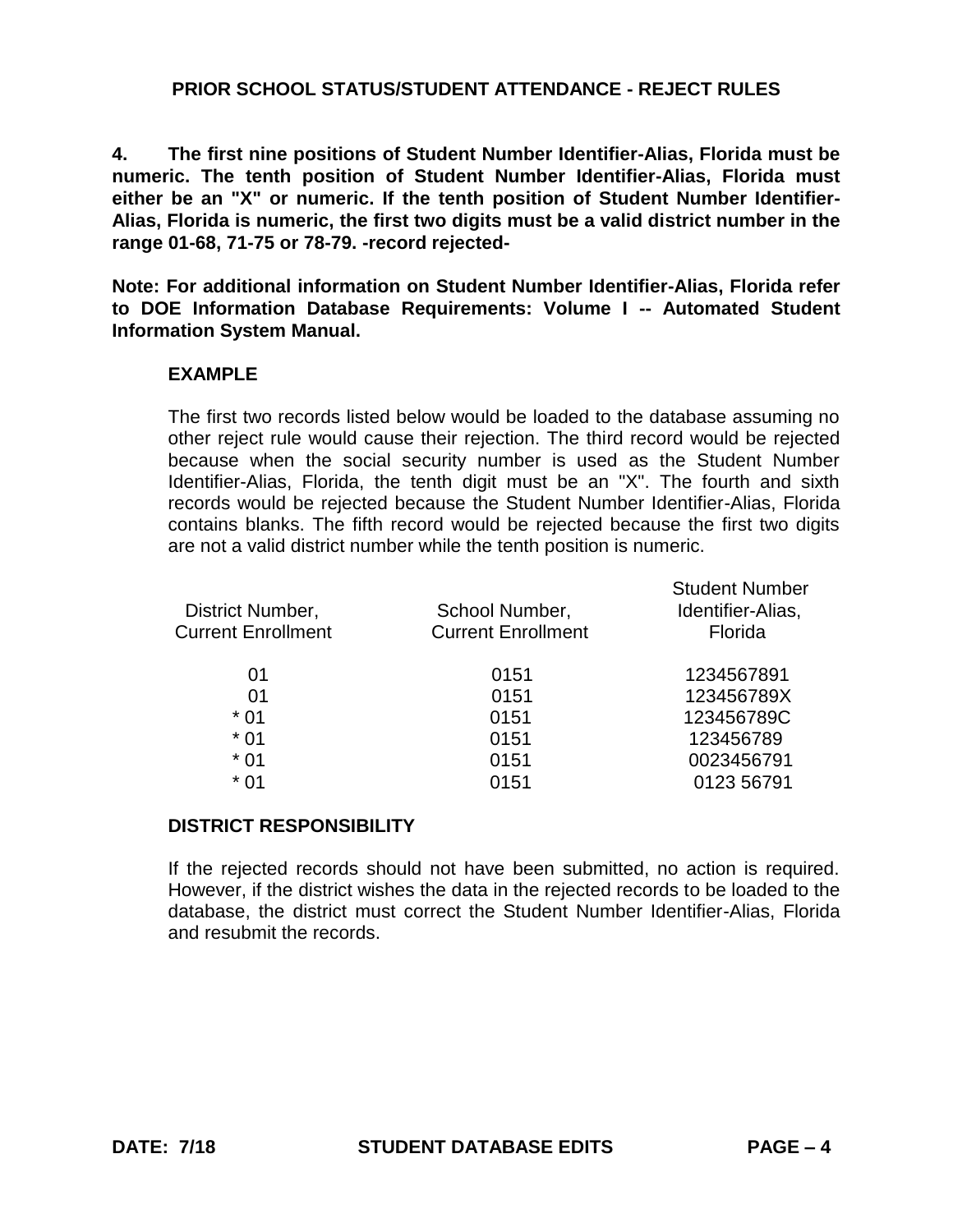**5. The Student Name, Legal: Must not be blank (Z-fill is NOT allowed). Allowable characters include double or single quotation marks, commas, slashes, periods, parentheses, hyphens, accent marks, and spaces where appropriate. -record rejected-**

#### **EXAMPLE**

The record listed below would be rejected because the Student Name, Legal is blank.

| Number,           | <b>Student</b> |
|-------------------|----------------|
| <b>Identifier</b> | Name,          |
| Florida           | Legal          |
|                   |                |

\* 01 123456789

# **DISTRICT RESPONSIBILITY**

If the rejected record should not have been submitted, no action is required. However, if the district wishes the data in the rejected record to be loaded to the database, the district must correct the Student Name, Legal and resubmit the record.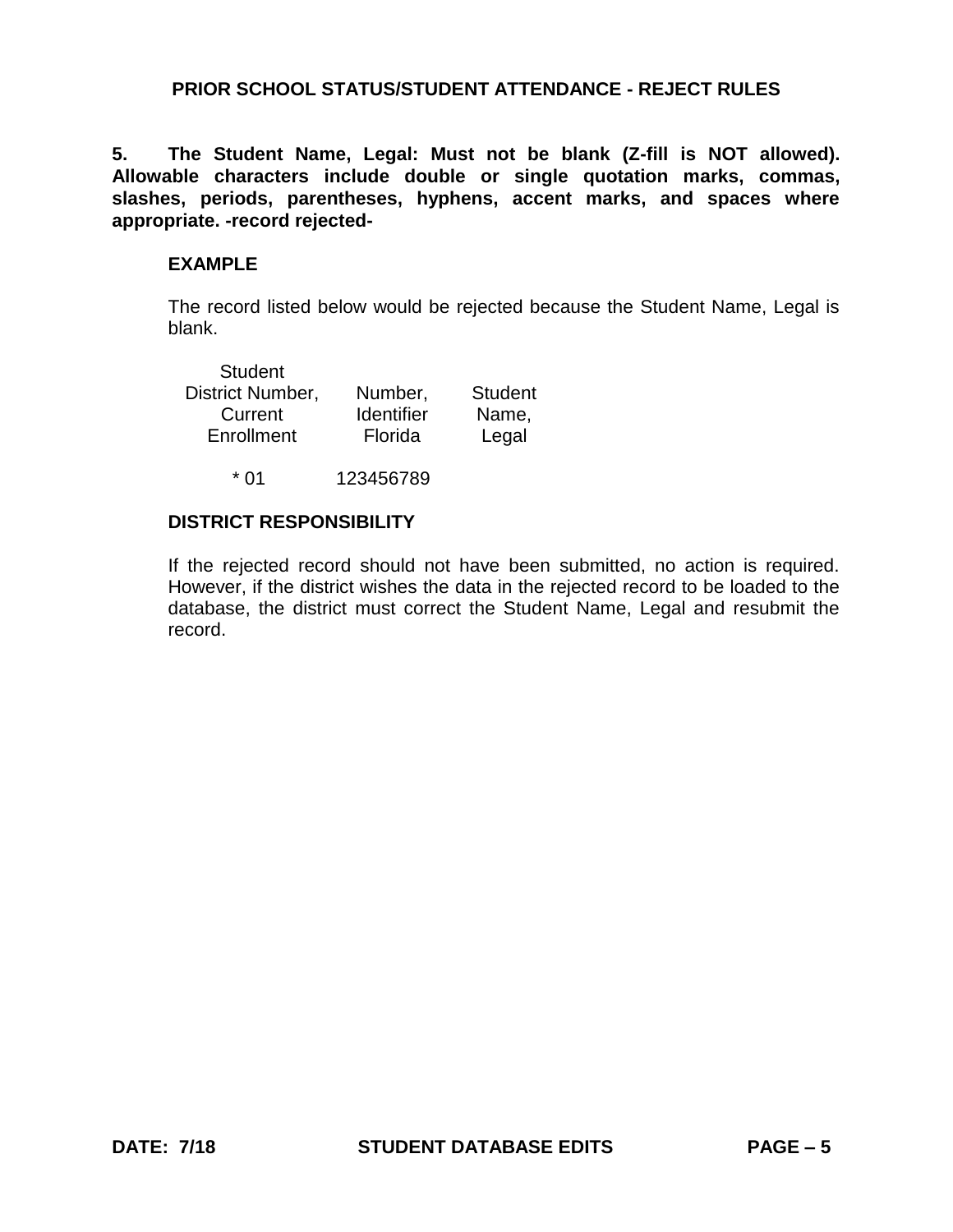#### **6. Gender code must be M or F. -record rejected-**

#### **EXAMPLE**

The records listed below would be rejected. The first record would be rejected because the Gender code is Z. The second record would be rejected because the Gender code was left blank.

| <b>Student Number</b> |          | <b>School Number</b>      |
|-----------------------|----------|---------------------------|
| Identifier, Florida   | Gender   | <b>Current Enrollment</b> |
| * 012345678X          | $\prime$ | 1021                      |
| * 012345679X          |          | 1021                      |

#### **DISTRICT RESPONSIBILITY**

If the rejected records should not have been submitted, no action is required. However, if the district wishes the data in the rejected records to be loaded to the database, the district must correct the Gender code and resubmit the records.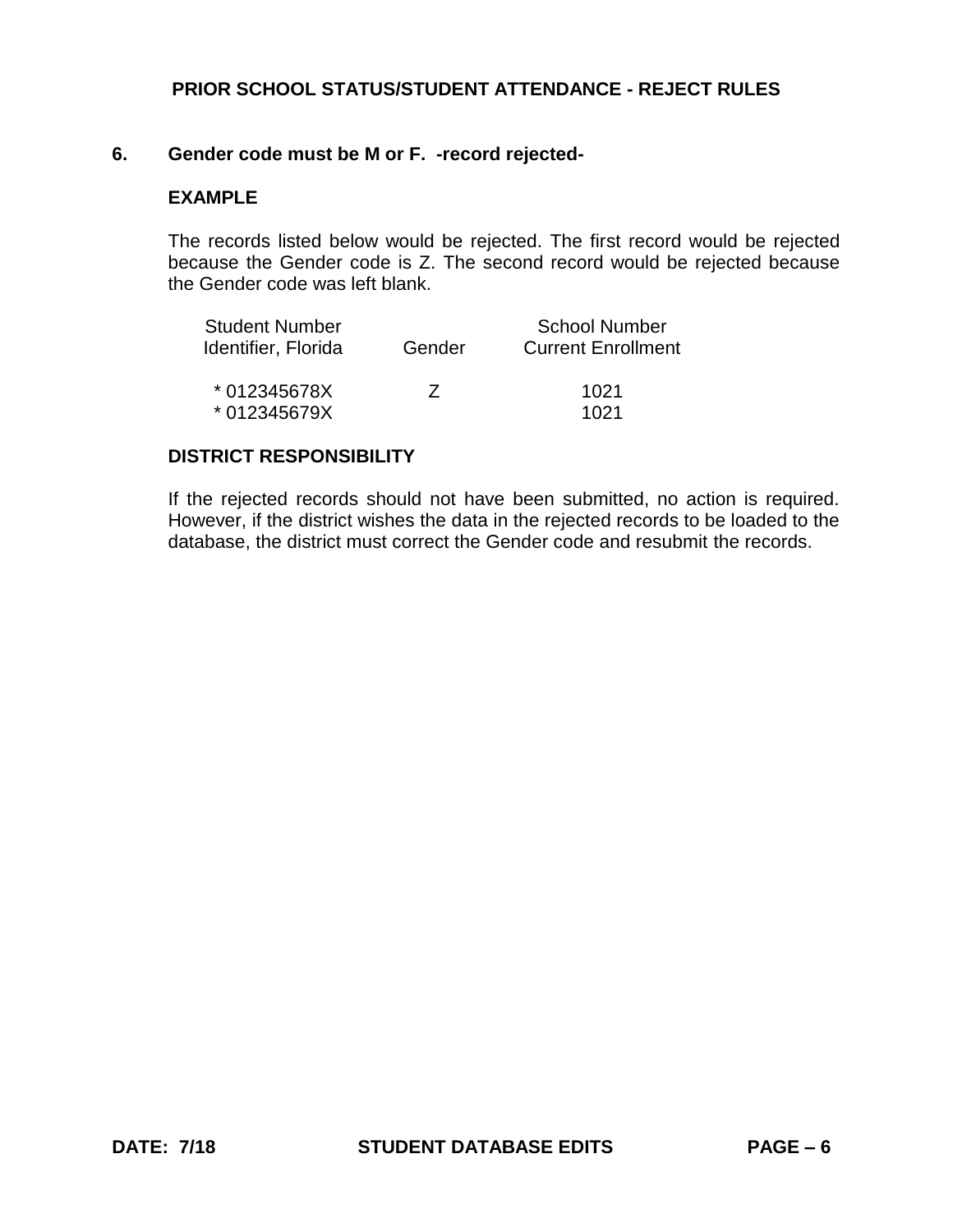# **8. Birth Date must be numeric, a valid date in the format MMDDYYYY, and must be less than or equal to the last day of the Survey Period. -record rejected-**

#### **EXAMPLE**

Each of the records listed below would be rejected. The first record would be rejected because Birth Date is not numeric. The second record would be rejected because Birth Date is an invalid date. The third record would be rejected because the Birth Date is greater than the last day of the Survey Period.

| <b>Student</b> |        |      |                   |
|----------------|--------|------|-------------------|
| <b>Number</b>  | Survey |      |                   |
| Identifier,    | Period |      |                   |
| Florida        | Code   | Year | <b>Birth Date</b> |
|                |        |      |                   |
| * 012345678X   | 2      | **** | 77777777          |
| * 012345679X   | 2      | **** | 02301985          |
| * 012345679X   |        | **** | 11142099          |
|                |        |      |                   |

\*\*\*\* = Valid fiscal year for data submission.

#### **DISTRICT RESPONSIBILITY**

If the rejected records should not have been submitted, no action is required. However, if the district wishes the data in the rejected records to be loaded to the database, the district must correct the Birth Date and resubmit the records.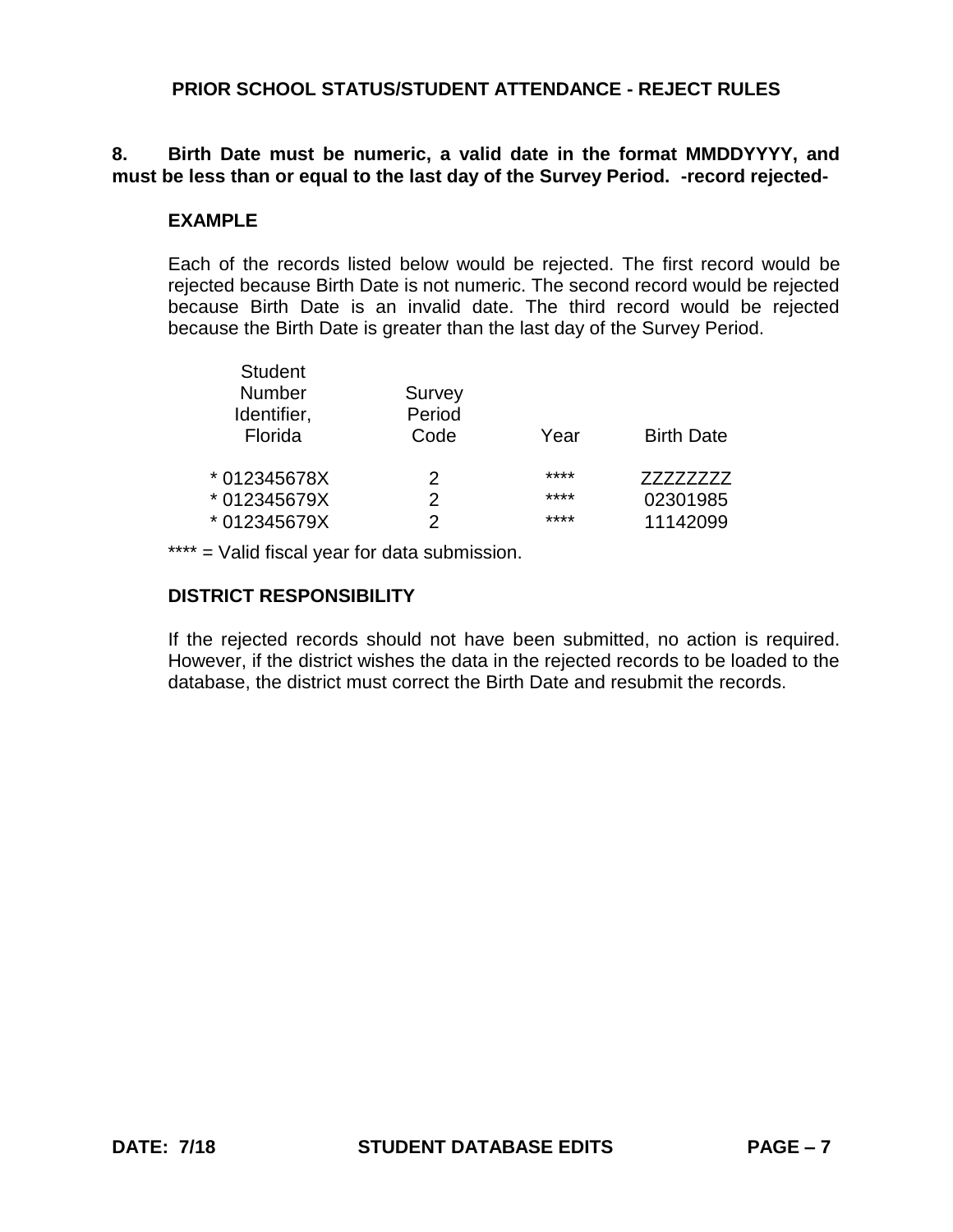#### **9. Grade Level code must be PK, KG, or 01-12. -record rejected-**

#### **EXAMPLE**

The third record listed below would be loaded to the database assuming no other reject rule would cause its rejection. The first record would be rejected because the code is invalid. The second record would be rejected because the code was left blank.

| <b>Student Number</b><br>Identifier, Florida | Grade<br>Level |
|----------------------------------------------|----------------|
| *012345678X                                  | K              |
| * 012345679X<br>012345976X                   | 11             |

#### **DISTRICT RESPONSIBILITY**

If the rejected records should not have been submitted, no action is required. However, if the district wishes the data in the rejected records to be loaded to the database, the district must correct the Grade Level and resubmit the records**.**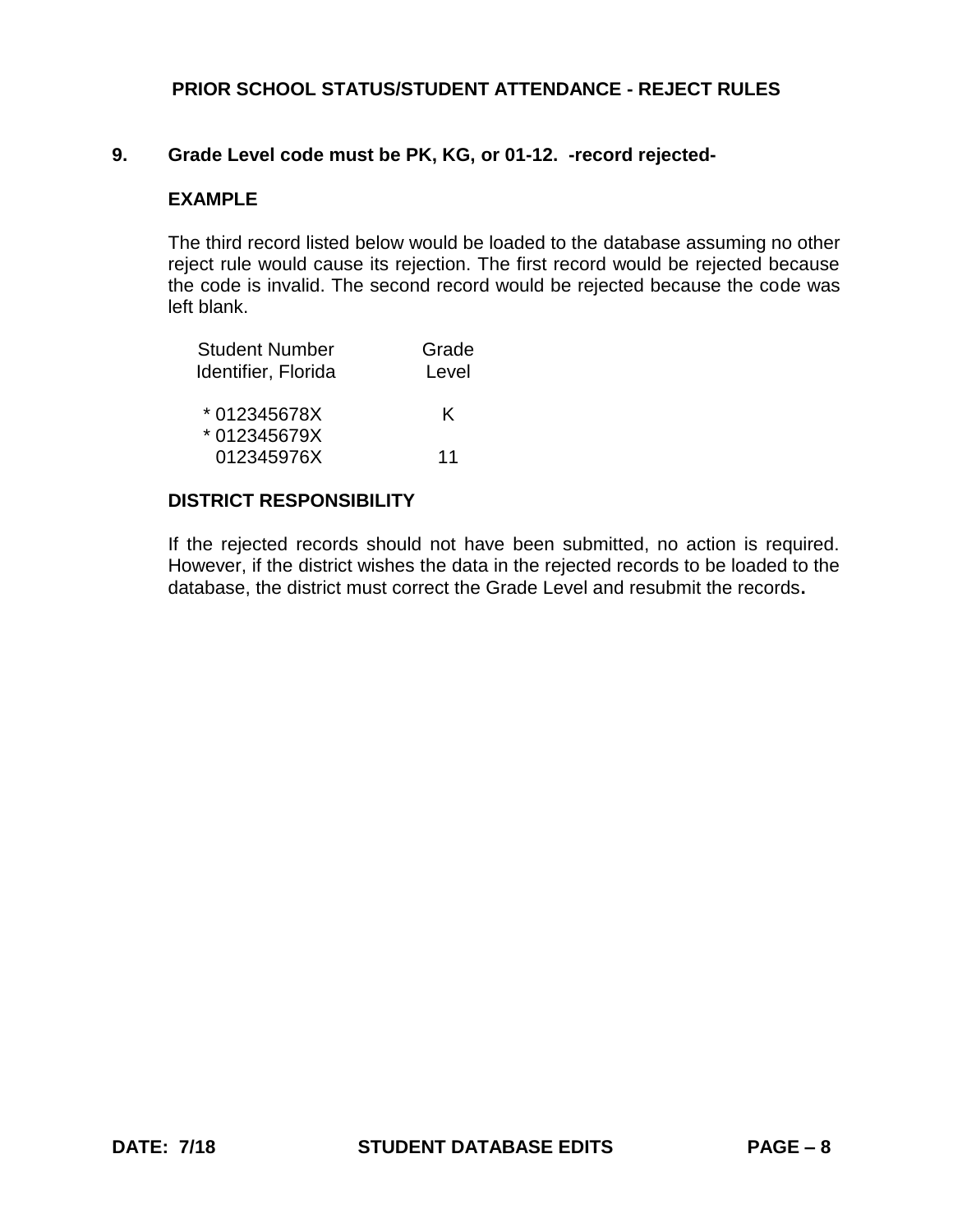# **10. Survey Period Code must be 2, 3, or 5 and must be correct for the submission specified by the district. -record rejected-**

#### **EXAMPLE**

The Survey Period Code as specified in the transmission Job Control Language (JCL) or in statements for tape transmission is identified as Survey Period Code "2". However, if records on the transmission have a Survey Period Code of "5", all records updated, added or deleted with this inconsistency would be rejected.

#### **DISTRICT RESPONSIBILITY**

If the rejected records should not have been submitted, no action is required. However, if the district wishes the data in the rejected records to be loaded to the database, the Survey Period Code must be corrected either on the records coming in or the transmission JCL and all the records must be resubmitted.

#### **11. School Year must be correct for the submission specified by the district. -record rejected-**

#### **EXAMPLE**

The School Year as specified in the transmission JCL or in statements for tape transmission is identified as the valid year for data submission. However, if records on the transmission have the previous School Year coded, all records updated, added or deleted with this inconsistency will be rejected.

#### **DISTRICT RESPONSIBILITY**

If the rejected records should not have been submitted, no action is required. However, if the district wishes the data in the rejected records to be loaded to the database, the district must correct the School Year either on the records coming in or the transmission JCL and resubmit all records.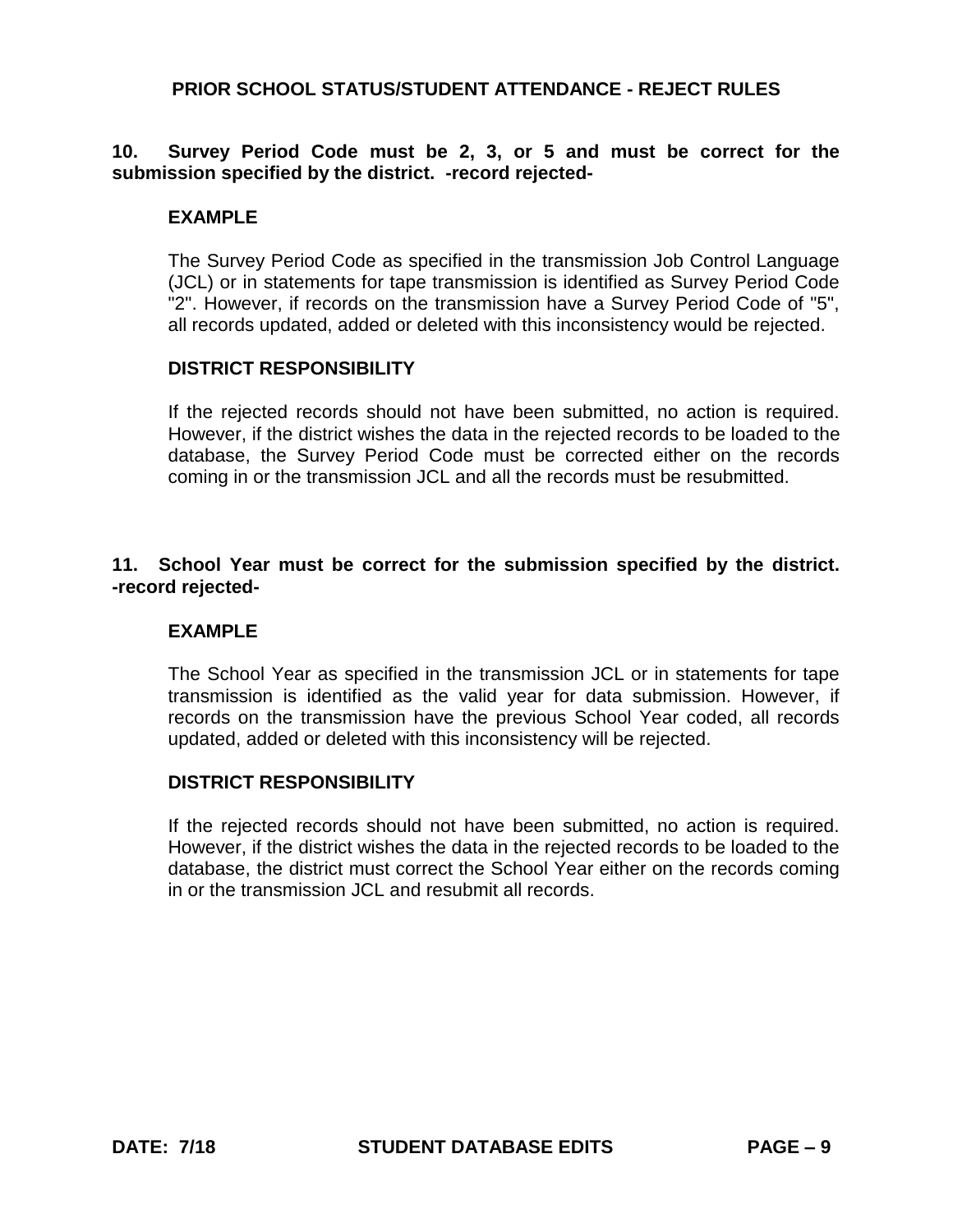**12. Entry (Re-entry) Code, PK-12 must be E01, E02, E2A, E03, E3A, E04, E4A, E05, E09, R01, R02, or R03 unless Survey Period Code is 3 or 5 and Term is Y, in which case the field should be Z-filled. -record rejected-**

**Note: See DOE Information Database Requirements: Volume I -- Automated Student Information System Manual, Appendix A for acceptable entry or re-entry attendance codes for grades PK-12 students.**

#### **EXAMPLE**

The first two records listed below would be loaded to the database assuming no other reject rule would cause their rejection. The third record would be rejected since the Entry (Re-entry) Code, PK-12 is an adult entry code reported for a PK-12 student. The fourth record would be rejected since the Survey Period Code is 3 and the Entry (Re-entry) Code is E01.

| District Number,          | <b>Student Number</b> | Survey      | Entry (Re-entry) |
|---------------------------|-----------------------|-------------|------------------|
| <b>Current Enrollment</b> | Identifier, Florida   | Period Code | Code, PK-12      |
| 01                        | 012345678X            | 2           | E <sub>0</sub> 1 |
| 01                        | 012345679X            | 2           | R <sub>0</sub> 3 |
| * በ1                      | 012345670X            | 2           | EA <sub>1</sub>  |
| $*$ 01                    | 012345671X            | 3           | F01              |

#### **DISTRICT RESPONSIBILITY**

If the rejected record should not have been submitted, no action is required. However, if the district wishes the data in the rejected record to be loaded to the database, the district must correct the Entry (Re-entry) Code, PK-12 and resubmit the record.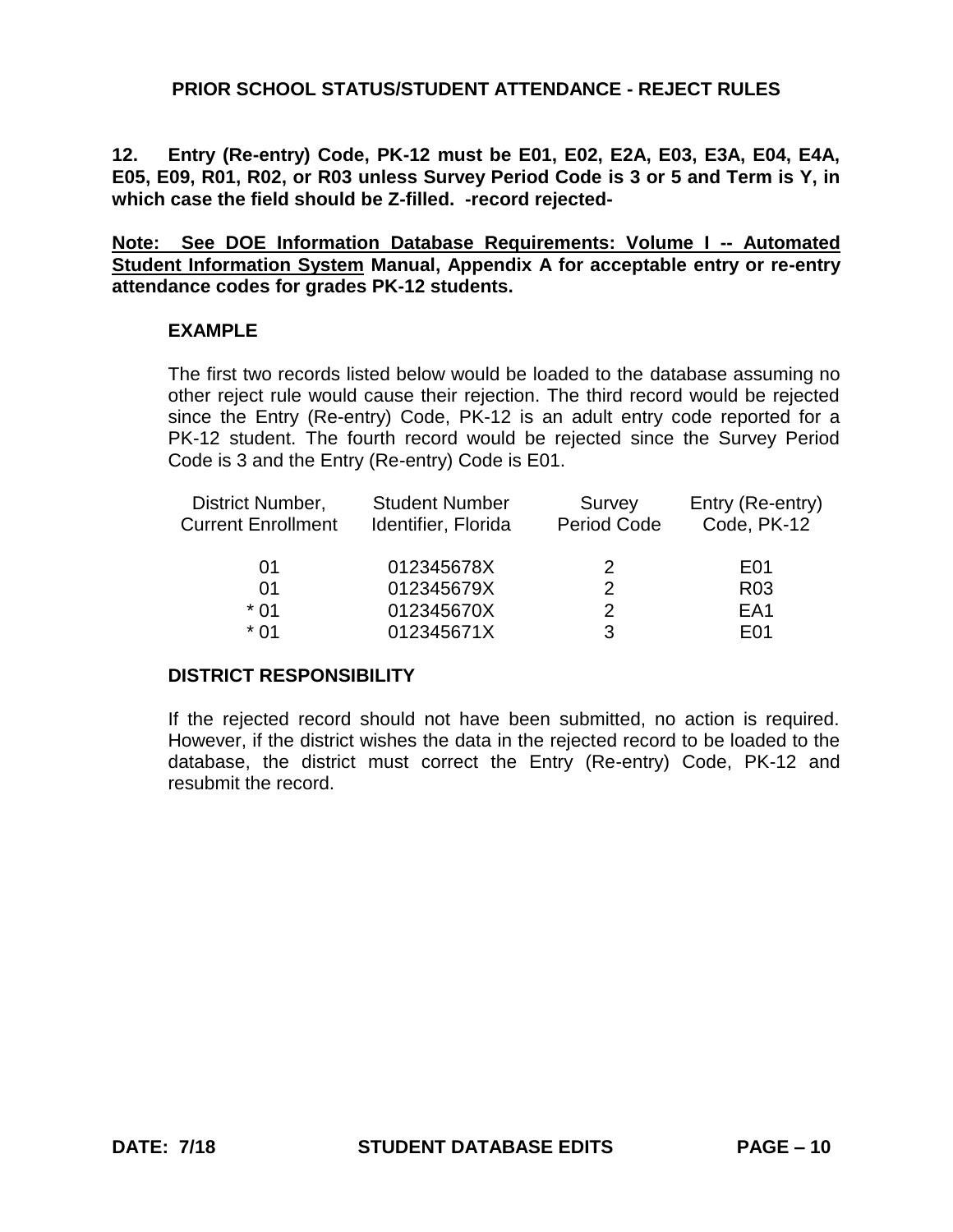**13. If Survey Period is 2 or 3, then Entry (Re-entry) Date must be numeric and must be a valid date that is greater than or equal to 07/01/\*\*\*\* and less than or equal to the last day of the survey period. If Survey Period Code is 3 or 5 and Term is Y then the field should be zero filled. If Survey Period Code is 5, then the Entry (Re-entry) Date must be numeric and must be a valid date in the range 7/01/\*\*\*\* to 8/31/\*\*\*\*. -record rejected-**

#### **EXAMPLE**

The first record listed below would be loaded to the database assuming no other reject rule would cause its rejection. The second record would be rejected because the Entry (Re-entry) Date is not a valid date in the specified range. The third record would be rejected because the Entry (Re-entry) Date contains blanks.

| District Number,<br><b>Current Enrollment</b> | <b>Student Number</b><br>Identifier, Florida | Survey<br><b>Period Code</b> | Entry (Re-entry)<br>Date |
|-----------------------------------------------|----------------------------------------------|------------------------------|--------------------------|
| O1                                            | 012345678X                                   | $\mathcal{P}$                | $0811***$                |
| * በ1                                          | 012345679X                                   | 2                            | $0231***$                |
| * በ1                                          | 012345670X                                   | 2                            | 0123                     |

\*\*\*\* = Valid fiscal year for data submission.

# **DISTRICT RESPONSIBILITY**

If the rejected records should not have been submitted, no action is required. However, if the district wishes the data in the rejected records to be loaded to the database, the district must correct the Entry (Re-entry) Dates and resubmit the records.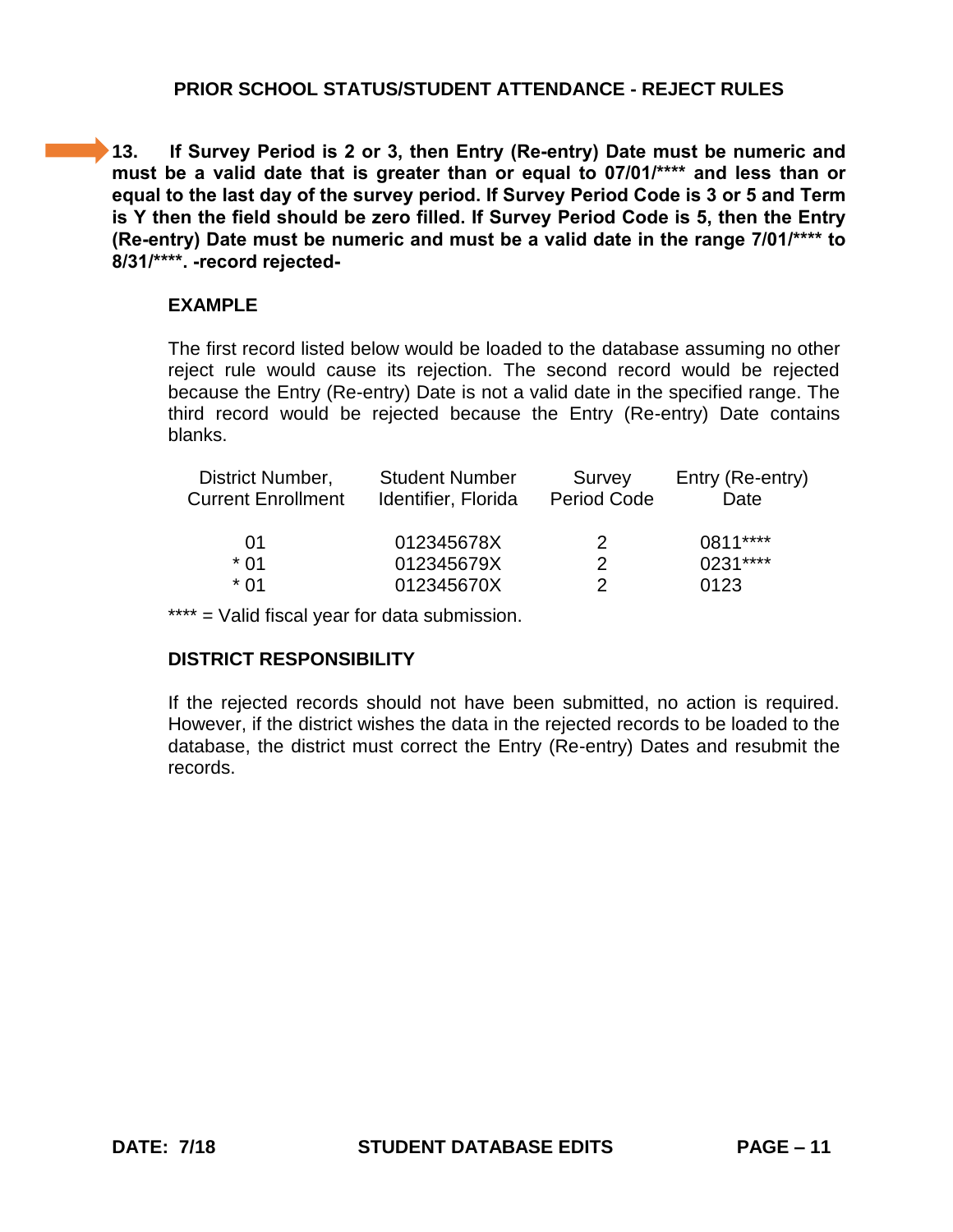**14. Prior School/Location: District/County must be numeric and in the range 01-68, 71-75 or 99.** -**record rejected-**

**Note: See DOE Information Database Requirements: Volume I -- Automated Student Information System Manual, Appendix C for appropriate District/County Numbers.**

#### **EXAMPLE**

The first record listed below would be loaded to the database assuming no other reject rule would cause its rejection. The second and third records would be rejected because the Prior School/Location: District/County is not in the appropriate range.

| <b>Prior School/Location:</b><br>District/County | School Number,<br><b>Current Enrollment</b> | <b>Student Number</b><br>Identifier, Florida |
|--------------------------------------------------|---------------------------------------------|----------------------------------------------|
|                                                  |                                             |                                              |
| O1                                               | 0021                                        | 012345677X                                   |
| * 81                                             | 0021                                        | 012345679X                                   |
| * በበ                                             | 0021                                        | 012345676X                                   |

# **DISTRICT RESPONSIBILITY**

If the rejected records should not have been submitted, no action is required. However, if the district wishes the data in the rejected records to be loaded to the database, the district must correct Prior School/Location: District/County and resubmit the records.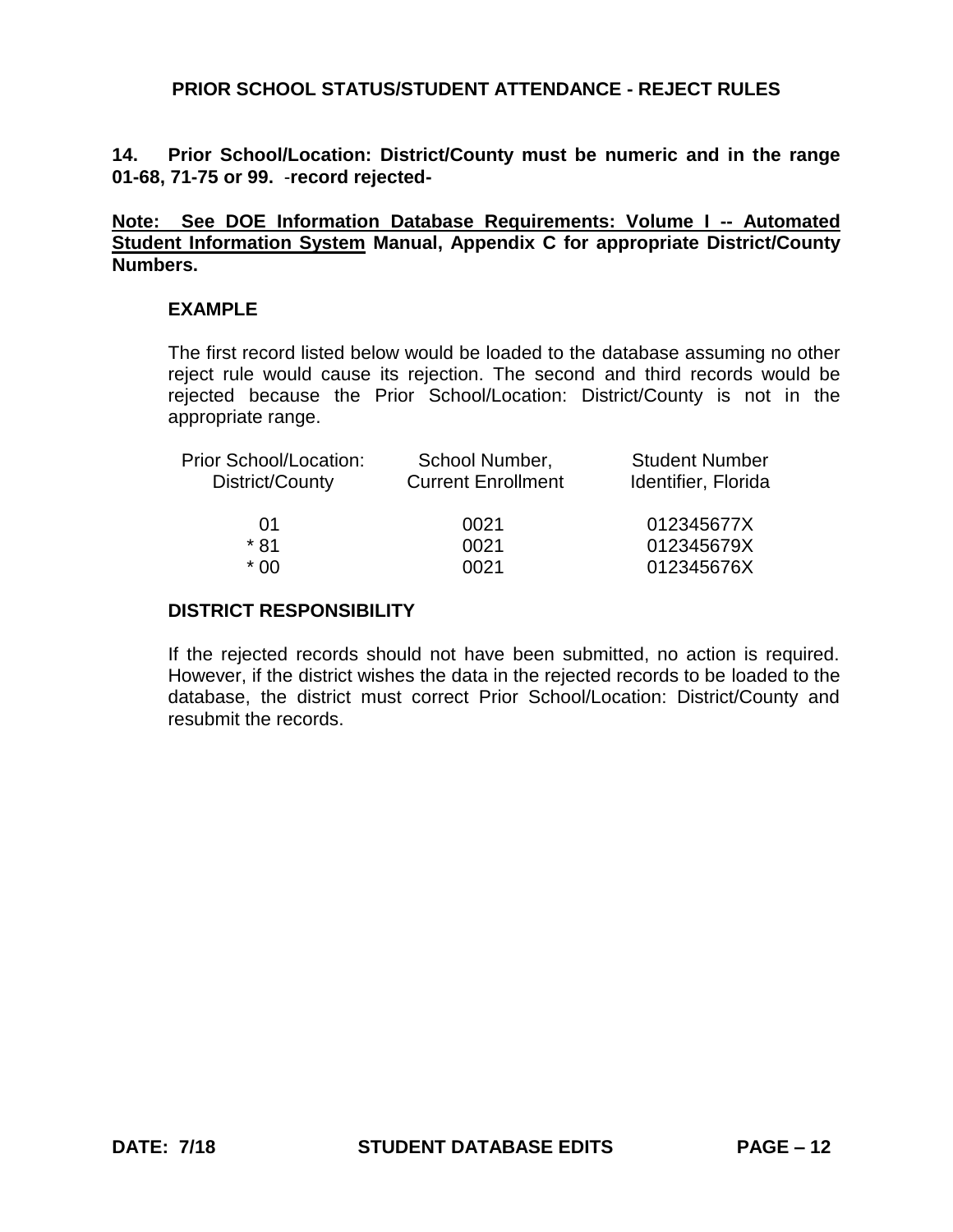# **15. Prior School/Location: State/Territory or Commonwealth must be a valid code as listed in Appendix H or Appendix Q of the DOE Information Database Requirements Volume I -- Automated Student Information System Manual or ZZ.**  -**record rejected-**

#### **EXAMPLE**

The first and second records listed below would be loaded to the database assuming no other reject rule would cause their rejection. The third record would be rejected because the State/Territory or Commonwealth code is invalid.

| <b>Student Number</b><br>Identifier, Florida | Prior School/Location:<br><b>District</b> | Prior School/Location:<br>State/Territory<br>or Commonwealth |
|----------------------------------------------|-------------------------------------------|--------------------------------------------------------------|
| 012345676X<br>012345677X                     | 62<br>99                                  | FL.<br><b>PR</b>                                             |
| * 012345679X                                 | 99                                        | RL                                                           |

## **DISTRICT RESPONSIBILITY**

If the rejected record should not have been submitted, no action is required. However, if the district wishes the data in the rejected record to be loaded to the database, the district must correct the Prior School/Location: State/Territory or Commonwealth code and resubmit the record.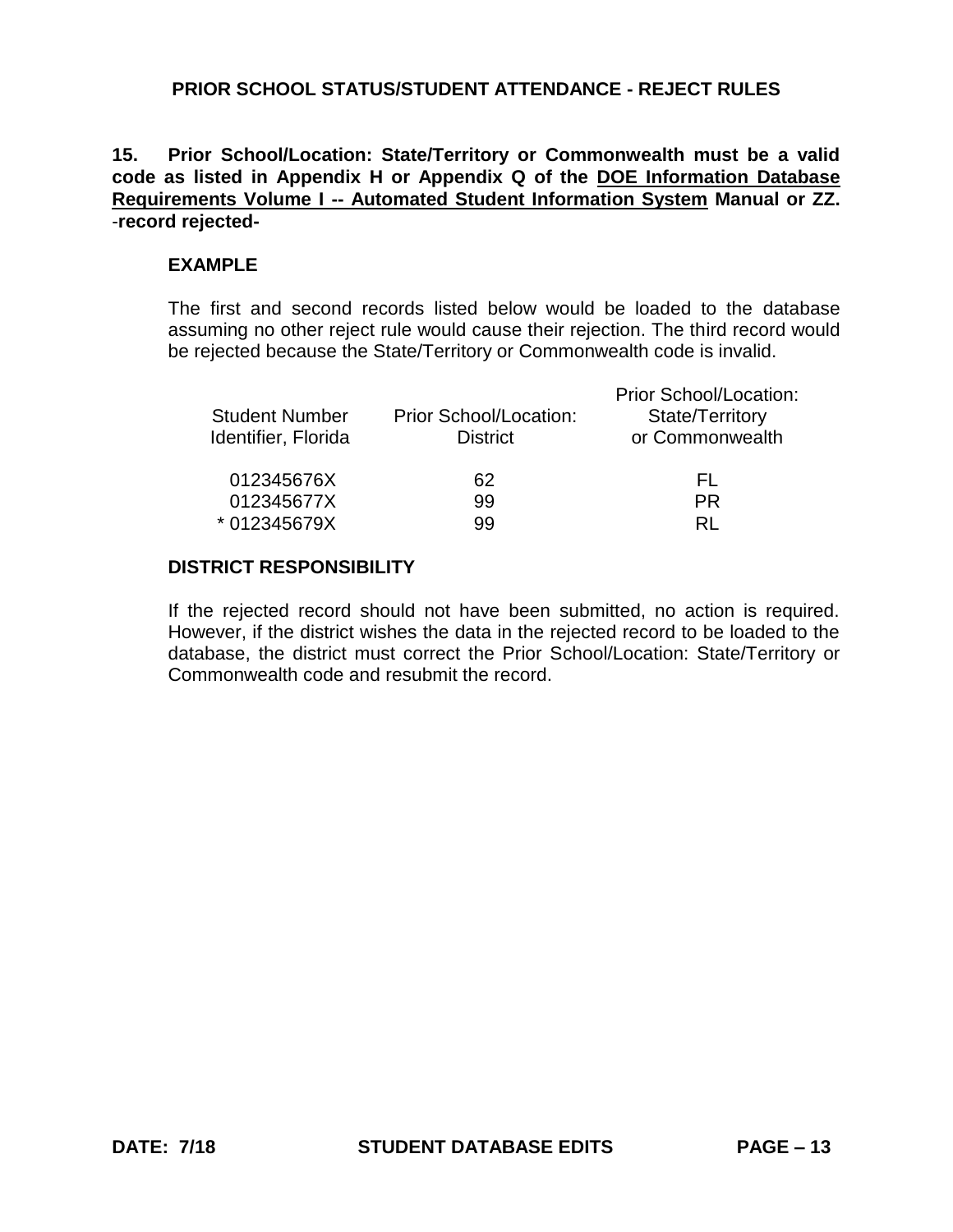**16. Prior School/Location: Country must be a valid code as listed in Appendix G of the DOE Information Database Requirements Volume I -- Automated Student Information System Manual other than ZZ, unless the Term is Y and Prior School/Location: State/Territory or Commonwealth is ZZ, then Country should be Z-filled.** -**record rejected-**

#### **EXAMPLE**

The first record listed below would be loaded to the database assuming no other reject rule would cause its rejection. The second record would be rejected because the Prior School/Location Country code in not valid. The third and fourth records would be rejected because the Prior School/Location: Country codes are not valid for the Term code reported.

| <b>Student Number</b> | Prior School/Location: | Term |
|-----------------------|------------------------|------|
| Identifier, Florida   | Country                |      |
| 012345676X            | CU                     | 3    |
| * 012345677X          | ΥI                     | 3    |
| * 012345678X          | 77                     | 1    |
| * 012345679X          | xх                     |      |

# **DISTRICT RESPONSIBILITY**

If the rejected records should not have been submitted, no action is required. However, if the district wishes the data in the rejected records to be loaded to the database, the district must correct the Prior School/Location: Country codes and/or the Term code and resubmit the records.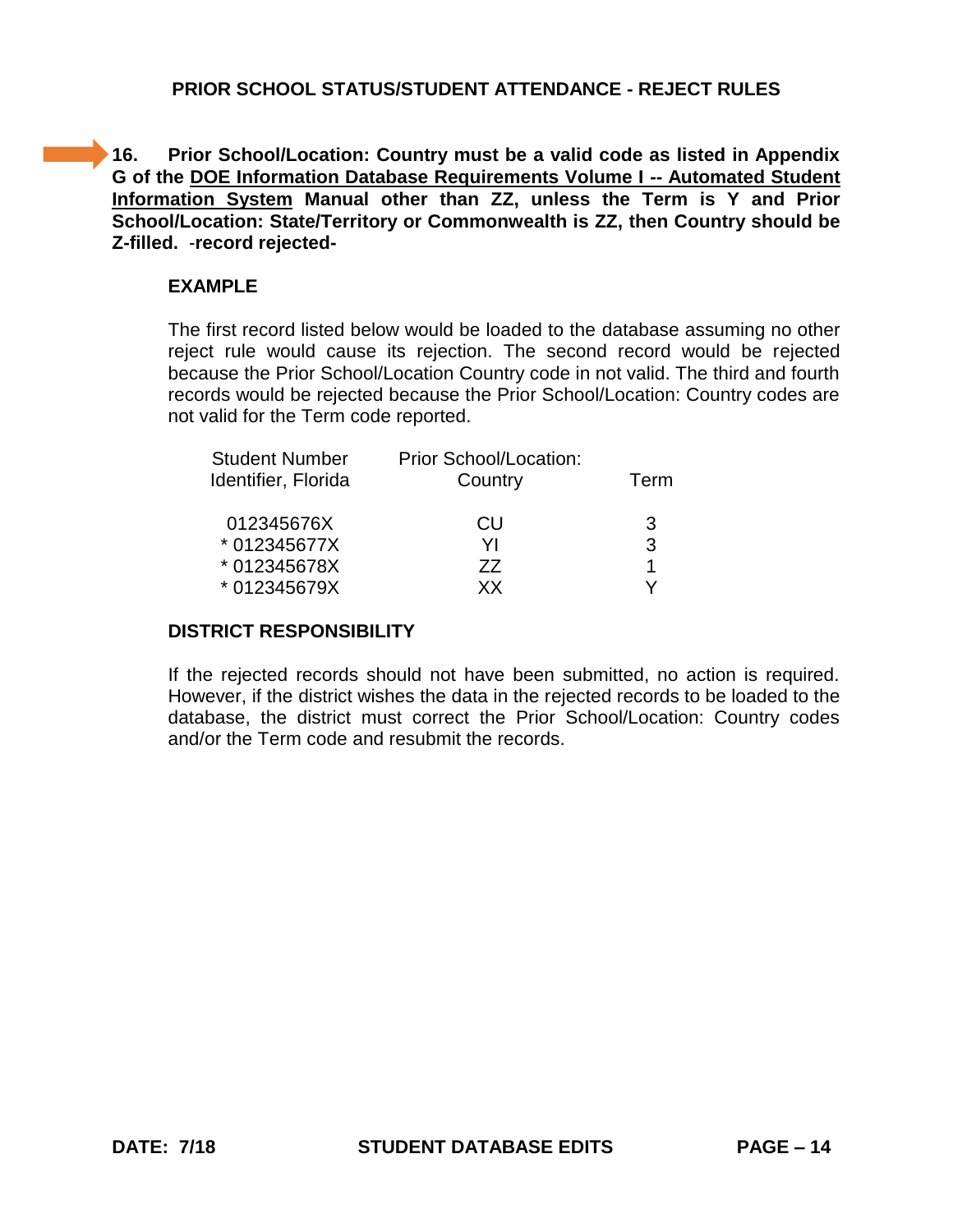**17. Withdrawal Code, PK-12 must be DNE, W01, W02, W3A, W3B, W04, W05, W06, W07, W08, W8A, W8B, W09, W10, W12, W13, W15, W18, W21, W22, W23, W24, W25, W26, W27, WFT, WFW, WRW, WGA, WGD, WXL, WXT, WXW, WD1, WPC, WPR or WPO. It may also be ZZZ only for survey periods 2 and 3. -record rejected-**

**Note: See DOE Information Database Requirements: Volume I -- Automated Student Information System Manual, Appendix A for acceptable withdrawal codes for grades PK-12 students.** 

#### **EXAMPLE**

The first record listed below would be loaded to the database assuming no other reject rule would cause its rejection. The second record would be rejected because the Withdrawal Code, PK-12 is not valid. The third record would be rejected because a Withdrawal Code, PK-12 of ZZZ is not valid for the Survey Period Code.

| <b>District</b> | School        | <b>Student</b> |        |                 |
|-----------------|---------------|----------------|--------|-----------------|
| Number,         | <b>Number</b> | <b>Number</b>  | Survey | Withdrawal      |
| Current         | Current       | Identifier,    | Period | Code,           |
| Enrollment      | Enrollment    | Florida        | Code   | <b>PK-12</b>    |
|                 |               |                |        |                 |
| 01              | 0301          | 012345678X     | 2      | W3A             |
| $*01$           | 0301          | 012345679X     | 2      | W <sub>54</sub> |
| * 01            | 0301          | 012345670X     | 5      | 777             |

# **DISTRICT RESPONSIBILITY**

If the rejected records should not have been submitted, no action is required. However, if the district wishes the data in the rejected records to be loaded to the database, the district must correct the Withdrawal Code, PK-12 and resubmit the records.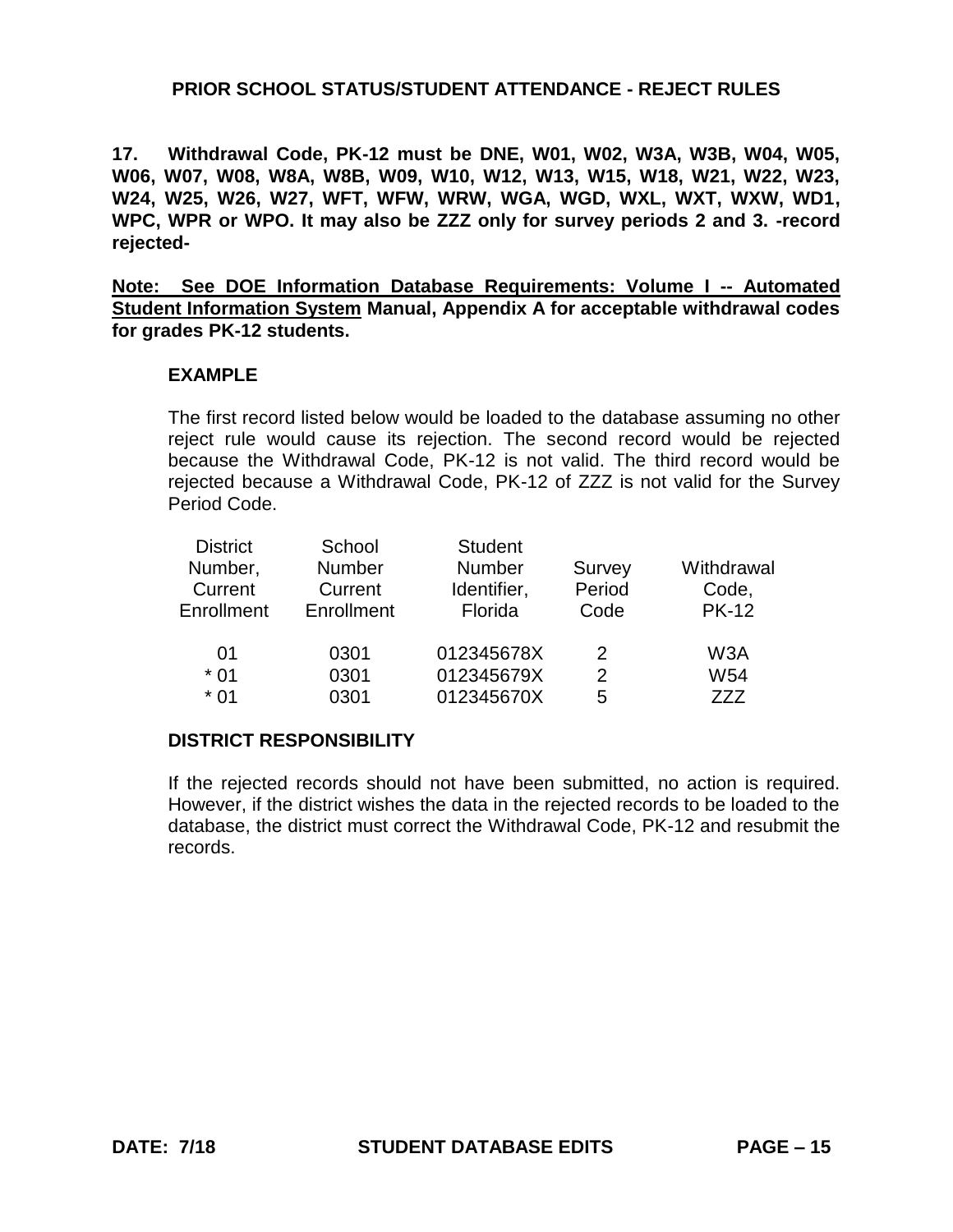# **18. If Survey Period = 5 Withdrawal Date must be a valid date in the range of 07/01/\*\*\*\* to 08/31/\*\*\*\*. If Survey Period = 2 or 3 Withdrawal Date must be a valid date and must be less than or equal to the last day of the survey period, or zerofilled if the Withdrawal Code is ZZZ. -record rejected-**

# **EXAMPLE**

The first record listed below would be loaded to the database assuming no other reject rule would cause its rejection. The second record would be rejected because Withdrawal Date is not a valid date. The third record would be rejected because Withdrawal Date is not in the correct format. The fourth record would be rejected because Withdrawal Date is greater than the last day of the Reporting Period.

| <b>Student Number</b><br>Identifier, Florida | Survey<br><b>Period Code</b> | Withdrawal<br>Date |
|----------------------------------------------|------------------------------|--------------------|
| 012345678X                                   | 2                            | $1011***$          |
| 012345679X                                   | $\mathcal{P}$                | 0931****           |
| 012345670X                                   | 2                            | 0123               |
| 012345970X                                   | 2                            | $1220***$          |
|                                              |                              |                    |

\*\*\*\* = Valid fiscal year for data submission.

# **DISTRICT RESPONSIBILITY**

If the rejected records should not have been submitted, no action is required. However, if the district wishes the data in the rejected records to be loaded to the database, the district must correct the Withdrawal Dates and resubmit the records.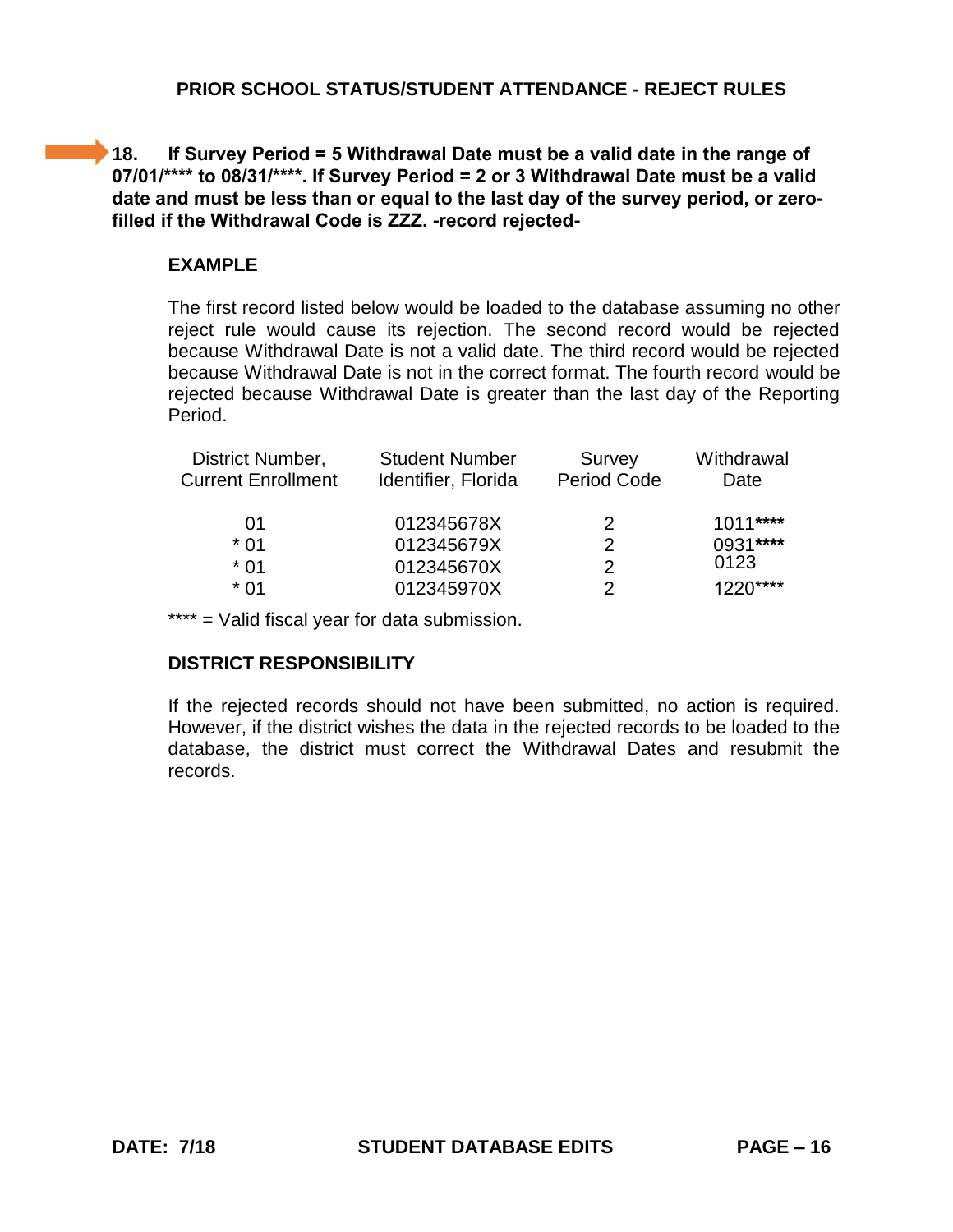#### **19. Days Present, Annual must be zero-filled in Survey 2 and must be numeric for Surveys 3 and 5 unless Term is Y in which case it must be zero-filled. -record rejected-**

#### **EXAMPLE**

The first record listed below would be loaded to the database assuming no other reject rule would cause its rejection. The second record would be rejected because Days Present, Annual is not 0 for the survey reported.

| <b>District</b> | <b>Student</b> |        |          |      |
|-----------------|----------------|--------|----------|------|
| Number,         | <b>Number</b>  | Survey | Days     |      |
| Current         | Identifier,    | Period | Present, |      |
| Enrollment      | Florida        | Code   | Annual   | Term |
|                 |                |        |          |      |
| 12              | 121234567X     | 5      | 088      | 3    |
| $*12$           | 121234568X     | 2      | 088      |      |
|                 |                |        |          |      |

#### **DISTRICT RESPONSIBILITY**

If the rejected record should not have been submitted, no action is required. However, if the district wishes the data in the rejected record to be loaded to the database, the district must correct Days Present, Annual and resubmit the record.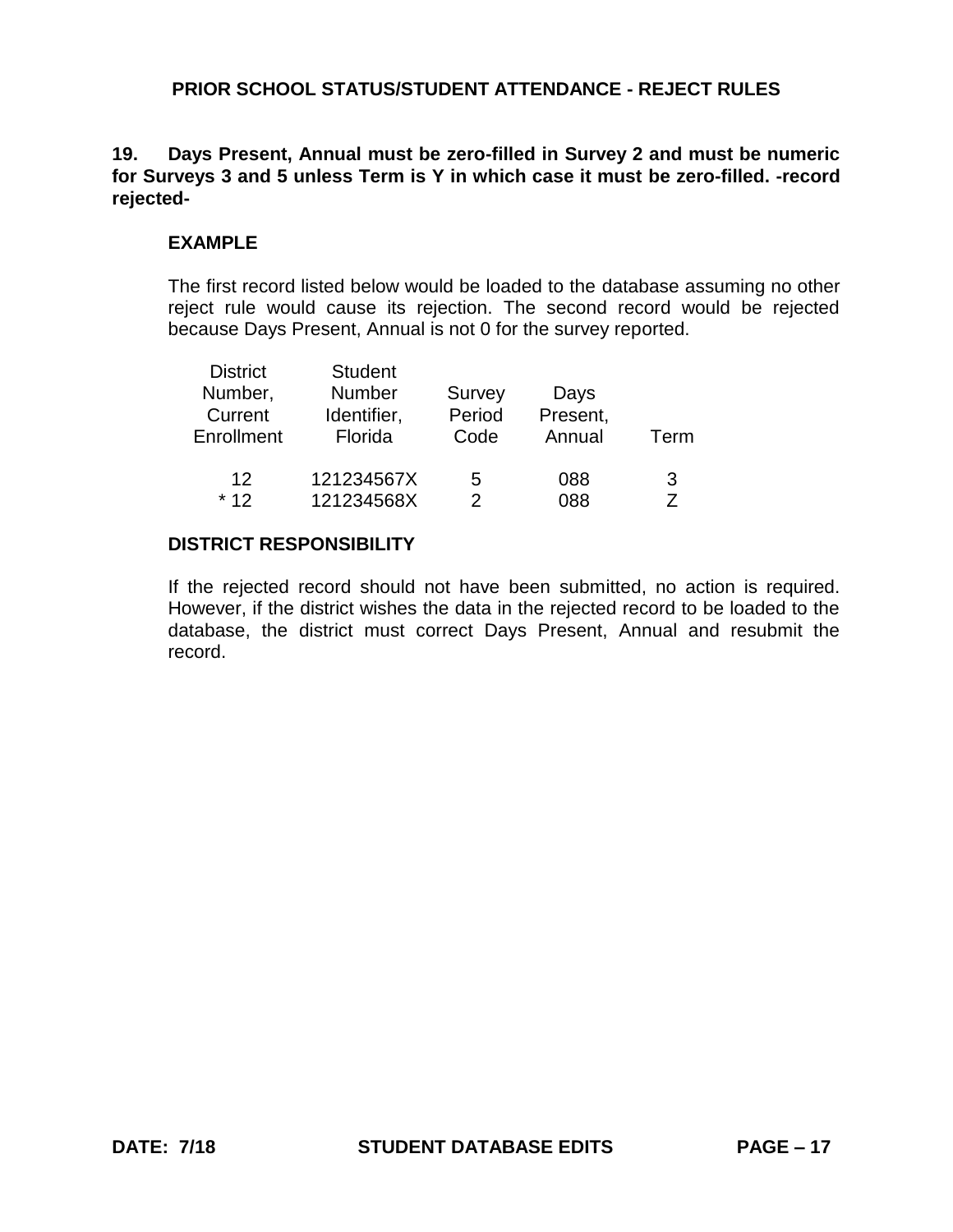#### **20. Days Absent, Annual must be zero-filled in Survey 2 and must be numeric in Surveys 3 and 5 unless Term is Y in which case it must be zero-filled. -record rejected-**

#### **EXAMPLE**

The first record listed below would be loaded to the database assuming no other reject rule would cause its rejection. The second record would be rejected because Days Absent, Annual is not 000 for the survey reported.

| <b>District</b> | <b>Student</b> |        |         |      |
|-----------------|----------------|--------|---------|------|
| Number,         | <b>Number</b>  | Survey | Days    |      |
| Current         | Identifier,    | Period | Absent, |      |
| Enrollment      | Florida        | Code   | Annual  | Term |
|                 |                |        |         |      |
| 19              | 191234567X     | 5      | 012     | 3    |
| $*19$           | 191234568X     | 2      | 012     |      |
|                 |                |        |         |      |

#### **DISTRICT RESPONSIBILITY**

If the rejected record should not have been submitted, no action is required. However, if the district wishes the data in the rejected record to be loaded to the database, the district must correct Days Absent, Annual and resubmit the record.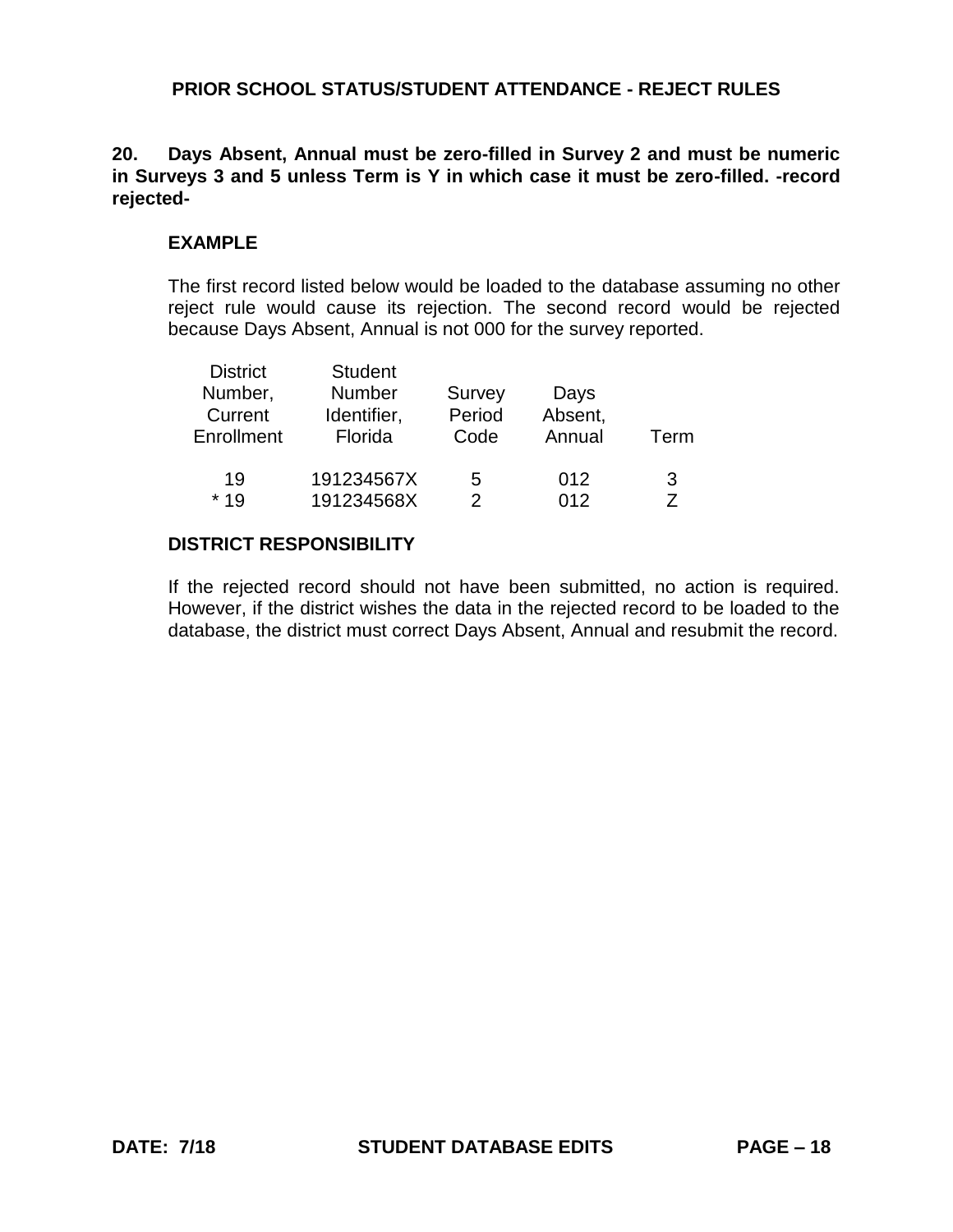### **21. Days Present, Summer Terms must be zero-filled in surveys 2 and 3 and must be numeric for Survey 5 unless Term is Y in which case it must be zerofilled. -record rejected-**

#### **EXAMPLE**

The first record listed below would be loaded to the database assuming no other reject rule would cause its rejection. The second record would be rejected because Days Present, Summer Terms is not 0 for the survey reported.

| <b>Student</b> |                          | Days     |      |
|----------------|--------------------------|----------|------|
| Number         | Survey                   | Present, |      |
| Identifier,    | Period                   | Summer   |      |
| Florida        | Code                     | Terms    | Term |
|                |                          |          |      |
|                | 5                        | 088      | 3    |
|                | 2                        | 088      | 3    |
|                | 121234567X<br>121234568X |          |      |

#### **DISTRICT RESPONSIBILITY**

If the rejected record should not have been submitted, no action is required. However, if the district wishes the data in the rejected record to be loaded to the database, the district must correct Days Present, Summer Terms and resubmit the record.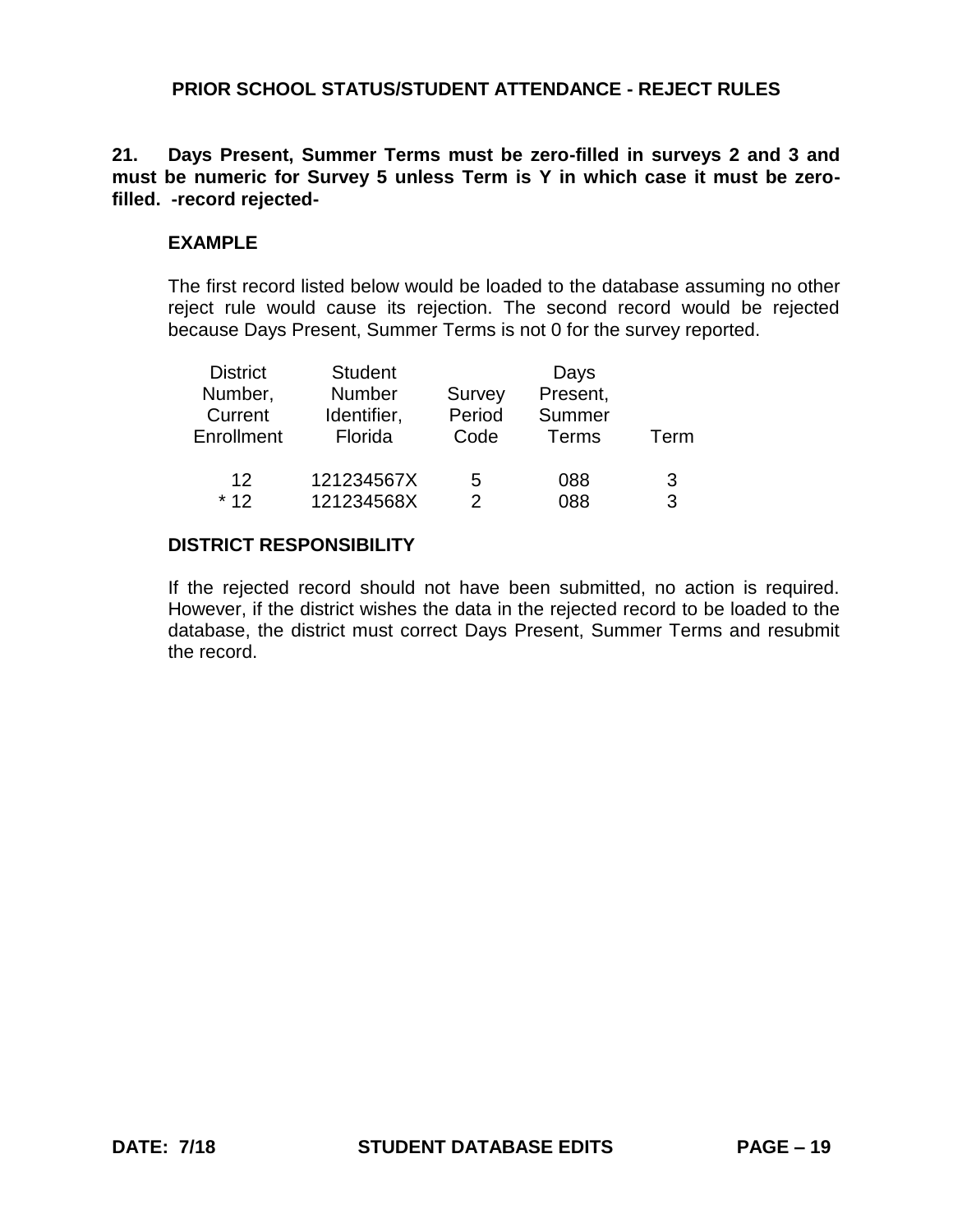#### **22. Days Absent, Summer Terms must be zero-filled in surveys 2 and 3 and must be numeric in survey 5 unless Term is Y in which case it must be zero-filled. -record rejected-**

#### **EXAMPLE**

The first record listed below would be loaded to the database assuming no other reject rule would cause its rejection. The second record would be rejected because Days Absent, Summer Terms is not 0 for the survey reported.

| <b>District</b> | <b>Student</b> |        | Days    |      |
|-----------------|----------------|--------|---------|------|
| Number,         | <b>Number</b>  | Survey | Absent, |      |
| Current         | Identifier,    | Period | Summer  |      |
| Enrollment      | Florida        | Code   | Term    | Term |
| 19              | 191234567X     | 2      | 000     | 7    |
| $*19$           | 191234568X     | 2      | 012     | 7    |

#### **DISTRICT RESPONSIBILITY**

If the rejected record should not have been submitted, no action is required. However, if the district wishes the data in the rejected record to be loaded to the database, the district must correct Days Absent, Summer Terms and resubmit the record.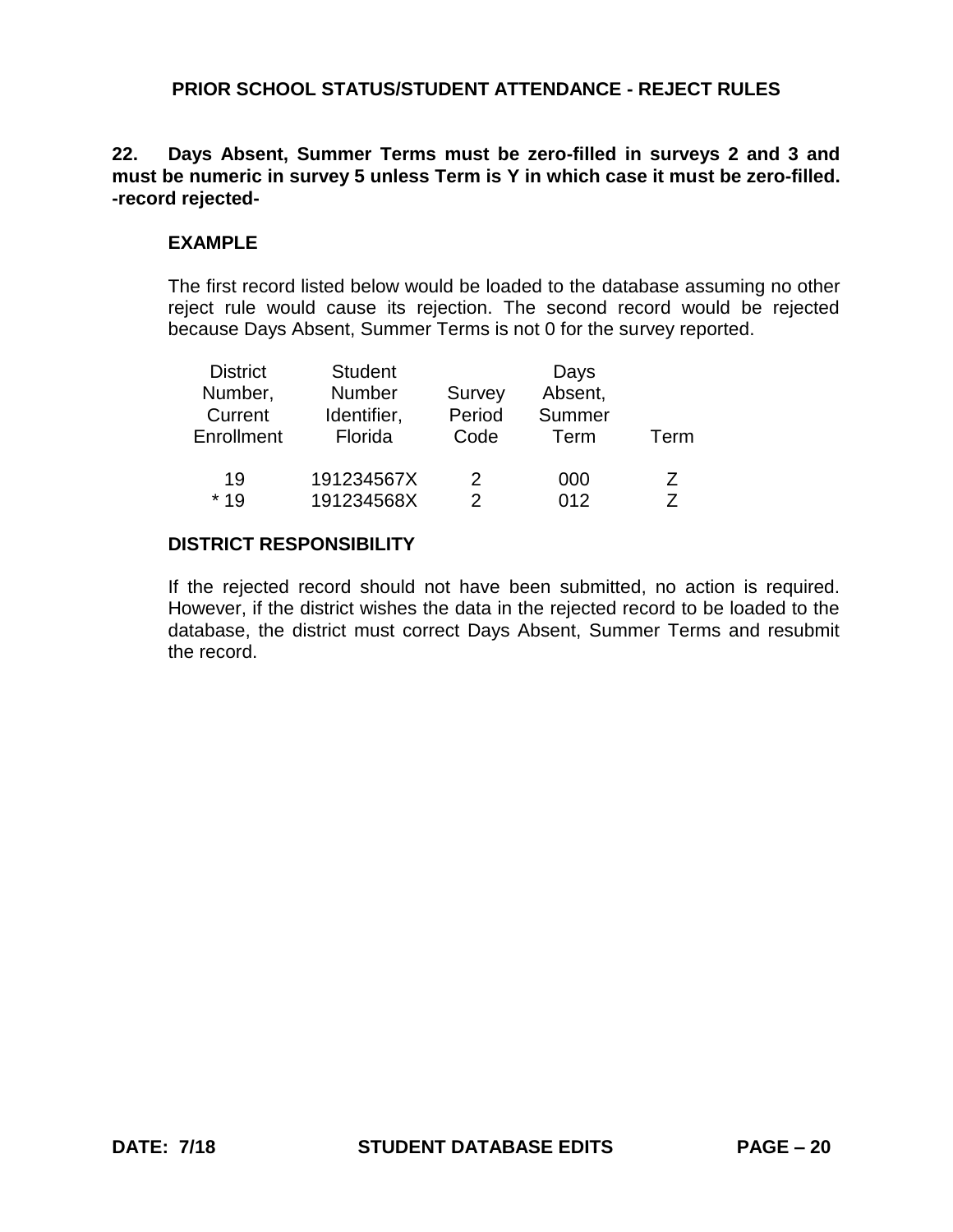**23. For Survey 5, the Withdrawal Date must be greater than or equal to the Entry (Re-entry) Date. For Surveys 2 and 3, the Withdrawal Date must be greater than or equal to the Entry (Re-entry) Date or it must be zero-filled. -record rejected-**

#### **EXAMPLE**

The first record listed below would be loaded to the database assuming no other reject rule would cause its rejection. The second record would be rejected because the Withdrawal Date is less than the Entry (Re-entry) Date.

| <b>Student Number</b> | Survey             | Entry (Re-entry) | Withdrawal |
|-----------------------|--------------------|------------------|------------|
| Identifier, Florida   | <b>Period Code</b> | Date             | Date       |
| 012345678X            | 5                  | $0812***$        | $0.913***$ |
| * 012345679X          | 5                  | $0913***$        | 0812****   |

\*\*\*\* = Valid fiscal year for data submission.

# **DISTRICT RESPONSIBILITY**

If the rejected record should not have been submitted, no action is required. However, if the district wishes the data in the rejected record to be loaded to the database, the district must correct the Entry (Re-entry) Date and/or the Withdrawal Date and resubmit the record.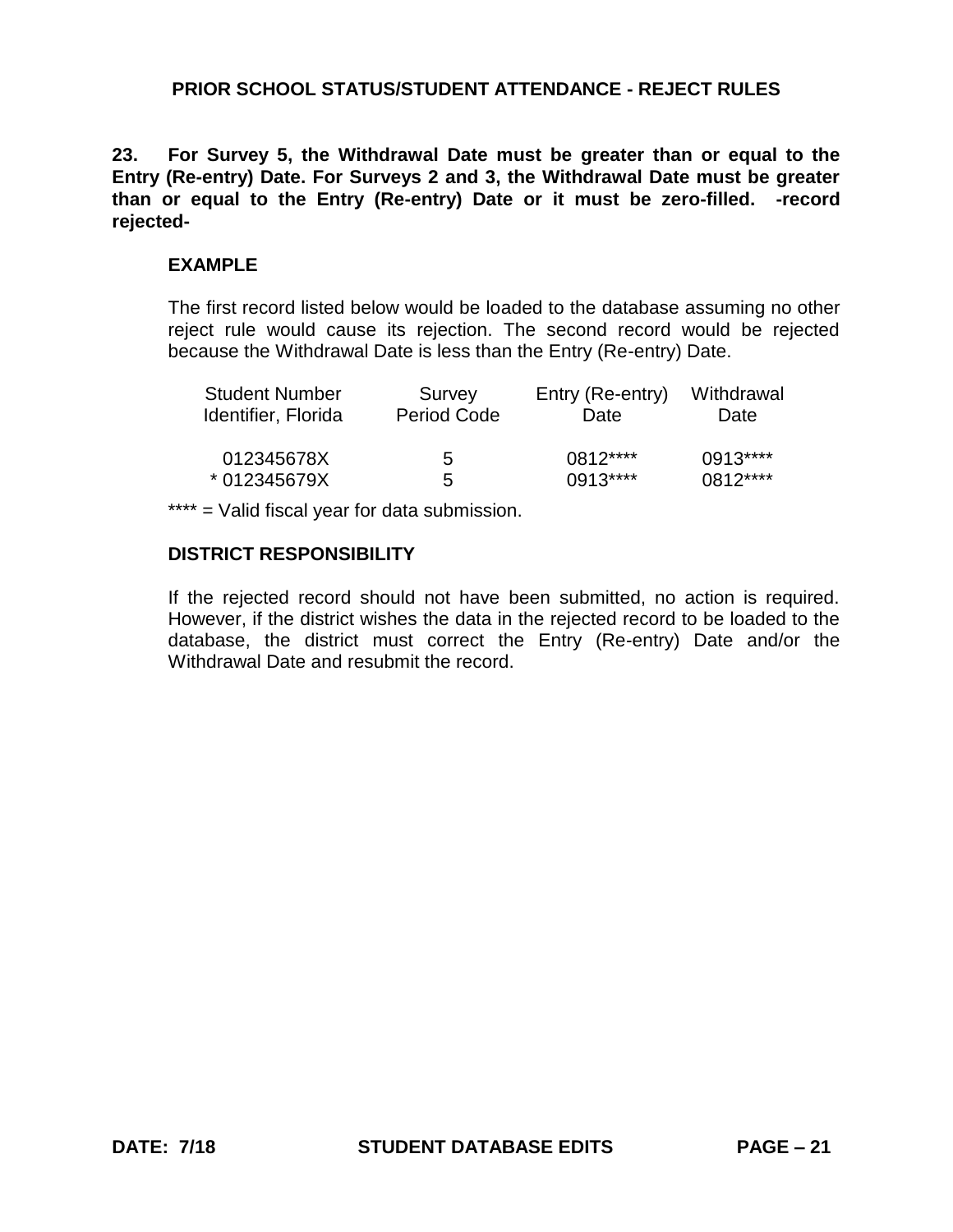**24. Each Prior School Status/Student Attendance record must be unique based on the keys of District Number, Current Enrollment; School Number, Current Enrollment; Student Number Identifier, Florida; Survey Period Code; School Year, and Entry (Re-entry) Date. -first record accepted, all other duplicate records rejected-**

### **EXAMPLE**

The first two records listed below would be loaded to the database assuming no other reject rule would cause their rejection. The third record would be rejected since it is a duplicate of the second record.

| <b>District</b> | School     | <b>Student</b> |        |        |            |
|-----------------|------------|----------------|--------|--------|------------|
| Number,         | Number,    | <b>Number</b>  | Survey |        | Entry      |
| Current         | Current    | Identifier,    | Period | School | (Re-entry) |
| Enrollment      | Enrollment | Florida        | Code   | Year   | Date       |
| 03              | 0071       | 012345678X     | 2      | ****   | 0812****   |
| 03              | 0111       | 012345679X     | 2      | ****   | $1015***$  |
| $*03$           | 0111       | 012345679X     | 2      | ****   | $1015***$  |

\*\*\*\* = Valid fiscal year for data submission.

# **DISTRICT RESPONSIBILITY**

If the records loaded to the database are correct, no action is necessary. However, if the district wishes the rejected records to be loaded to the database, the district must delete any invalid records, correct any rejected records if necessary and resubmit the corrected records.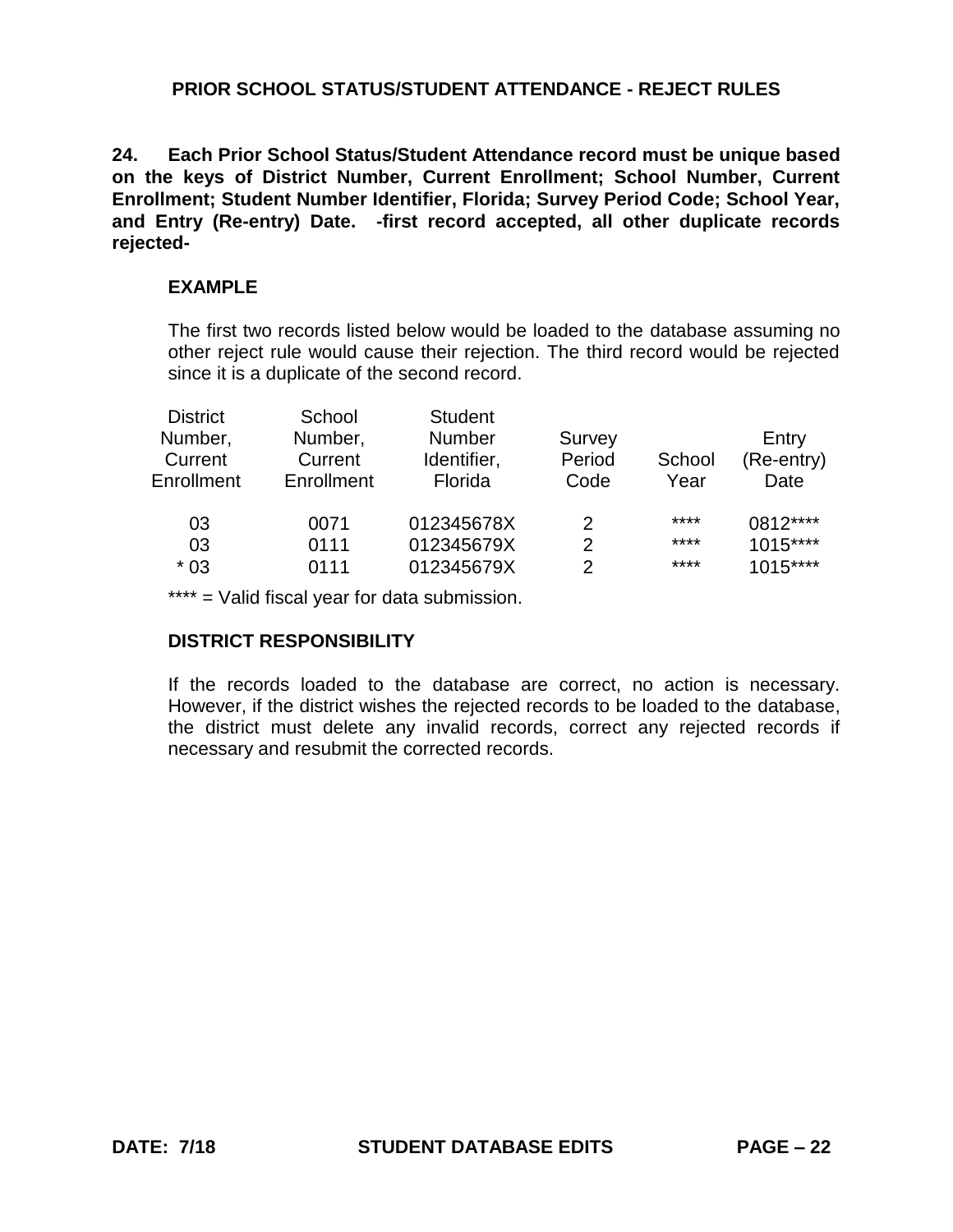**25. School Number, Current Enrollment must exist on the Master School Identification File as a valid active school number for the District Number, Current Enrollment or it must be N999. -record rejected-**

### **EXAMPLE**

The fourth and fifth records listed below would be loaded to the database assuming no other reject rule would cause their rejection. The first and second records would be rejected because the school numbers do not exist on the Master School Identification file as valid and active school numbers for the District Number, Current Enrollment. The third record would be rejected because the School Number, Current Enrollment is not numeric.

| District Number,<br><b>Current Enrollment</b> | School Number,<br><b>Current Enrollment</b> |
|-----------------------------------------------|---------------------------------------------|
| * በ9                                          | 8131                                        |
| $*13$                                         | 0021                                        |
| $*15$                                         | C999                                        |
| 57                                            | 0051                                        |
|                                               | )31                                         |

#### **DISTRICT RESPONSIBILITY**

If the rejected records should not have been submitted, no action is required. However, if the district wishes the data in the rejected records to be loaded to the database, the district must correct the School Number, Current Enrollment and resubmit the records.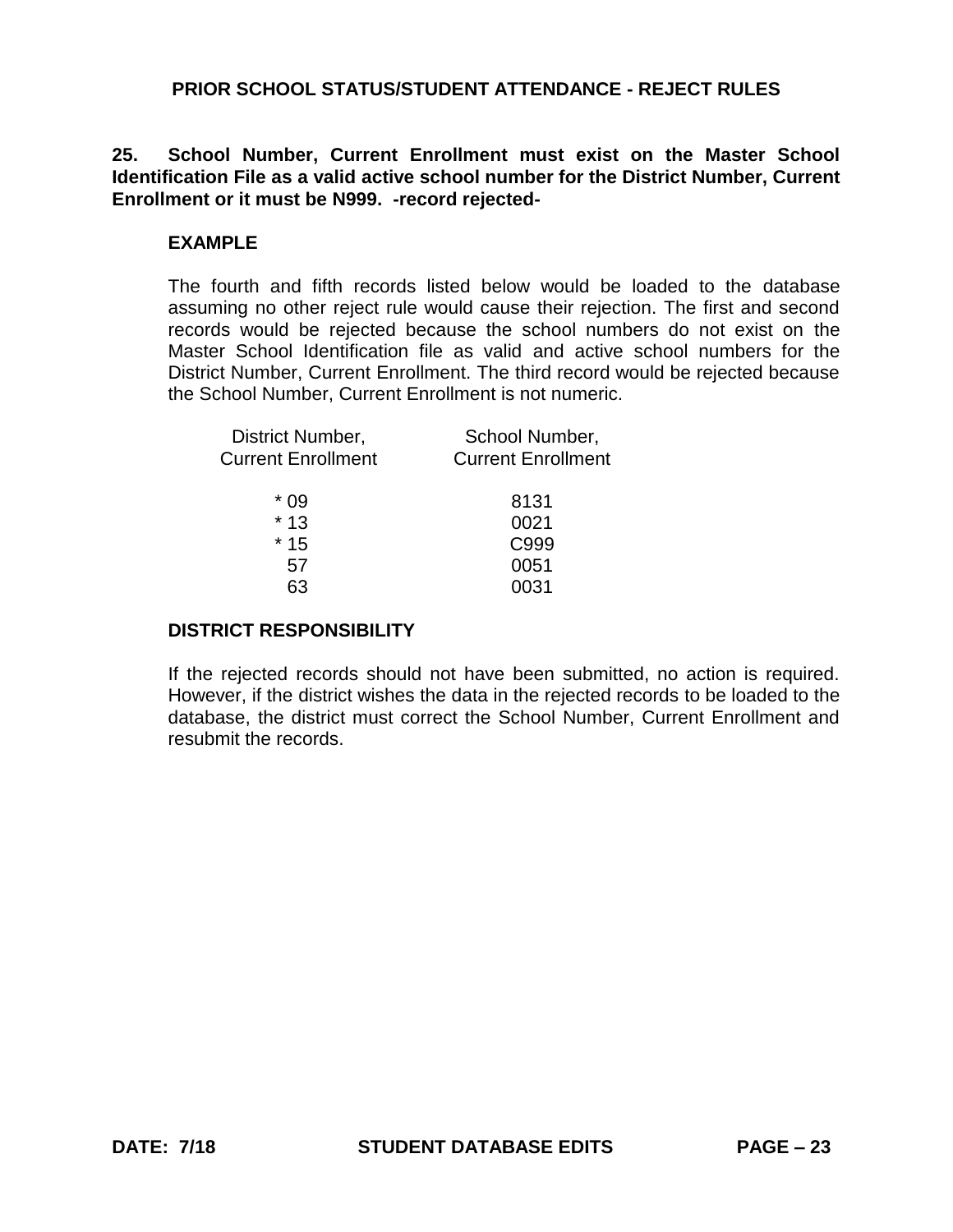**26. If the Entry Code is E01, then the Prior School/Location: District must be the same as the District Number, Current Enrollment, the Prior School/Location: State/Territory or Commonwealth must be FL, and the Prior School/Location: Country must be US. -record rejected-**

# **EXAMPLE**

The first record below would be loaded to the database assuming no other reject rule would cause its rejection. The second record would be rejected because the Prior School/Location: District is not the same as the Reporting District. The third record would be rejected because the Prior School/Location: State/Territory or Commonwealth is not FL, and the Prior School/Location: Country is not US.

| <b>District</b> |                  |                 | Prior School/    |               |
|-----------------|------------------|-----------------|------------------|---------------|
| Number,         | Entry            | Prior School/   | Location:        | Prior School/ |
| Current         | (Re-Entry)       | Location:       | State, Territory | Location:     |
| Enrollment      | Code             | <b>District</b> | or Commonwealth  | Country       |
| 62              | E01              | 62              | FL.              | US            |
| $*62$           | E01              | 37              | EL.              | US            |
| $*62$           | F <sub>0</sub> 1 | 62              | 77               | 77            |

# **DISTRICT RESPONSIBILITY**

If the rejected record should not have been submitted, no action is required. However, if the district wishes the data in the rejected record to be loaded to the database, the district must determine whether the Entry Code and/or the Prior School/Location: District, Prior School/Location: State, Territory or Commonwealth, or Prior School Location: Country is in error, correct it, and resubmit the record.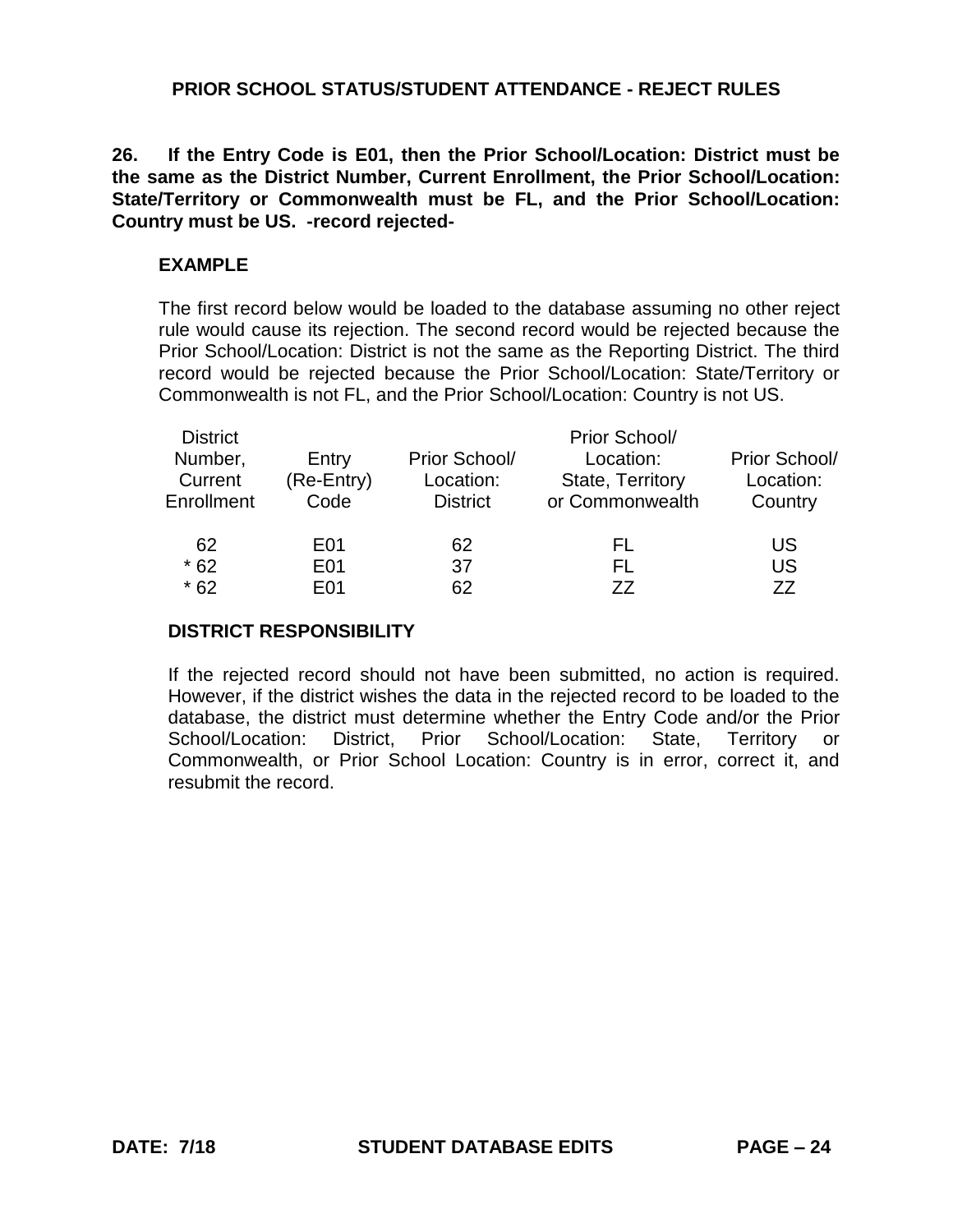- **27. If the Entry Code is:**
	- **E02, then the Prior School/Location: District/County must not be 99 and must not be the same as the District Number, Current Enrollment.**
	- **E2A, then the Prior School/Location: District/County must be 99 -record rejected-**

# **EXAMPLE**

The first and third record below would be loaded to the database assuming no other reject rule would cause its rejection. The second record would be rejected because the Prior School/Location: District/County is the same as the Reporting District.

| <b>District</b><br>Number,<br>Current<br>Enrollment | Entry<br>(Re-Entry)<br>Code | Prior School/<br>Location:<br>District/<br>County | Prior School/<br>Location:<br>State, Territory<br>or Commonwealth | Prior School/<br>Location:<br>Country |
|-----------------------------------------------------|-----------------------------|---------------------------------------------------|-------------------------------------------------------------------|---------------------------------------|
| 62                                                  | E02                         | 37                                                | FL.                                                               | US                                    |
| $*62$                                               | E <sub>02</sub>             | 62                                                | FL                                                                | US                                    |
| 62                                                  | F <sub>2</sub> A            | 99                                                | GА                                                                | US                                    |

# **DISTRICT RESPONSIBILITY**

If the rejected record should not have been submitted, no action is required. However, if the district wishes the data in the rejected record to be loaded to the database, the district must determine whether the Entry Code and/or the Prior School/Location: District/County, Prior School/Location: State, Territory or Commonwealth, or Prior School Location: Country is in error, correct it, and resubmit the record.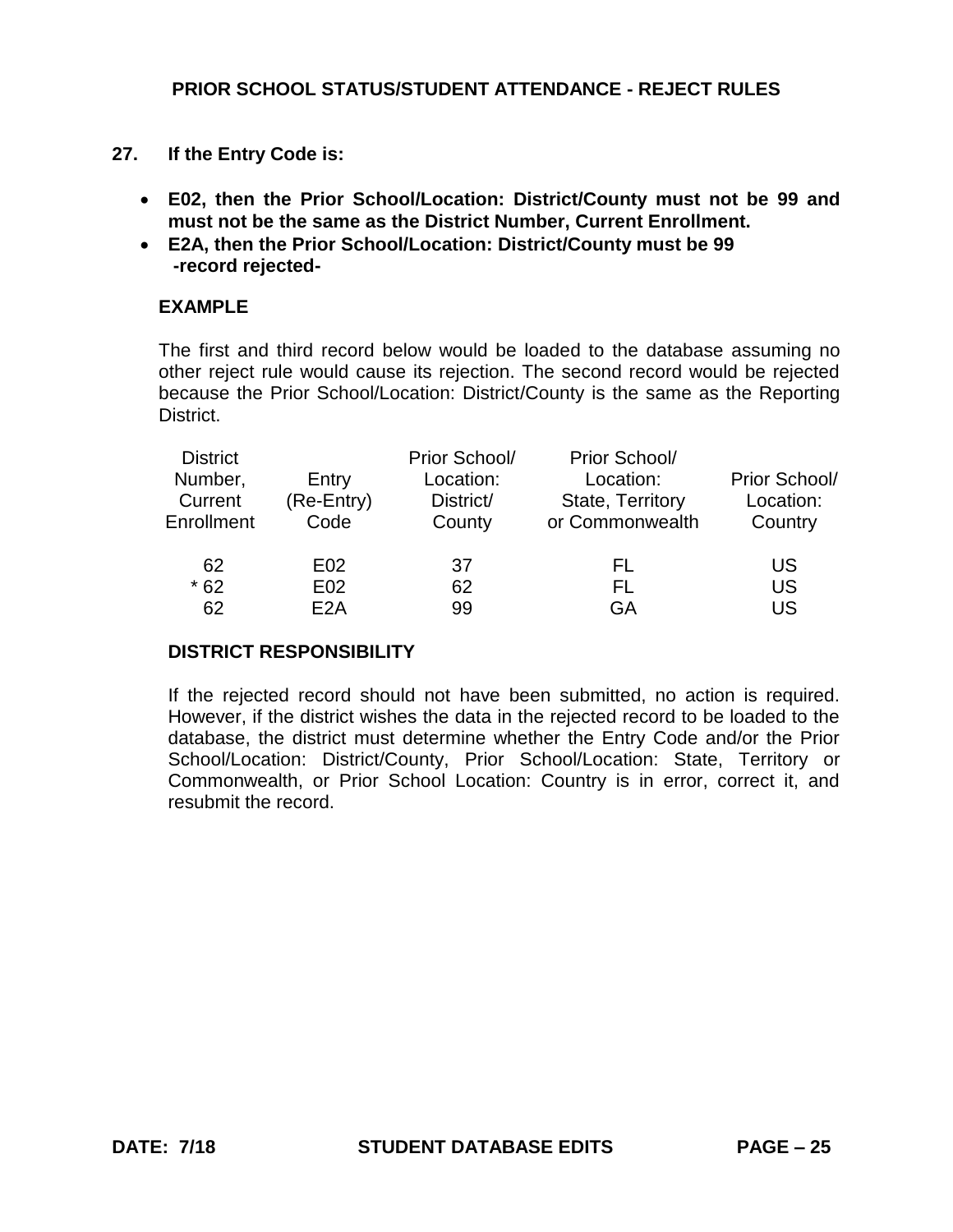# **28. If the Prior School/Location: District is 99 and the Prior School/Location: State/Territory or Commonwealth is ZZ, the Prior School/Location: Country may not be US and vice versa. -record rejected-**

# **EXAMPLE**

The first record below would be loaded to the database assuming no other reject rule would cause its rejection. The second record would be rejected because the Prior School/Location: District is 99, the Prior School/Location: State/Territory or Commonwealth is ZZ, and the Prior School/Location: Country is US.

| <b>District</b> |                 | Prior School/           |               |  |
|-----------------|-----------------|-------------------------|---------------|--|
| Number,         | Prior School/   | Location:               | Prior School/ |  |
| Current         | Location:       | <b>State, Territory</b> | Location:     |  |
| Enrollment      | District/County | or Commonwealth         | Country       |  |
| 62              | 99              | 77                      | IТ            |  |
| * 62            | 99              | 77                      | LIS           |  |

# **DISTRICT RESPONSIBILITY**

If the rejected record should not have been submitted, no action is required. However, if the district wishes the data in the rejected record to be loaded to the database, the district must determine whether the Prior School/Location: District/County, Prior School/Location: State, Territory or Commonwealth, or Prior School Location: Country is in error, correct it, and resubmit the record.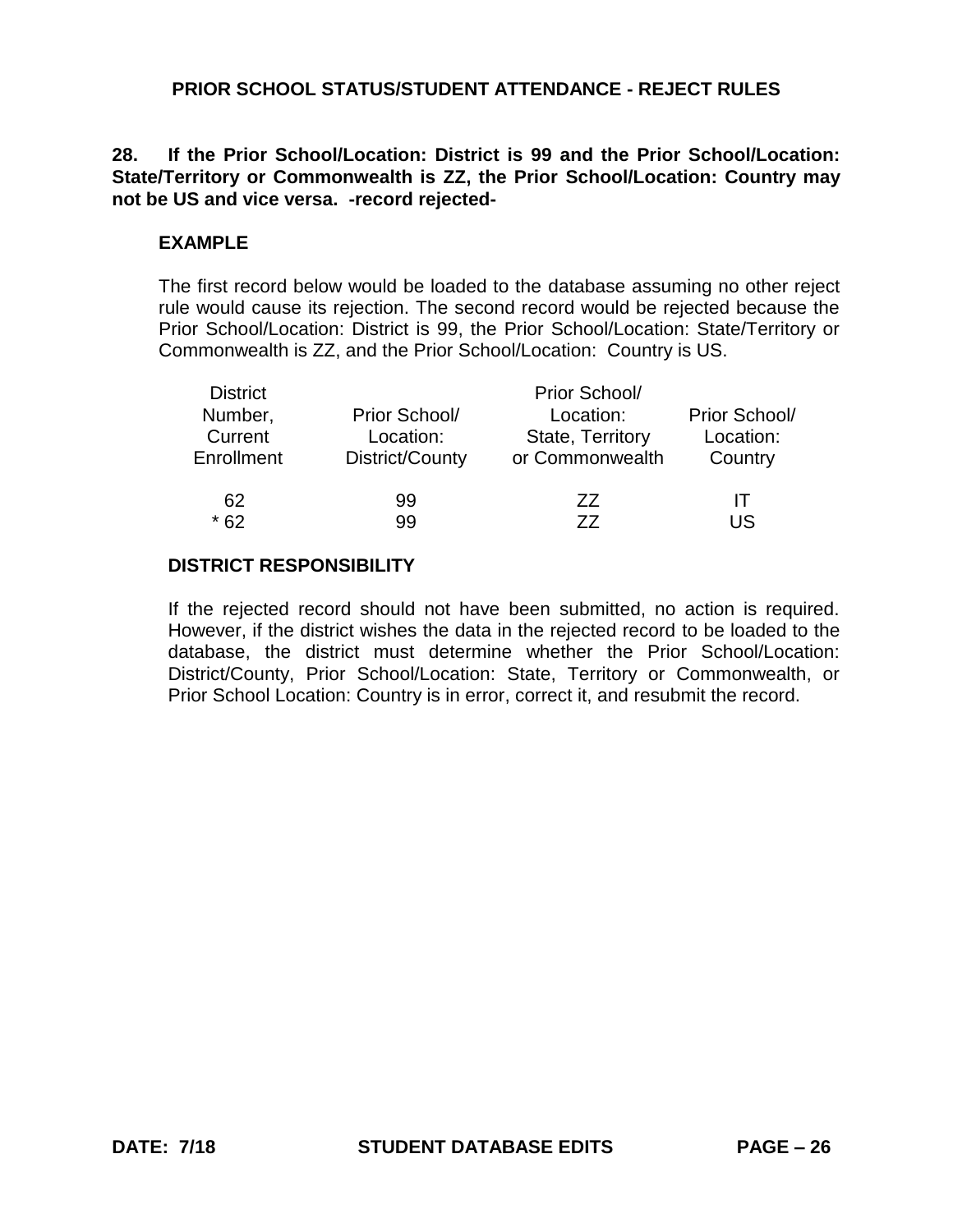# **29. If the Re-Entry Code is R01, R02, or R03, the Prior School/Location: District must be the same as the District Number, Current Enrollment. -record rejected-**

### **EXAMPLE**

The first record below would be loaded to the database assuming no other reject rule would cause its rejection. The second record would be rejected because the Prior School/Location: District is not the same as the Reporting District. The third record would be rejected because the Prior School/Location: State/Territory or Commonwealth is not FL, and the Prior School/Location: Country is not US.

| <b>District</b><br>Number,<br>Current<br>Enrollment | Entry<br>(Re-Entry)<br>Code        | Prior School/<br>Location:<br><b>District</b> | Prior School/<br>Location:<br>State, Territory<br>or Commonwealth | Prior School/<br>Location:<br>Country |
|-----------------------------------------------------|------------------------------------|-----------------------------------------------|-------------------------------------------------------------------|---------------------------------------|
| 62<br>$*62$                                         | R <sub>01</sub><br>R <sub>01</sub> | 62<br>37                                      | FL<br>FL.                                                         | US<br>US                              |
| $*62$                                               | R <sub>01</sub>                    | 62                                            | 77                                                                | 77                                    |

#### **DISTRICT RESPONSIBILITY**

If the rejected record should not have been submitted, no action is required. However, if the district wishes the data in the rejected record to be loaded to the database, the district must determine whether the Re-entry Code and/or the Prior School/Location: District, Prior School/Location: State, Territory or Commonwealth, or Prior School Location: Country is in error, correct it, and resubmit the record.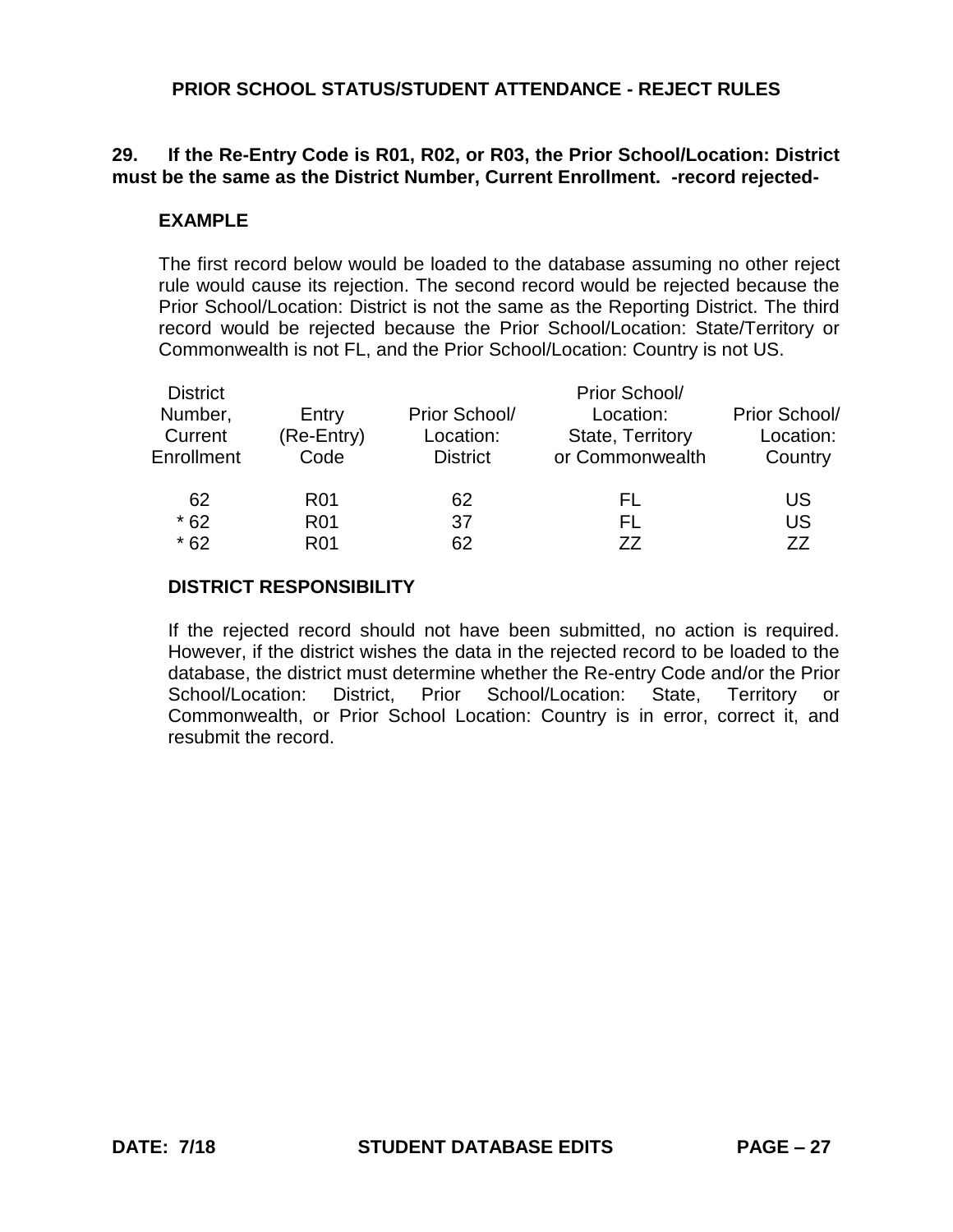- **2A. If the Entry Code is:** 
	- **E03, then the Prior School/Location: District/County must not be 99.**
	- **E3A, then the Prior School/Location: District/County must be 99. -record rejected-**

#### **EXAMPLE**

The first and third records below would be loaded to the database assuming no other reject rule would cause its rejection. The second record would be rejected because the Prior School/Location: District/County is 99. The fourth record would be rejected because the Prior School/Location: District/County is 37.

| <b>District</b> |                  | Prior School/ | Prior School/   |               |
|-----------------|------------------|---------------|-----------------|---------------|
| Number,         | Entry            | Location:     | Location:       | Prior School/ |
| Current         | (Re-Entry)       | District/     | State/Territory | Location:     |
| Enrollment      | Code             | County        | or Commonwealth | Country       |
|                 |                  |               |                 |               |
| 62              | E03              | 37            | FL.             | US            |
| $*62$           | E03              | 99            | FL.             | US            |
| 62              | E <sub>3</sub> A | 99            | GA              | US            |
| $*62$           | E <sub>3</sub> A | 37            | FL.             | US            |

#### **DISTRICT RESPONSIBILITY**

If the rejected records should not have been submitted, no action is required. However, if the district wishes the data in the rejected records to be loaded to the database, the district must determine whether the Entry (Re-Entry) Code and/or the Prior School/Location: District/County is in error, correct it, and resubmit the records.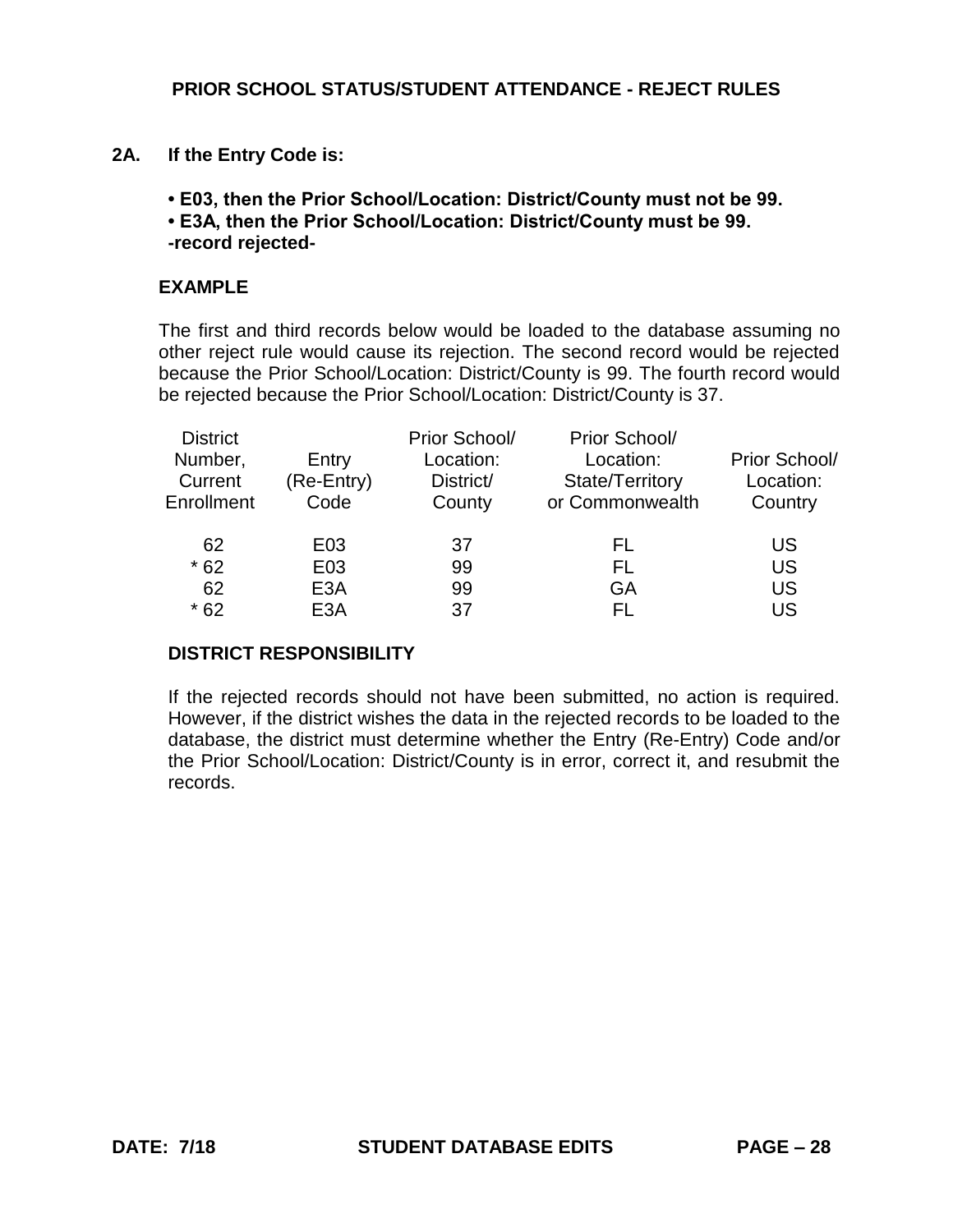**2B. If the Entry Code is:** 

**• E04, then the Prior School/Location: District/County must not be 99.** 

**• E4A, then the Prior School/Location: District/County must be 99.** 

**-record rejected-**

# **EXAMPLE**

The first and third records below would be loaded to the database assuming no other reject rule would cause its rejection. The second record would be rejected because the Prior School/Location: District/County is 99. The fourth record would be rejected because the Prior School/Location: District County is not 99.

| <b>District</b><br>Number,<br>Current | Entry              | Prior School/<br>Location:<br>District/ | Prior School/<br>Location:         | Prior School/<br>Location |
|---------------------------------------|--------------------|-----------------------------------------|------------------------------------|---------------------------|
| Enrollment                            | (Re-Entry)<br>Code | County                                  | State/Territory<br>or Commonwealth | Country                   |
| 62                                    | E04                | 37                                      | FL                                 | US                        |
| $*62$                                 | E04                | 99                                      | FL.                                | <b>US</b>                 |
| 62                                    | E <sub>4</sub> A   | 99                                      | GA                                 | US                        |
| $*62$                                 | E4A                | 37                                      | FL.                                | US                        |

# **DISTRICT RESPONSIBILITY**

If the rejected records should not have been submitted, no action is required. However, if the district wishes the data in the rejected records to be loaded to the database, the district must determine whether the Entry (Re-Entry) Code and/or the Prior School/Location: District/County is in error, correct it, and resubmit the records.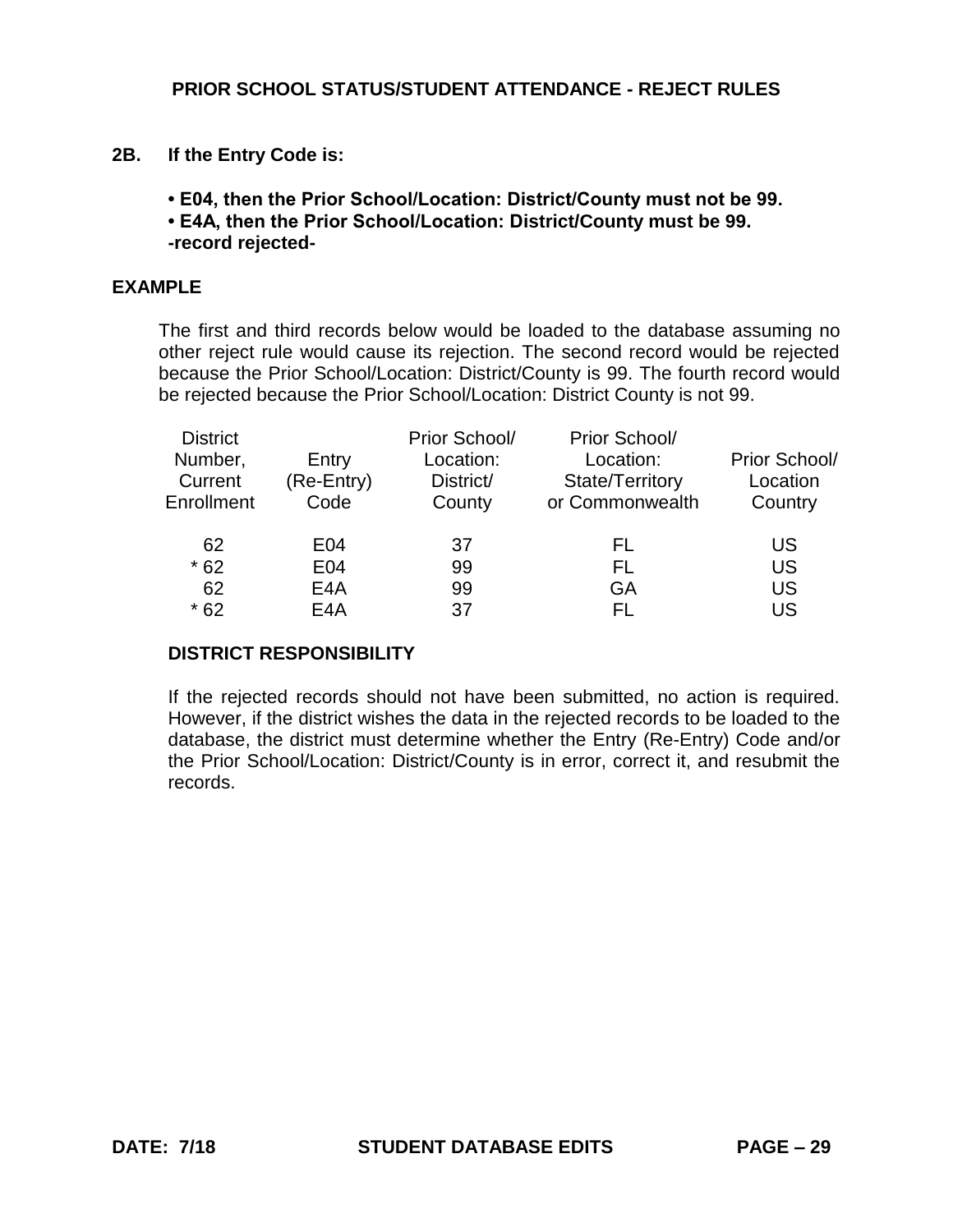# **2C. If the Entry Code is E09, then the Prior School/Location: State/Territory or Commonwealth must be ZZ. -record rejected-**

### **EXAMPLE**

The first record below would be loaded to the database assuming no other reject rule would cause its rejection. The second record would be rejected because the Prior School/Location: State/Territory or Commonwealth is FL and the Entry (Re-Entry) Code is E09.

| <b>District</b> |            |                 | Prior School/   |
|-----------------|------------|-----------------|-----------------|
| Number,         | Entry      | Prior School/   | Location:       |
| Current         | (Re-Entry) | Location:       | State/Territory |
| Enrollment      | Code       | <b>District</b> | or Commonwealth |
|                 |            |                 |                 |
| 62              | E09        | 99              | 77              |
| $*62$           | F09        | 37              |                 |

#### **DISTRICT RESPONSIBILITY**

If the rejected record should not have been submitted, no action is required. However, if the district wishes the data in the rejected record to be loaded to the database, the district must correct the Entry (Re-Entry) Code or the Prior School/Location: State/Territory or Commonwealth code and resubmit the record.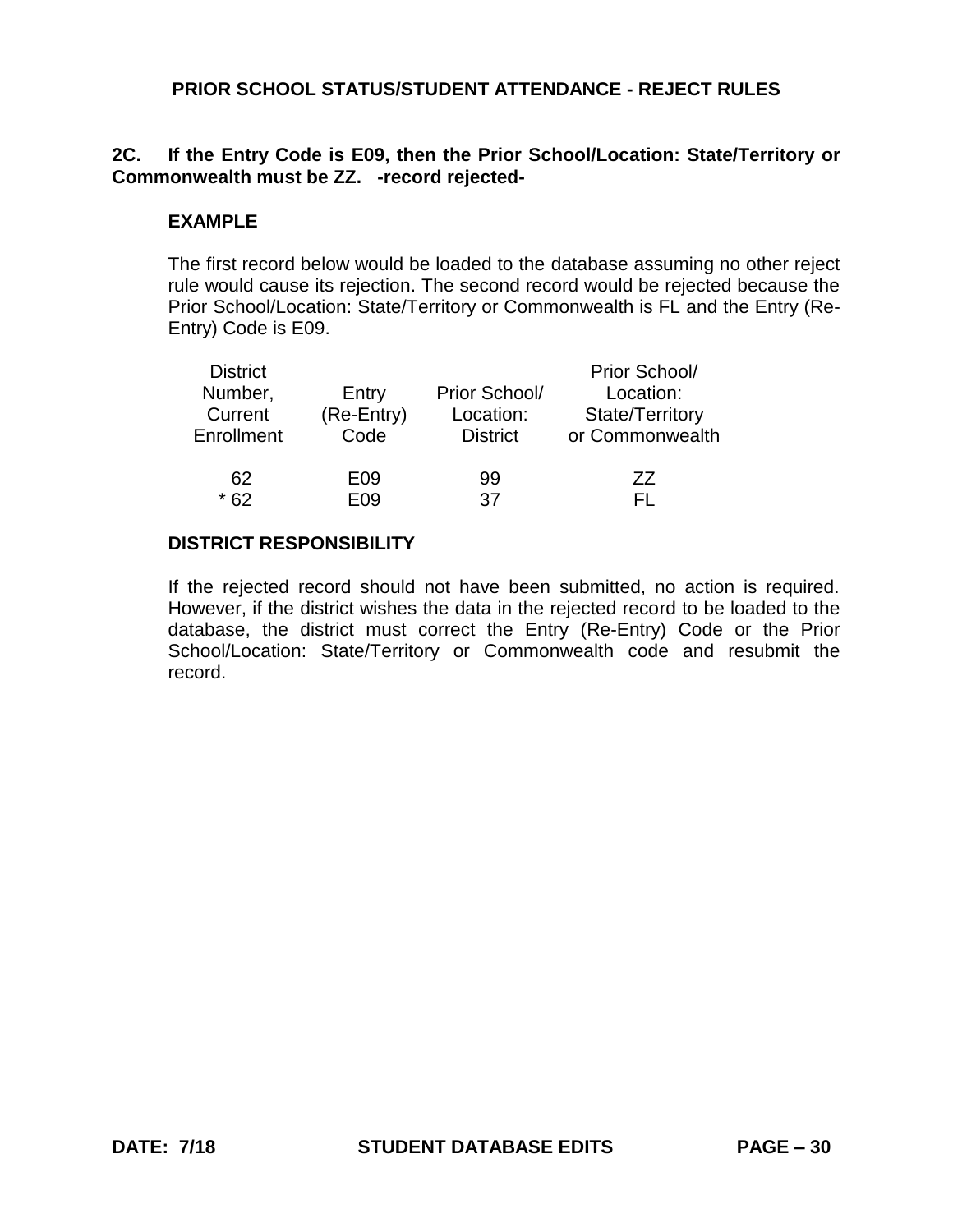# **2D. If Prior School/Location: State/Territory or Commonwealth is any code listed in Appendix Q, then Prior School/Location: Country code must be US. -record rejected-**

# **EXAMPLE**

The first and second records listed below would be loaded to the database assuming no other reject rule would cause their rejection. The third record would be rejected because the Prior School/Location: Country code is invalid.

| <b>Student Number</b><br>Identifier, Florida | Prior School/Location:<br>Country | <b>Prior School/Location:</b><br>State/Territory<br>or Commonwealth |
|----------------------------------------------|-----------------------------------|---------------------------------------------------------------------|
| 012345676X                                   | US.                               | AQ                                                                  |
| 012345677X                                   | US                                | GU                                                                  |
| * 012345679X                                 | CА                                | KF                                                                  |

# **DISTRICT RESPONSIBILITY**

If the rejected record should not have been submitted, no action is required. However, if the district wishes the data in the rejected record to be loaded to the database, the district must correct the Prior School/Location: Country or Prior School/Location: State/Territory or Commonwealth code and resubmit the record.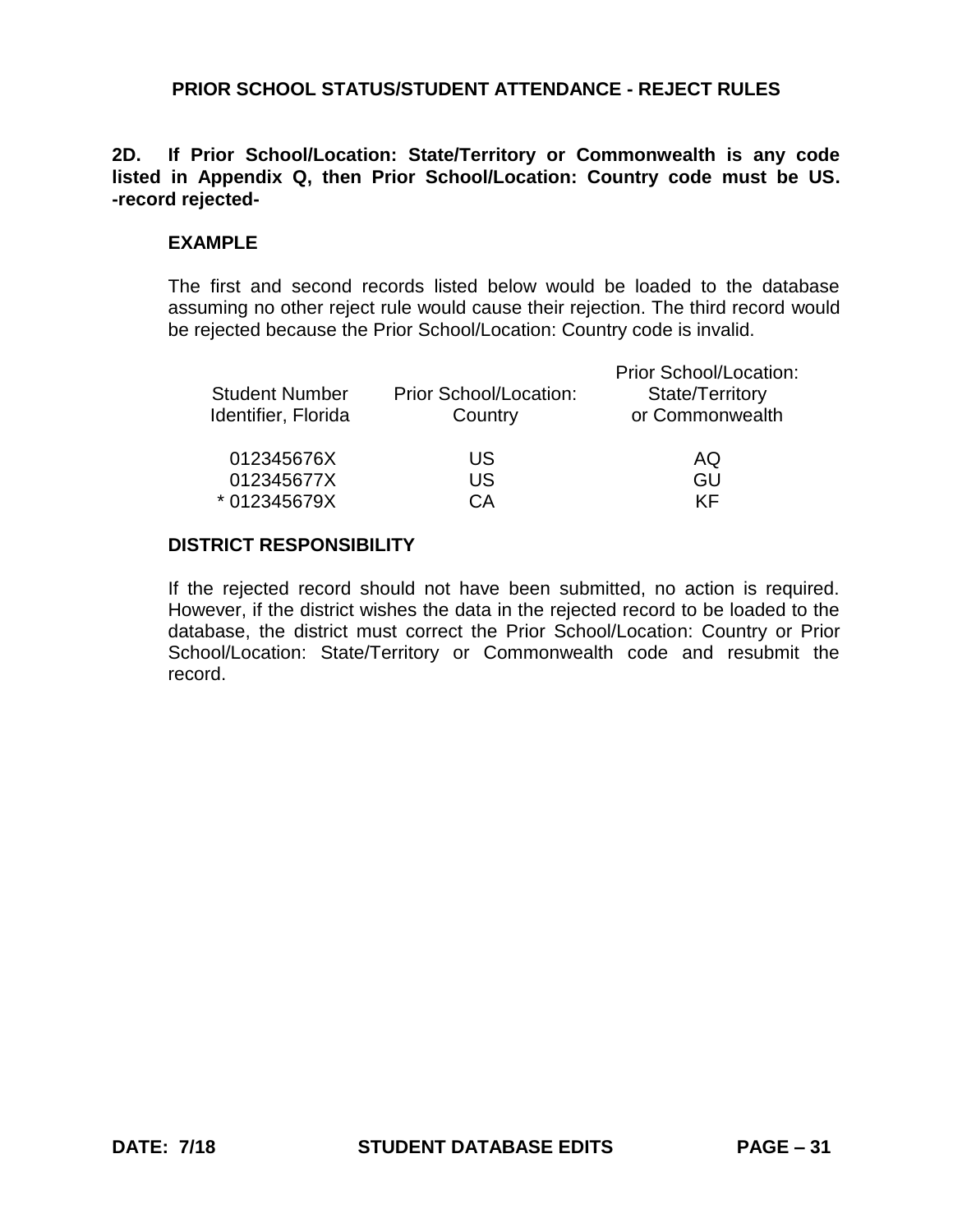### **2E. If Educational Choice code = A, then District Number, Zoned School must be 01-67. All other Educational Choice codes must be filled with zeroes. -record rejected-**

#### **EXAMPLE**

The first two records listed below would be loaded to the database assuming no other reject rule would cause their rejection. The third record would be rejected since the District Number, Zoned School is not in the appropriate range.

| School Number,<br><b>Zoned School</b> | <b>Student Number</b><br>Identifier, Florida |
|---------------------------------------|----------------------------------------------|
| 0021                                  | 012345677X                                   |
| 0021                                  | 012345678X                                   |
| 0021                                  | 012345679X                                   |
|                                       |                                              |

#### **DISTRICT RESPONSIBILITY**

If the rejected record should not have been submitted, no action is required. However, if the district wishes the data in the rejected record to be loaded to the database, the district must correct District Number, Zoned School and resubmit the record.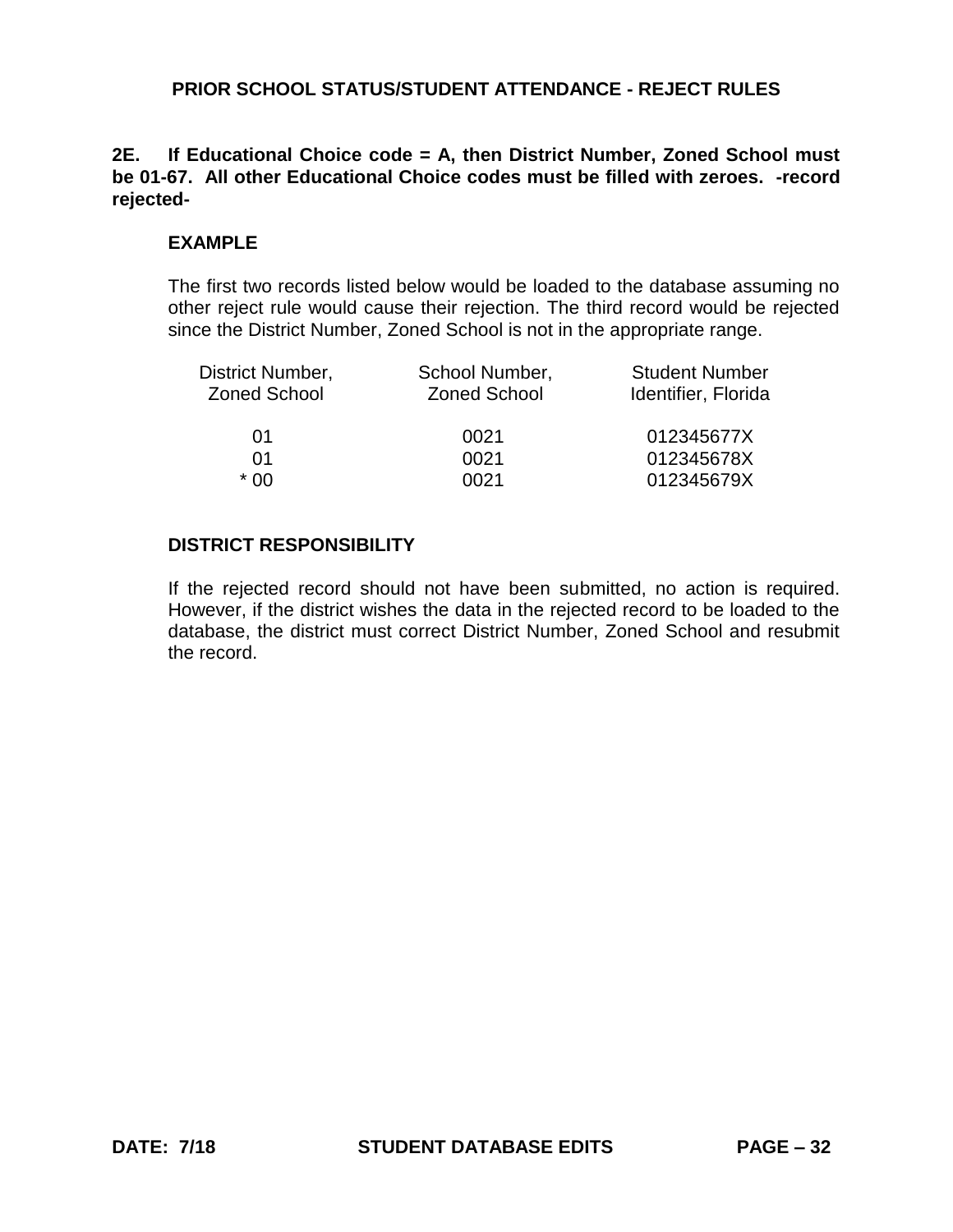**2F. If Educational Choice code = A, then School Number, Zoned School must be an active school for the District Number, Zoned School on the Master School Identification file. All other Educational Choice codes must be filled with zeros. -record rejected-**

#### **EXAMPLE**

The first two records listed below would be loaded to the database assuming no other reject rule would cause their rejection. The third record would be rejected because the School Number, Zoned School is not valid for the District Number, Zoned School.

| District Number,    | School Number,      | <b>Student Number</b> |
|---------------------|---------------------|-----------------------|
| <b>Zoned School</b> | <b>Zoned School</b> | Identifier, Florida   |
| 01                  | 0021                | 012345676X            |
| 01                  | 0021                | 012345677X            |
| * በ1                | 9999                | 012345678X            |

## **DISTRICT RESPONSIBILITY**

If the rejected record should not have been submitted, no action is required. However, if the district wishes the data in the rejected record to be loaded to the database, the district must correct the error, District Number, Zoned School or School Number, Zoned School and resubmit the record.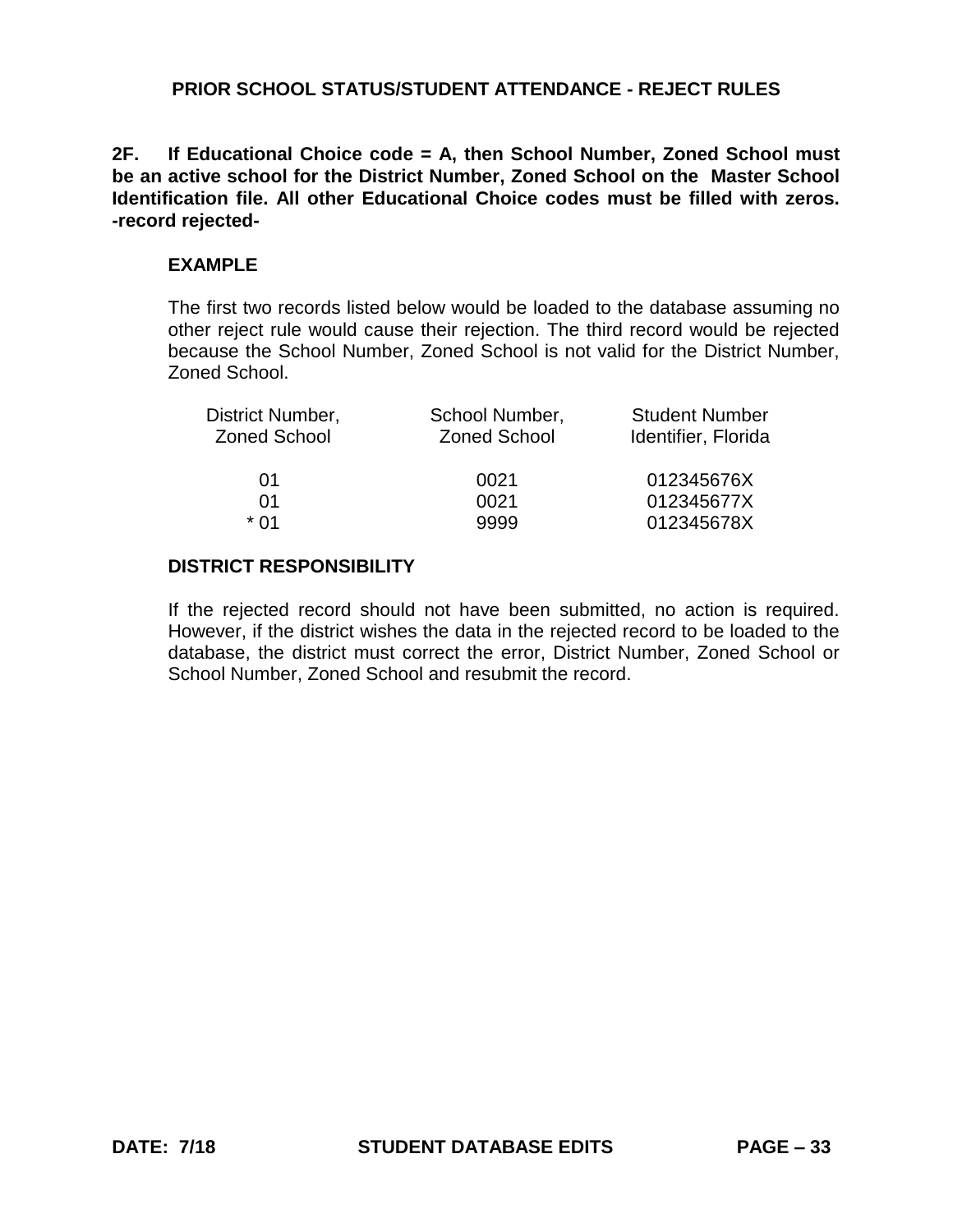**2G. If Educational Choice code = A, and School Number, Zoned School is greater than 0000, then District Number, Zoned School must be greater than 00. If the District Number, Zoned School is greater than 00, then School Number, Zoned School must be greater than 0000. -record rejected-**

### **EXAMPLE**

The first two records listed below would be loaded to the database assuming no other reject rule would cause their rejection. The third record would be rejected since the District Number, Zoned School is not in the appropriate range.

| District Number,<br><b>Zoned School</b> | School Number,<br><b>Zoned School</b> | <b>Student Number</b><br>Identifier, Florida |
|-----------------------------------------|---------------------------------------|----------------------------------------------|
| 01                                      | 0021                                  | 012345677X                                   |
| 01                                      | 0021                                  | 012345678X                                   |
| * በበ                                    | 0021                                  | 012345679X                                   |
|                                         |                                       |                                              |

# **DISTRICT RESPONSIBILITY**

If the rejected record should not have been submitted, no action is required. However, if the district wishes the data in the rejected record to be loaded to the database, the district must correct District Number, Zoned School and resubmit the record.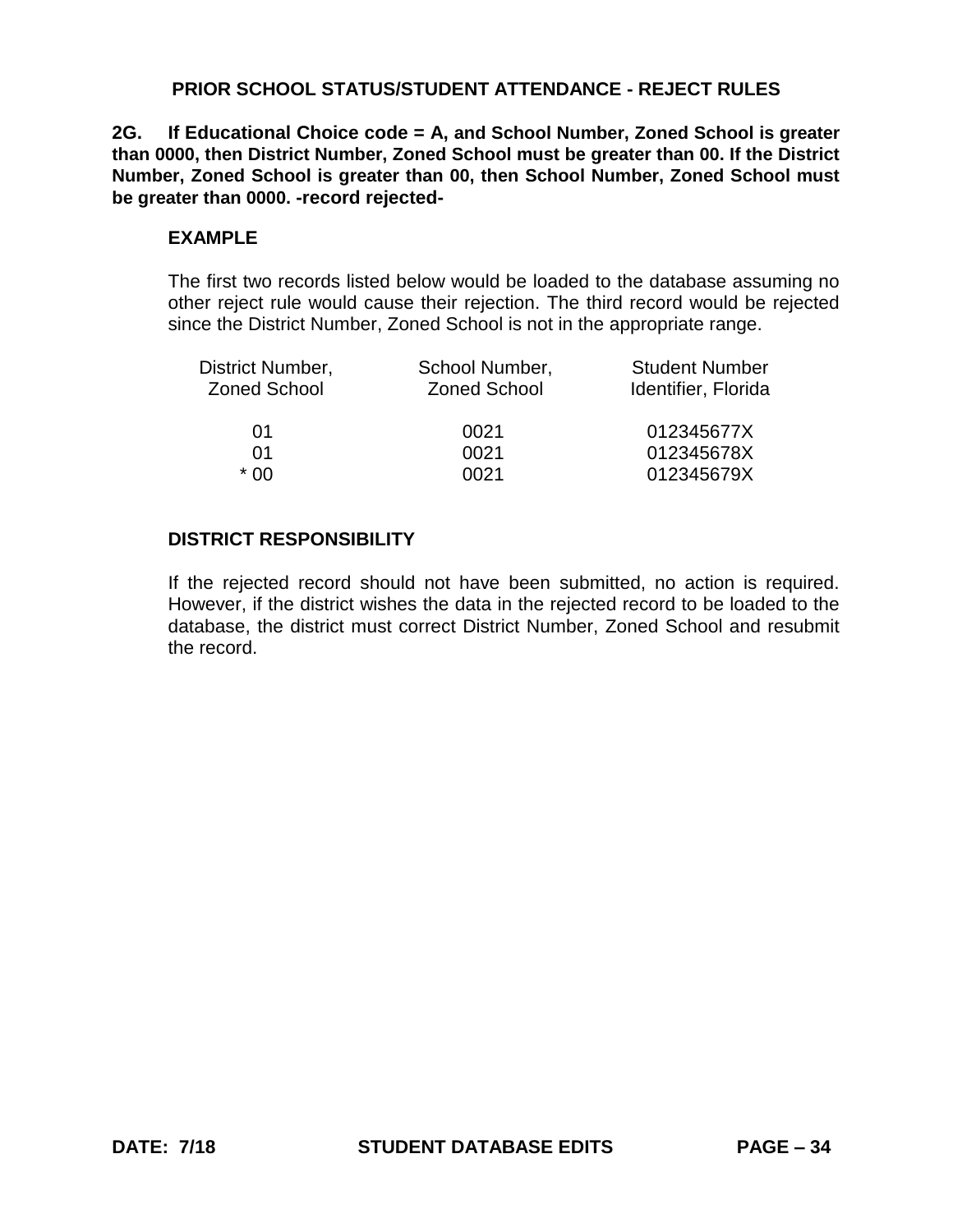#### **30. Term must be Z for survey 2, must be either 3 or Y for survey 3 and must be 3, S or Y for survey 5. –record rejected-**

#### **EXAMPLE**

The first record would be rejected because the Term code is not valid for the survey reported. The second record would be rejected because the Term code is blank.

| <b>Student Number</b><br>Identifier, Florida | Survey<br>Period Code | Term |
|----------------------------------------------|-----------------------|------|
| 012345678X                                   | 2                     | 3    |
| 012345679X                                   | b                     |      |
| 012345670X                                   | .h                    | S    |
|                                              |                       |      |

## **DISTRICT RESPONSIBILITY**

If the rejected record should not have been submitted, no action is required. However, if the district wishes the data in the rejected record to be loaded to the database, the district must correct the Term codes and resubmit the records.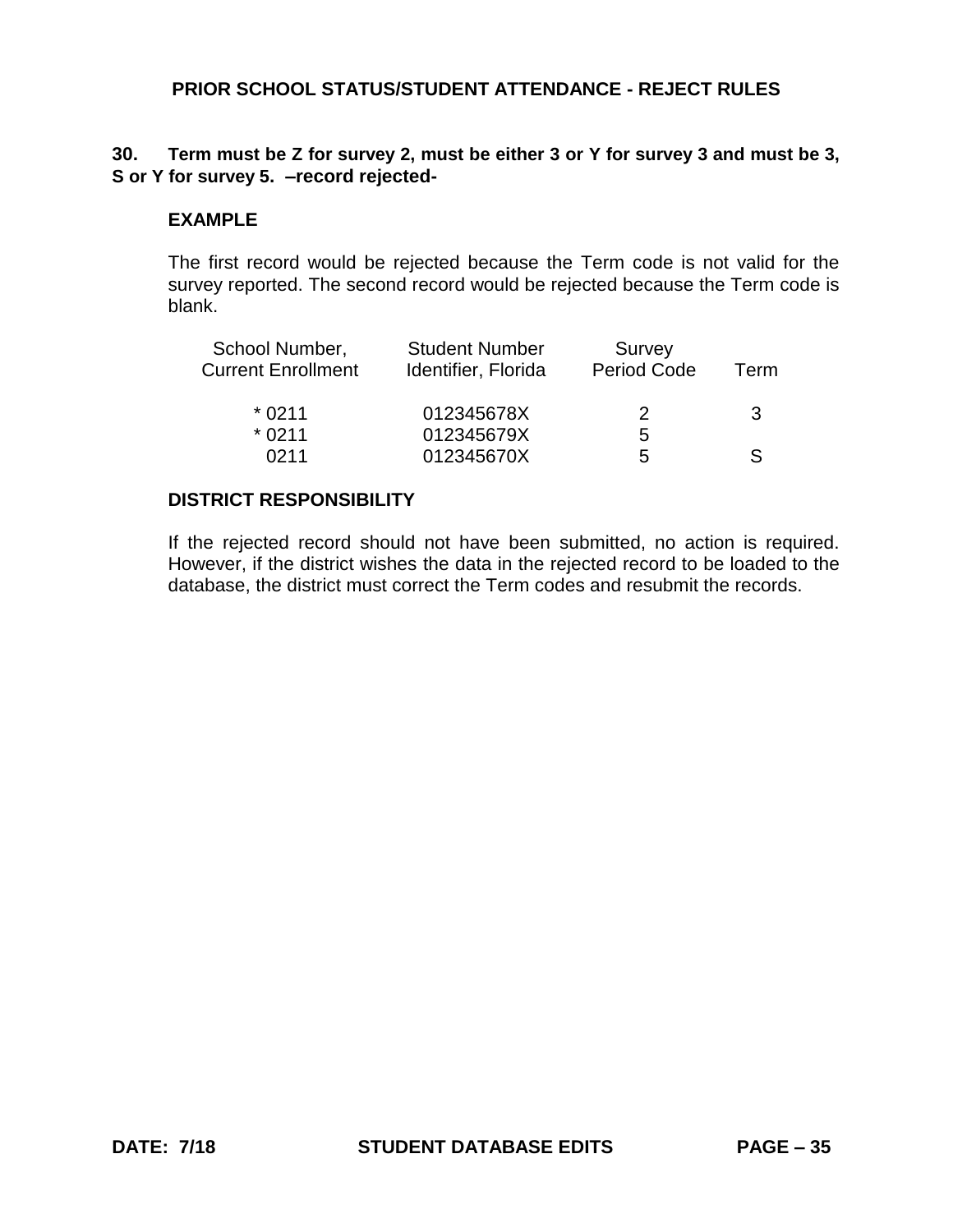# **31. No more than one record with ZZZ as Withdrawal Code, PK-12 may be submitted for survey periods 2 or 3. -record rejected-**

#### **EXAMPLE**

The first record listed below would be loaded to the database assuming no other reject rule would cause its rejection. The second record would be rejected because only one record with ZZZ in the Withdrawal Code, PK-12 may be submitted.

| District Number,          | <b>Student Number</b> | Survey             | Withdrawal Code, |
|---------------------------|-----------------------|--------------------|------------------|
| <b>Current Enrollment</b> | Identifier, Florida   | <b>Period Code</b> | <b>PK-12</b>     |
| 01                        | 012345678X            | 2                  | 777              |
| * በ1                      | 012345678X            |                    | 777              |

#### **DISTRICT RESPONSIBILITY**

If the rejected record should not have been submitted, no action is required. However, if the district wishes the data in the rejected record to be loaded to the database, the district must correct the Withdrawal Code PK-12 and resubmit the record.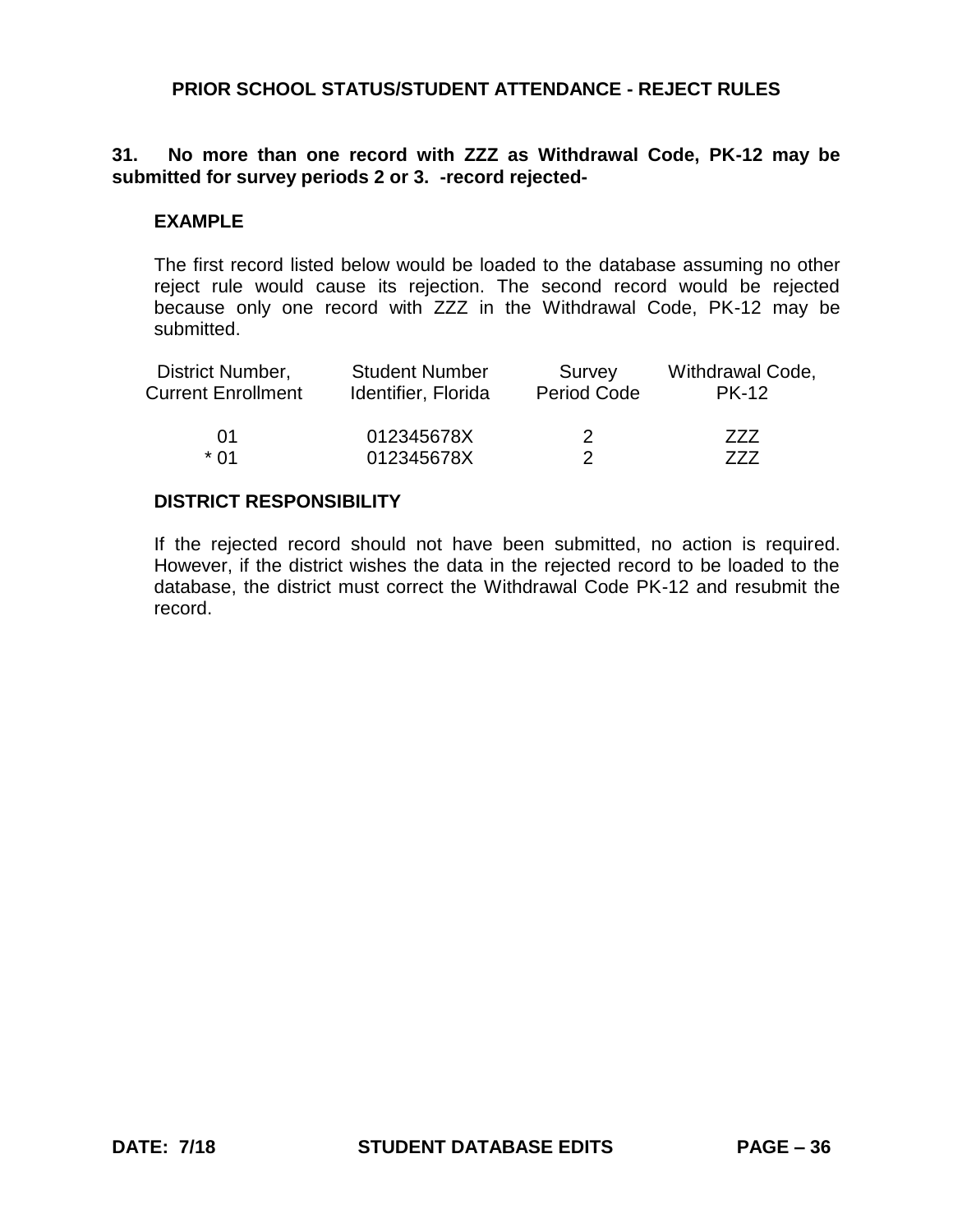**32. The Transaction Code must be A, C or D. For the original transmission, only A is valid. For subsequent batch/update submissions, if A is specified then the record must not already exist on the database; if C or D is specified then the record must exist on the database. -record rejected-**

#### **EXAMPLE**

For all original transmissions, the Transaction Code must be "A". An original transaction is the first submission of a record during a survey period. After original transmission of records, changes to the record for elements other than the key elements must be done with a "C" as the Transaction Code. To delete a record, the Transaction Code must be a "D". To change key elements in a batch transaction, the record must FIRST be deleted with a "D" and then added with an "A". Records with an incorrect Transaction Code would be rejected.

#### **DISTRICT RESPONSIBILITY**

If the rejected records should have been submitted, no action is required. However, if the district wishes the data in the rejected records to be loaded to the database, the district must correct the Transaction Code and resubmit the records.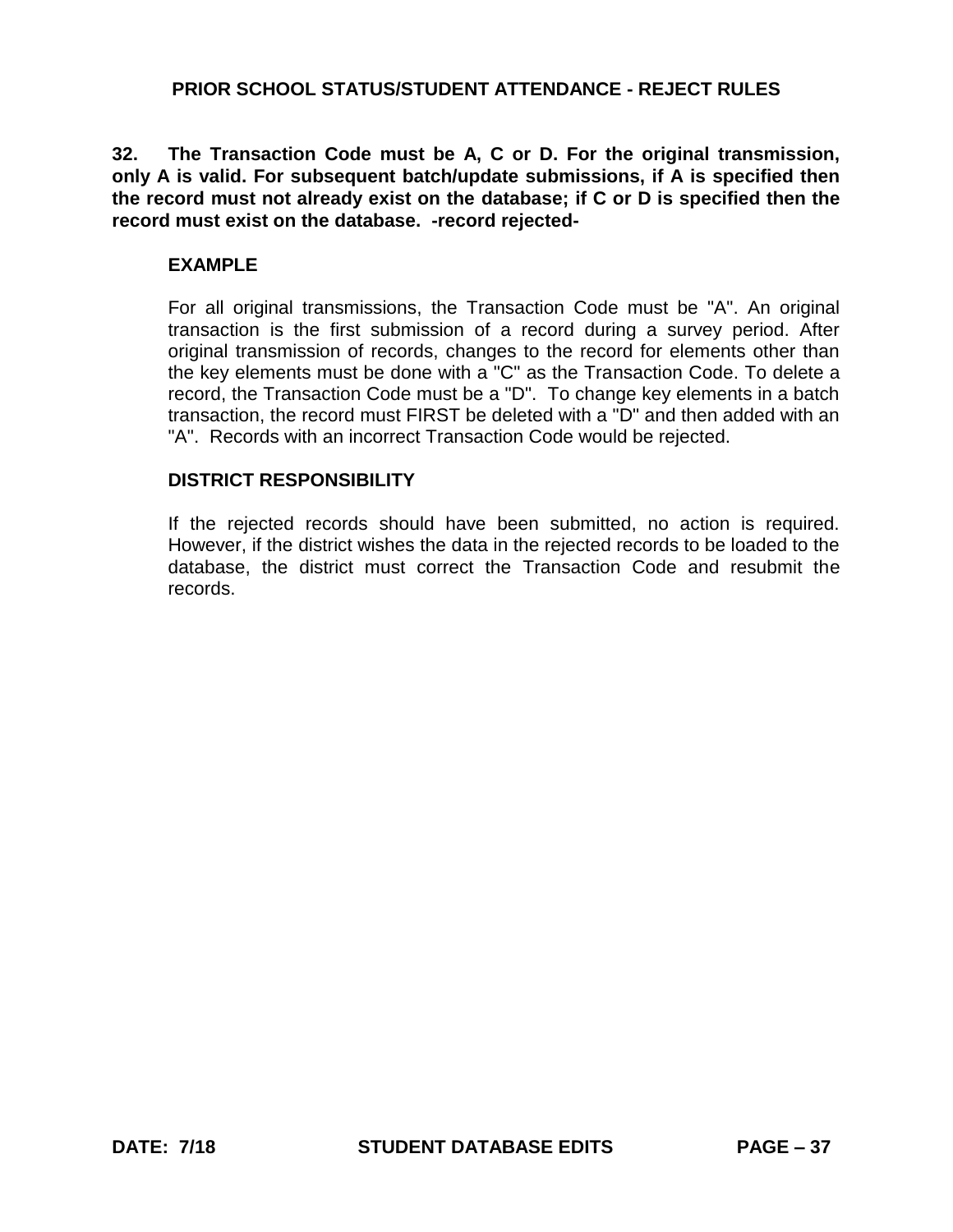# **33. If the Prior School/Location: Country is not US, then the Entry Code must be E09 and vice versa, unless Term is Y. –record reject–**

#### **EXAMPLE**

The first record below would be loaded to the database assuming no other reject rule would cause its rejection. The second record would be rejected because the Prior School/Location: Country is US and the Entry (Re-Entry) Code is E09.

| <b>District</b><br>Number,<br>Current<br>Enrollment | Entry<br>(Re-Entry)<br>Code | Prior School/<br>Location:<br><b>District</b> | Prior School/<br>Location:<br><b>State, Territory</b><br>or Commonwealth | Prior School/<br>Location:<br>Country |
|-----------------------------------------------------|-----------------------------|-----------------------------------------------|--------------------------------------------------------------------------|---------------------------------------|
| 62                                                  | E09                         | 99                                            | 77                                                                       | AF                                    |
| $*62$                                               | E <sub>09</sub>             | 37                                            | FL.                                                                      | US                                    |

## **DISTRICT RESPONSIBILITY**

If the rejected record should not have been submitted, no action is required. However, if the district wishes the data in the rejected record to be loaded to the database, the district must correct the Entry Code or the Prior School/Location: Country code and resubmit the record.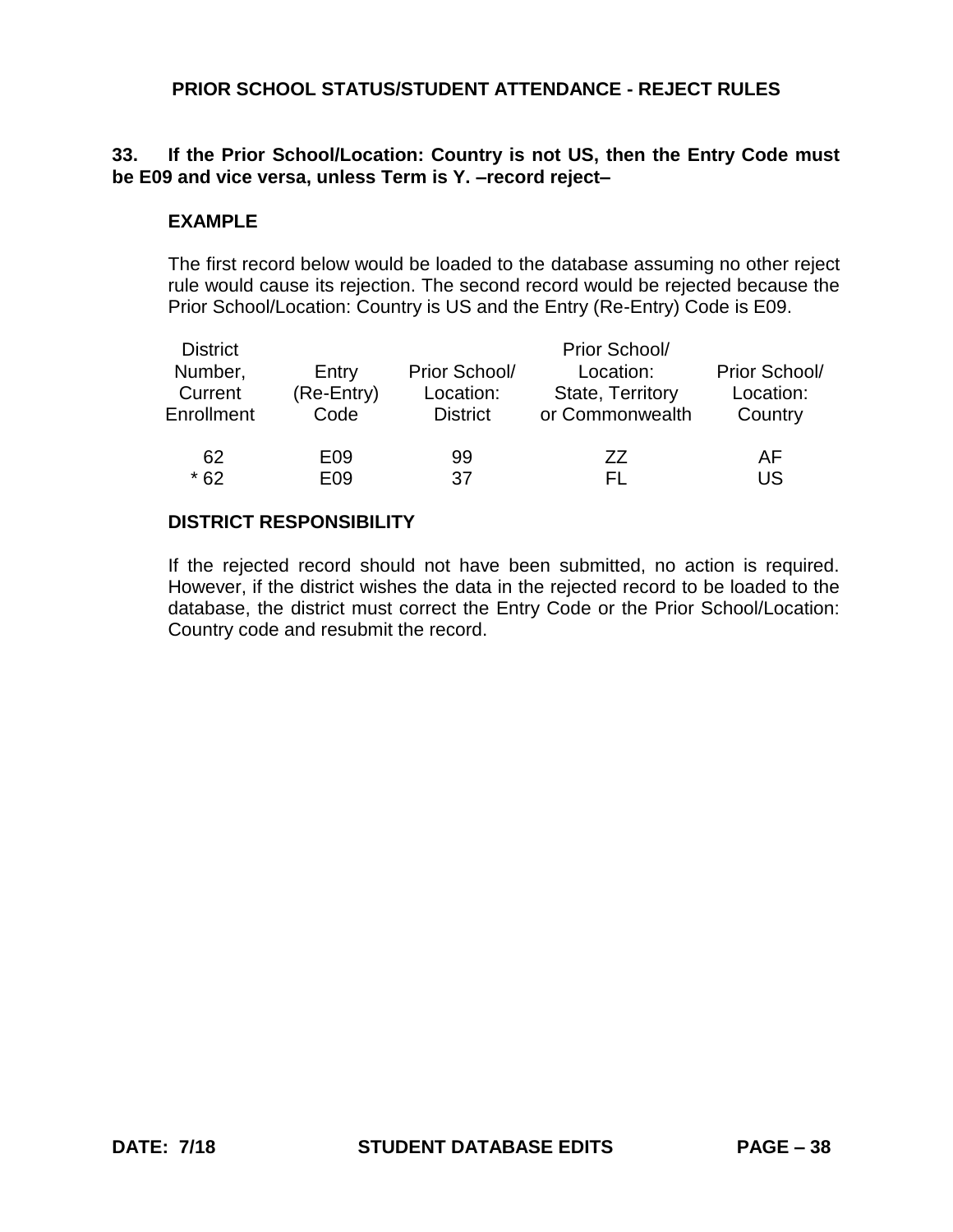# **34. If Entry (Re-Entry) Code equals E01 – E05, E2A, E3A, E4A, or R01 – R03 then Prior School/Location: Country must be US. –record reject–**

#### **EXAMPLE**

The first record below would be loaded to the database assuming no other reject rule would cause its rejection. The second record would be rejected because the Prior School/Location: Country is a country other than US and the Entry (Re-Entry) Code is E02.

| <b>District</b><br>Number,<br>Current<br>Enrollment | Entry<br>(Re-Entry)<br>Code | Prior School/<br>Location:<br>District/<br>County | Prior School/<br>Location:<br><b>State, Territory</b><br>or Commonwealth | Prior School/<br>Location:<br>Country |
|-----------------------------------------------------|-----------------------------|---------------------------------------------------|--------------------------------------------------------------------------|---------------------------------------|
| 62                                                  | E01                         | 62                                                | FL                                                                       | US                                    |
| $*62$                                               | E <sub>02</sub>             | 06                                                | EL.                                                                      | AF                                    |

#### **DISTRICT RESPONSIBILITY**

If the rejected record should not have been submitted, no action is required. However, if the district wishes the data in the rejected record to be loaded to the database, the district must determine whether the Entry (Re-Entry) Code and/or the Prior School/Location: Country is in error, correct it, and resubmit the record.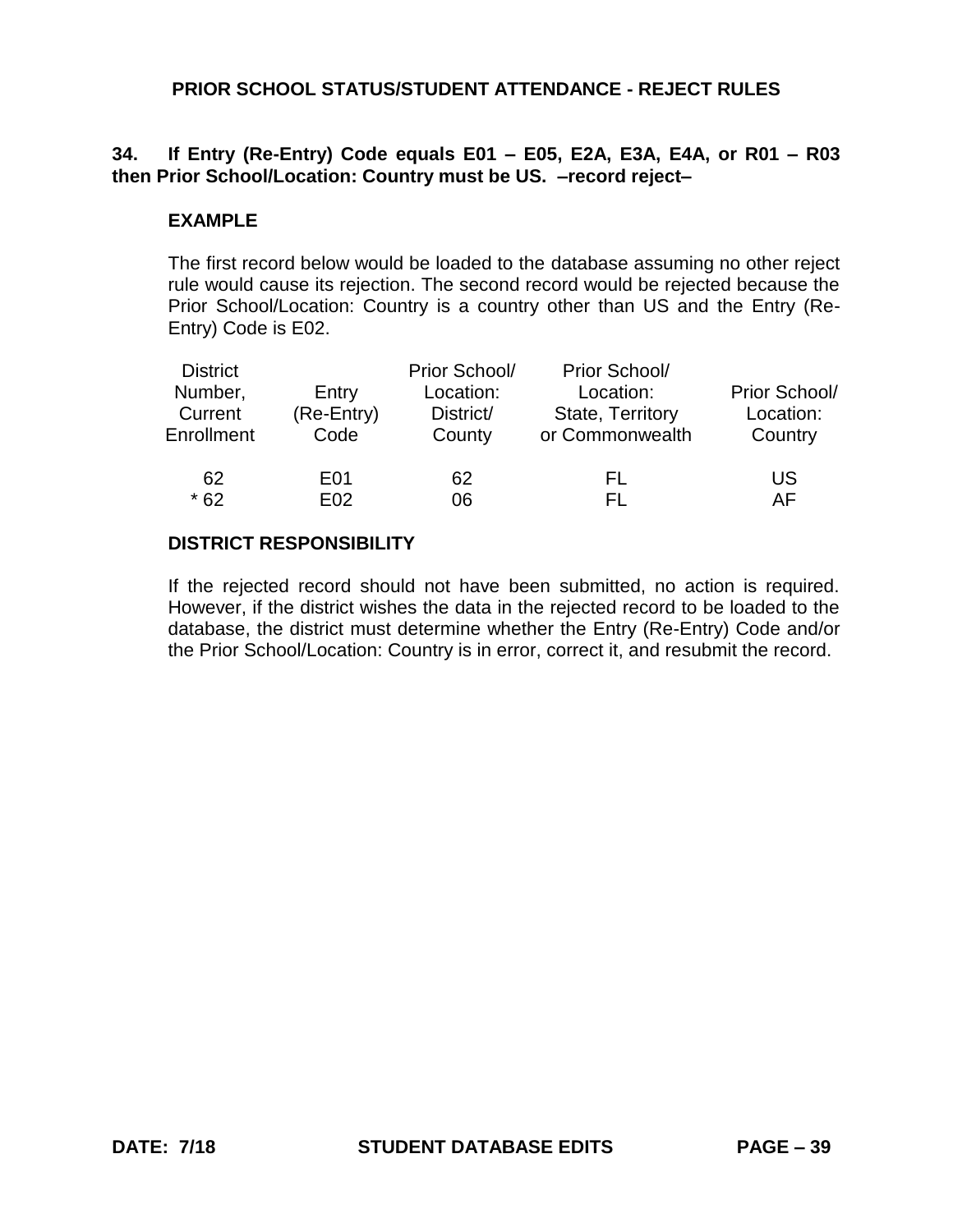#### **35. If Withdrawal Code, PK-12 is W06, W07, W08, W8A, W8B, W09, W10, W27, WFT, WFW, WRW, WGA, WGD, WXL, WXT, WXW, WD1, WPC, WPR or WPO, then Grade Level must be 9-12. –record rejected-**

#### **EXAMPLE**

The first record listed below would be loaded to the database assuming no other reject rule would cause its rejection. The second record would be rejected because Grade Level is not equal to 9-12 and Withdrawal Code, PK-12 is W8A.

| <b>Student Number</b> | Grade | Withdrawal Code, |
|-----------------------|-------|------------------|
| Identifier, Florida   | Level | <b>PK-12</b>     |
| 012345678X            | 10    | W06              |
| * 012345679X          | O8.   | W8A              |

#### **DISTRICT RESPONSIBILITY**

If the rejected record should not have been submitted, no action is required. However, if the district wishes the data in the rejected record to be loaded to the database, the district must correct either the Withdrawal Code, PK-12 or Grade Level and resubmit the record.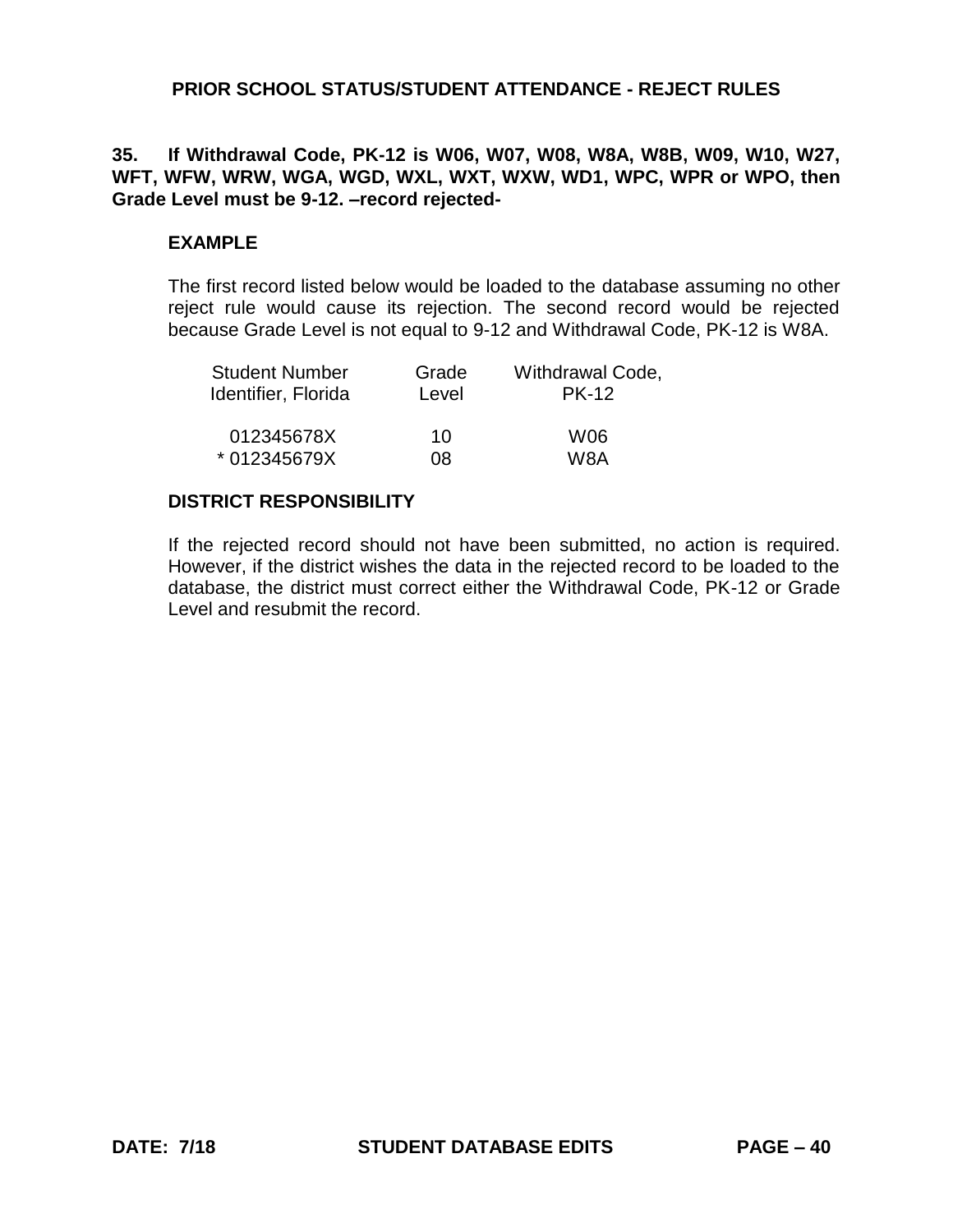# **Contract**

# **36. Educational Choice must be A, B, C, E, F, M, U or Z. –record rejected–**

# **EXAMPLE**

The first record below would be loaded to the database assuming no other reject rule would cause its rejection. The second record would be rejected because the Educational Choice code is not valid.

| <b>District</b> |            |             |
|-----------------|------------|-------------|
| Number,         | Entry      |             |
| Current         | (Re-Entry) | Educational |
| Enrollment      | Code       | Choice      |
| 62              | E01        | A           |
|                 | FN2        |             |

# **DISTRICT RESPONSIBILITY**

If the rejected record should not have been submitted, no action is required. However, if the district wishes the data in the rejected record to be loaded to the database, the district must correct the Educational Choice code and resubmit the record.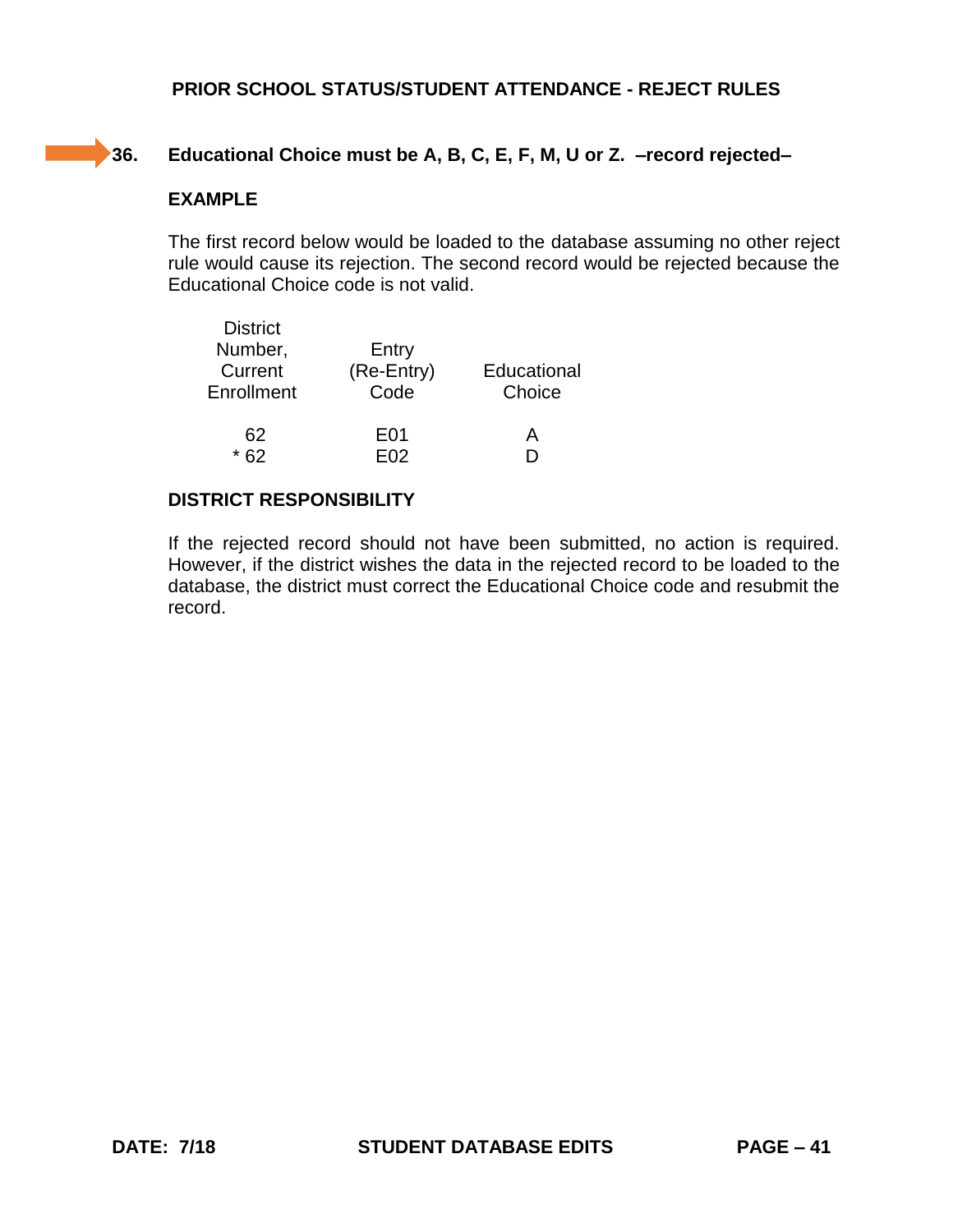## **37. Disaster Affected Student code must be B, E, Q, Y, W or Z. -record rejected-**

#### **EXAMPLE**

The first record below would be accepted to the database assuming no other edit caused it to be rejected. The second record would be rejected because the Disaster Affected Student code is invalid.

| <b>Student Number</b> | <b>Disaster</b>          | <b>School Number</b>      |
|-----------------------|--------------------------|---------------------------|
| Identifier, Florida   | <b>Affected Student</b>  | <b>Current Enrollment</b> |
| 012345678X            | $\overline{\phantom{a}}$ | 1021                      |
| * 012345679X          | N                        | 1021                      |

#### **DISTRICT RESPONSIBILITY**

If the rejected record should not have been submitted, no action is required. However, if the district wishes the data in the rejected record to be loaded to the database, the district must correct the Disaster Affected Student code and resubmit the record.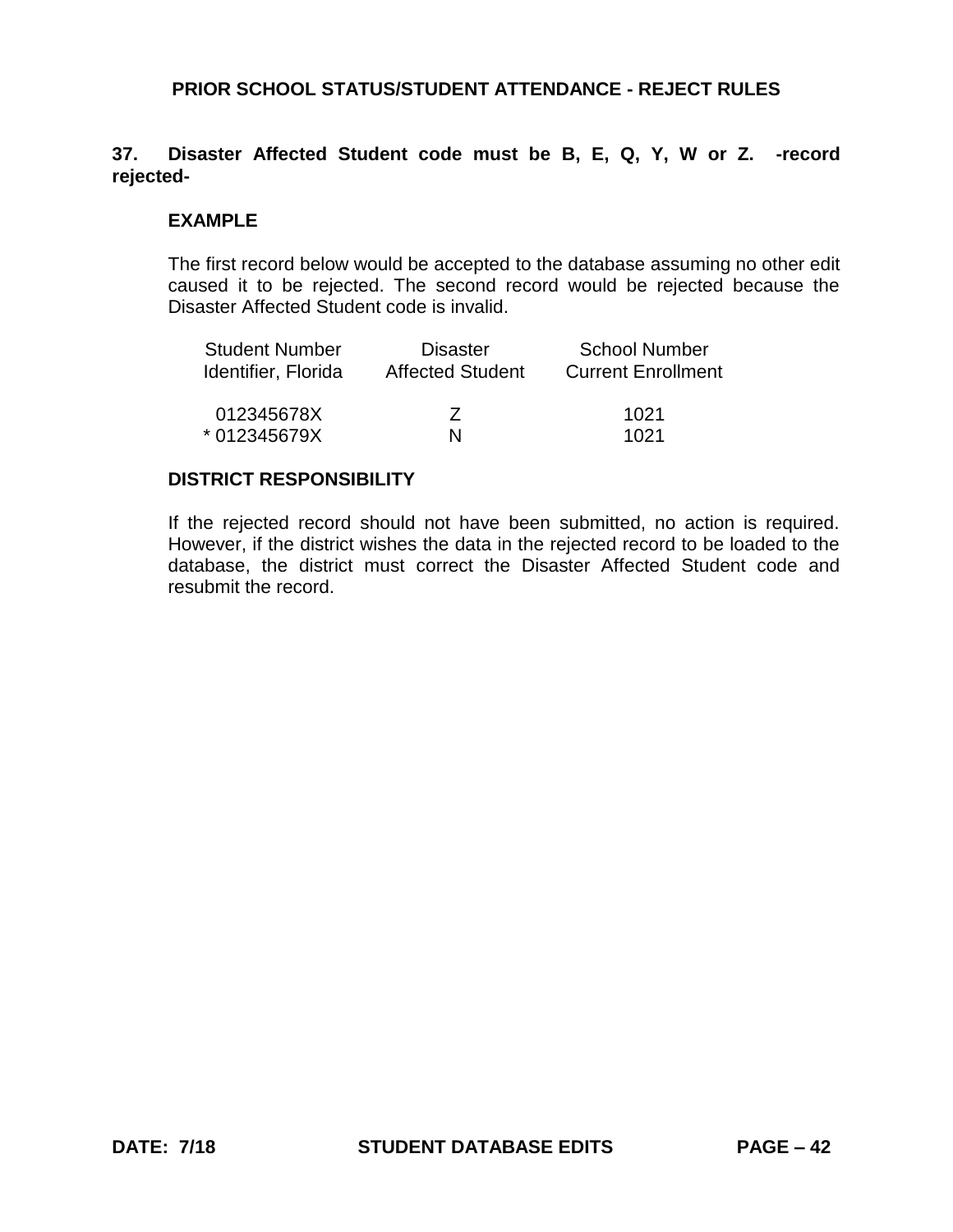# **38. If the Prior School/Location: District/County is 01-68 or 71-75 then the Prior School/Location: State/Territory or Commonwealth must be FL. -record rejected-**

#### **EXAMPLE**

The first record below would be loaded to the database assuming no other reject rule would cause its rejection. The second record would be rejected because the Prior School/Location: District/County is 01 and the Prior School/Location: State/Territory or Commonwealth is not FL.

| <b>District</b> |                 | Prior School/    |
|-----------------|-----------------|------------------|
| Number,         | Prior School/   | Location:        |
| Current         | Location:       | State, Territory |
| Enrollment      | District/County | or Commonwealth  |
| 62              | 33              | FL.              |
| $*62$           | ሰ1              | GΑ               |
|                 |                 |                  |

#### **DISTRICT RESPONSIBILITY**

If the rejected record should not have been submitted, no action is required. However, if the district wishes the data in the rejected record to be loaded to the database, the district must determine which code (the Prior School/Location: District/County or Prior School/Location: State, Territory or Commonwealth) is in error, correct it, and resubmit the record.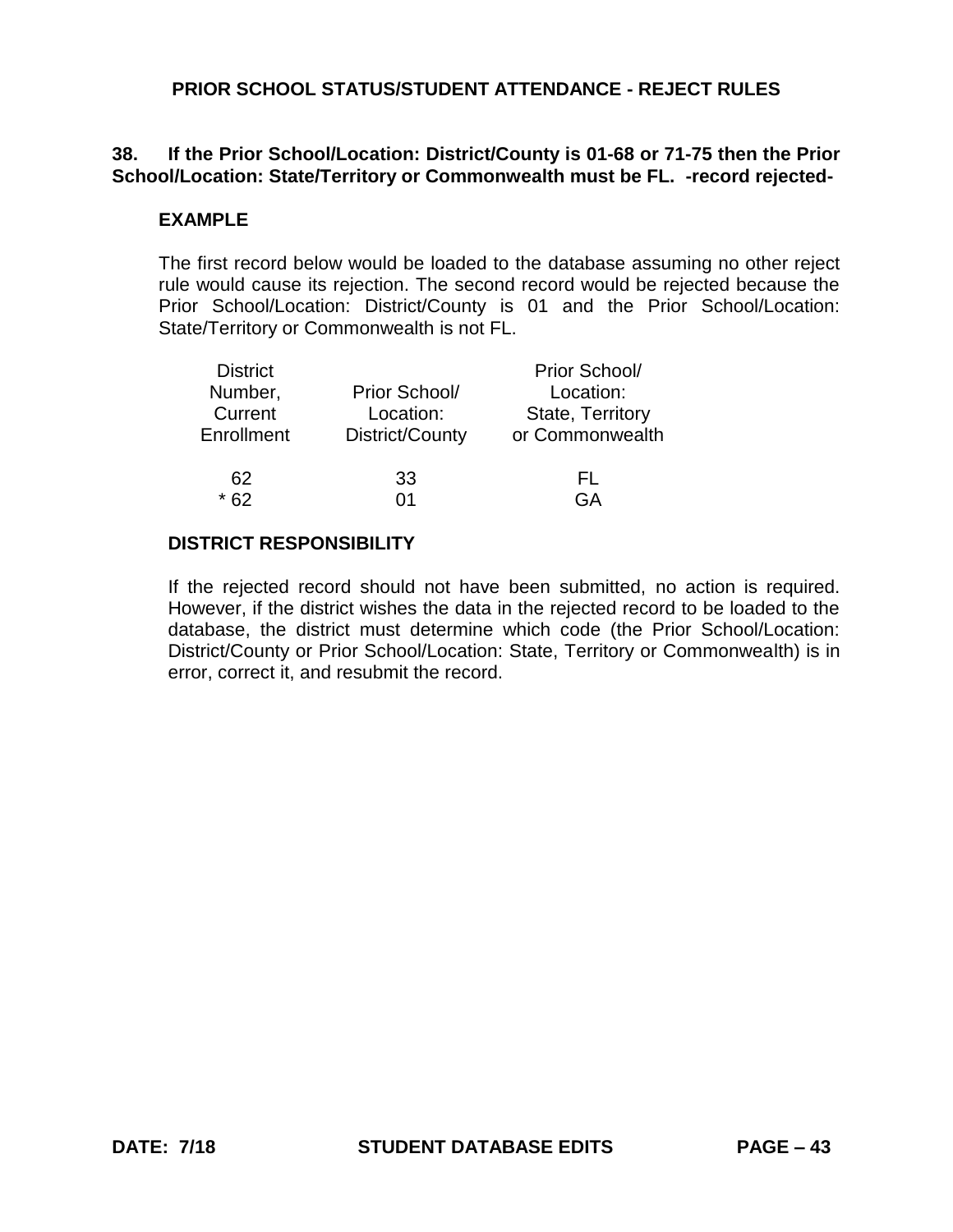**39. The Student Number Identifier, Local may be any combination of letters, numbers and blanks. (All blanks are allowable.) It must be left-justified with trailing blanks. -record rejected-**

# **EXAMPLE**

The first three records listed below would be loaded to the database assuming no other edit would cause their rejection. The fourth record would be rejected because the Student Number Identifier, Local contains a symbol (@). The fifth record would be rejected because it is right-justified rather than left-justified.

| <b>District</b> | <b>Student</b> |
|-----------------|----------------|
| Number,         | Number         |
| Current         | Identifier,    |
| Enrollment      | Local          |
| 01              | 0123456789     |
| 01              | ABC123DEF9     |
| 01              | 3001 28K       |
| 01              | 2121@xyz       |
|                 | 123456         |

## **DISTRICT RESPONSIBILITY**

If the rejected record should not have been submitted, no action is required. However, if the district wishes the data in the rejected record to be loaded to the database, the district must correct the Student Number Identifier, Local and resubmit the record.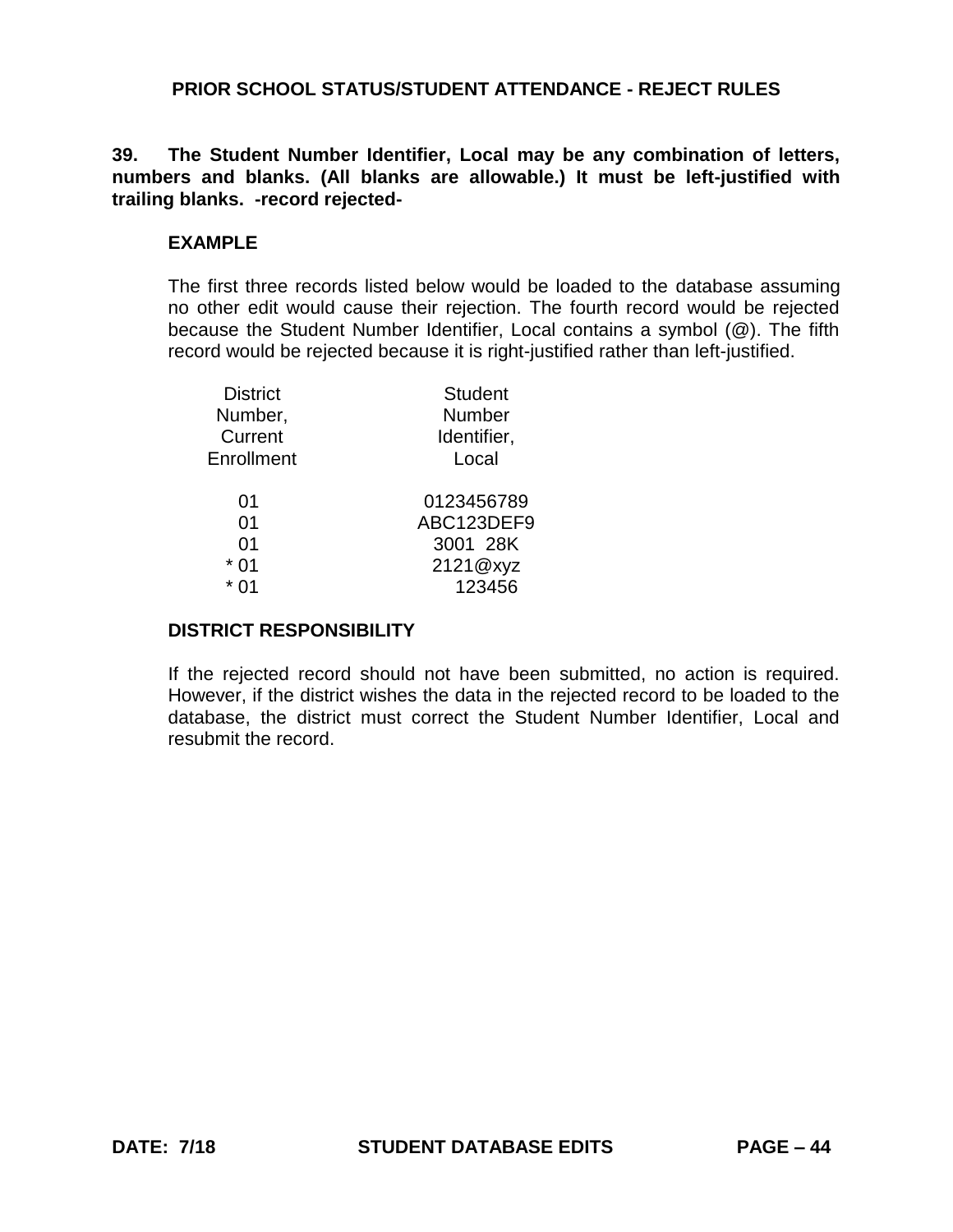**40. Florida Education Identifier (FLEID) is alphanumeric and must be entered as "FL" in the first 2 positions followed by twelve numeric digits. No blanks, spaces or all zeros for the twelve numeric digits are allowable. -record rejected-**

## **EXAMPLE**

The first two records listed below would be loaded to the database assuming no other reject rule would cause their rejection. The third record would be rejected because the Florida Education Identifier (FLEID) is not a valid FLEID.

| <b>Student Number</b> | <b>Florida Education</b> |
|-----------------------|--------------------------|
| Identifier, Florida   | <b>Identifier</b>        |
| 012345677X            | FL340945895734           |
| 012345678X            | FL004583948567           |
| 012345679X            | FL000000000000           |
|                       |                          |

#### **DISTRICT RESPONSIBILITY**

If the rejected record should not have been submitted, no action is required. However, if the district wishes the data in the rejected record to be loaded to the database, the district must correct the Florida Education Identifier and resubmit the record for processing.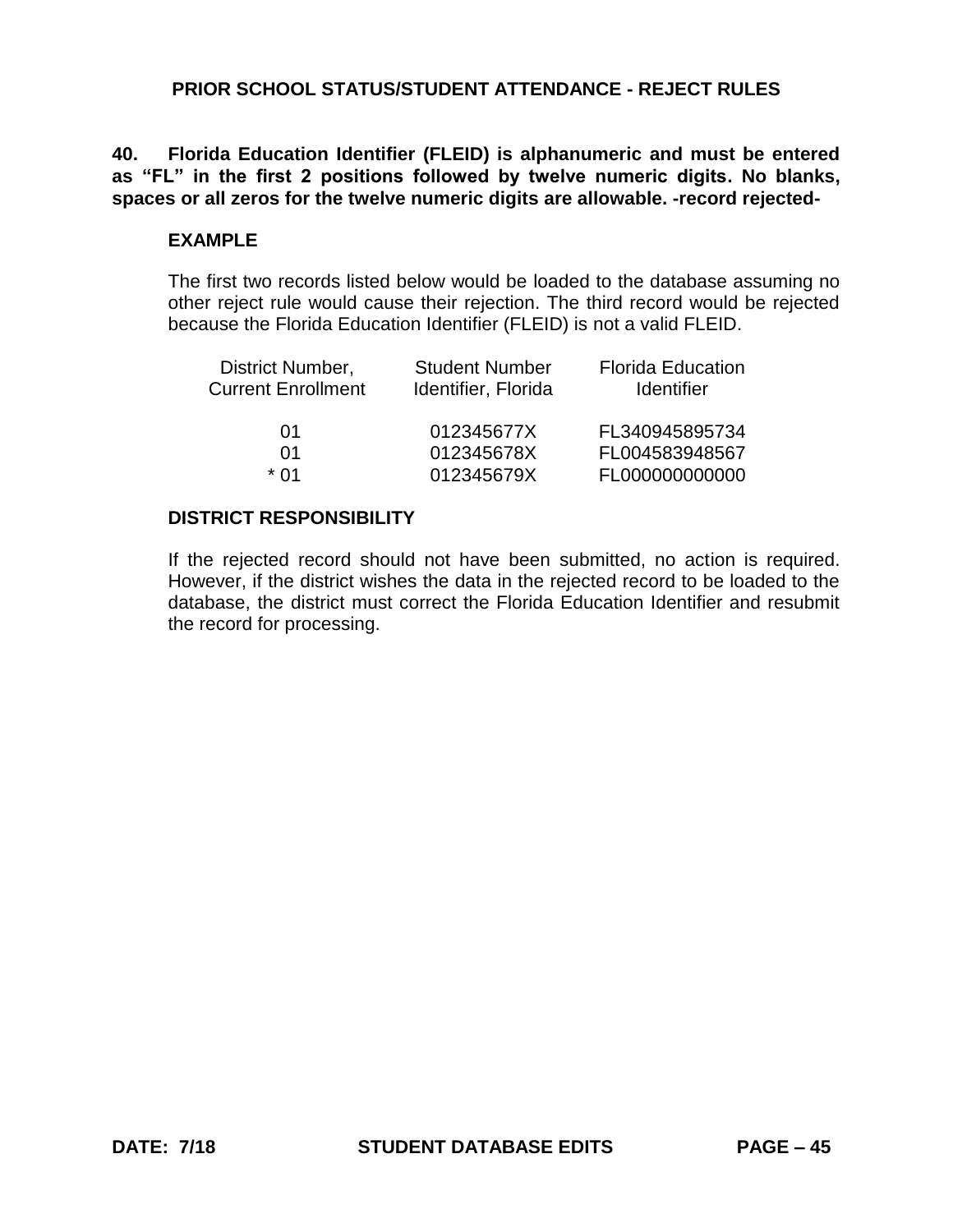#### **41. Student Offender Transfer must be Y or N. -record rejected-**

#### **EXAMPLE**

The first two records listed below would be loaded to the database assuming no other reject rule would cause their rejection. The third record would be rejected because Student Offender Transfer is not a valid code.

| District Number, | School Number, | <b>Student Number</b> | <b>Student</b> |
|------------------|----------------|-----------------------|----------------|
| Current          | Current        | Identifier,           | Offender       |
| Enrollment       | Enrollment     | Florida               | Transfer       |
| 01               | 0271           | 123456789X            | V              |
| 01               | 0271           | 123456780X            | N              |
| * በ1             | ∩271           | 123456781X            | 7              |

#### **DISTRICT RESPONSIBILITY**

If the rejected record should not have been submitted, no action is required. However, if the district wishes the data in the rejected record to be loaded to the database, the district must correct the Student Offender Transfer code and resubmit the record.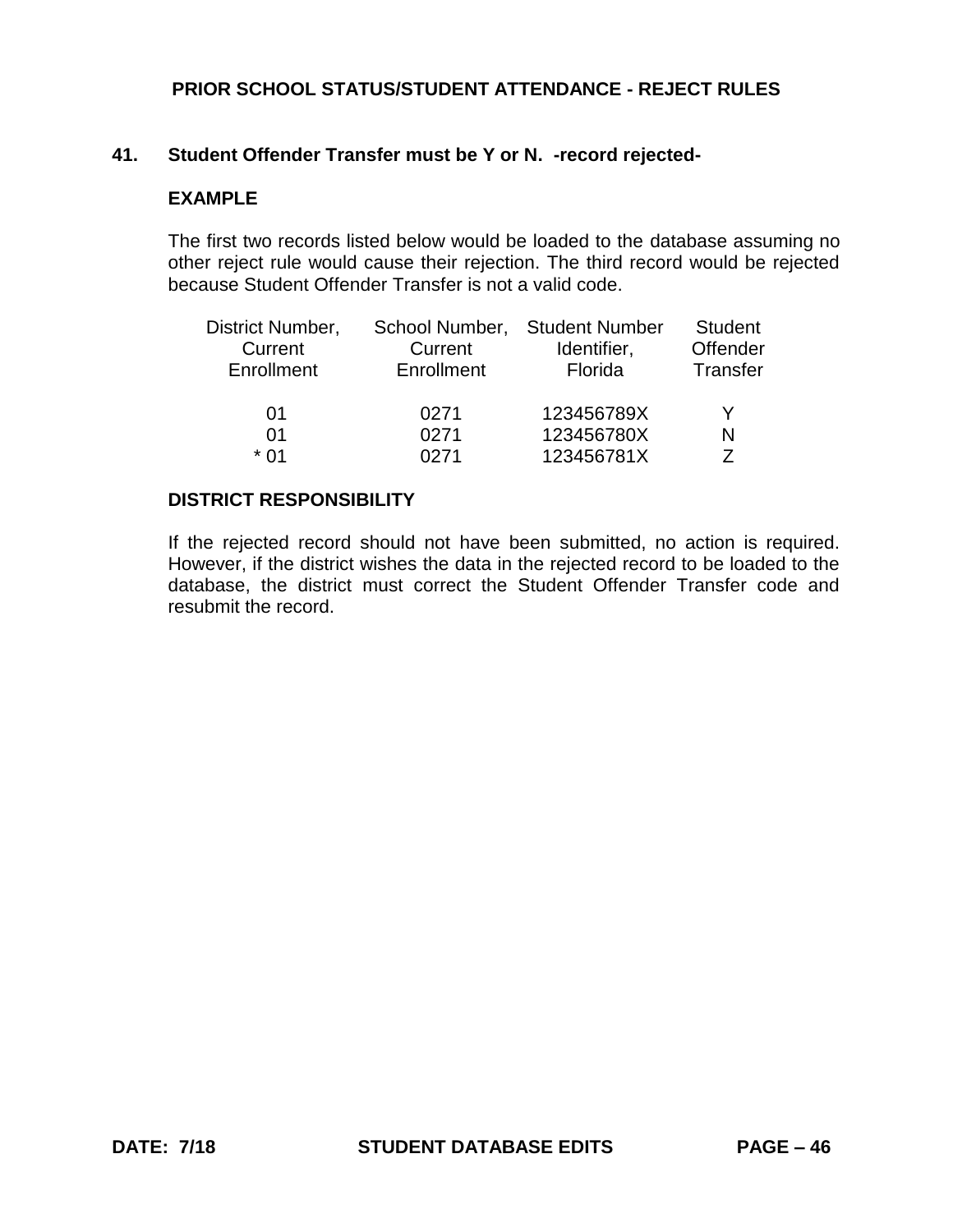## **42. If the Prior School/Location: District/County is 99, then the Prior School/Location: State/Territory or Commonwealth must not be FL. -record rejected-**

#### **EXAMPLE**

The first record below would be loaded to the database assuming no other reject rule would cause its rejection. The second record would be rejected because the Prior School/Location: District/County is 99 and the Prior School/Location: State/Territory or Commonwealth is FL.

| <b>District</b> |                 | Prior School/    |
|-----------------|-----------------|------------------|
| Number,         | Prior School/   | Location:        |
| Current         | Location:       | State, Territory |
| Enrollment      | District/County | or Commonwealth  |
|                 |                 |                  |
| 62              | 99              | MI               |
|                 | aa              |                  |

# **DISTRICT RESPONSIBILITY**

If the rejected record should not have been submitted, no action is required. However, if the district wishes the data in the rejected record to be loaded to the database, the district must determine which code (the Prior School/Location: District/County or Prior School/Location: State, Territory or Commonwealth) is in error, correct it, and resubmit the record.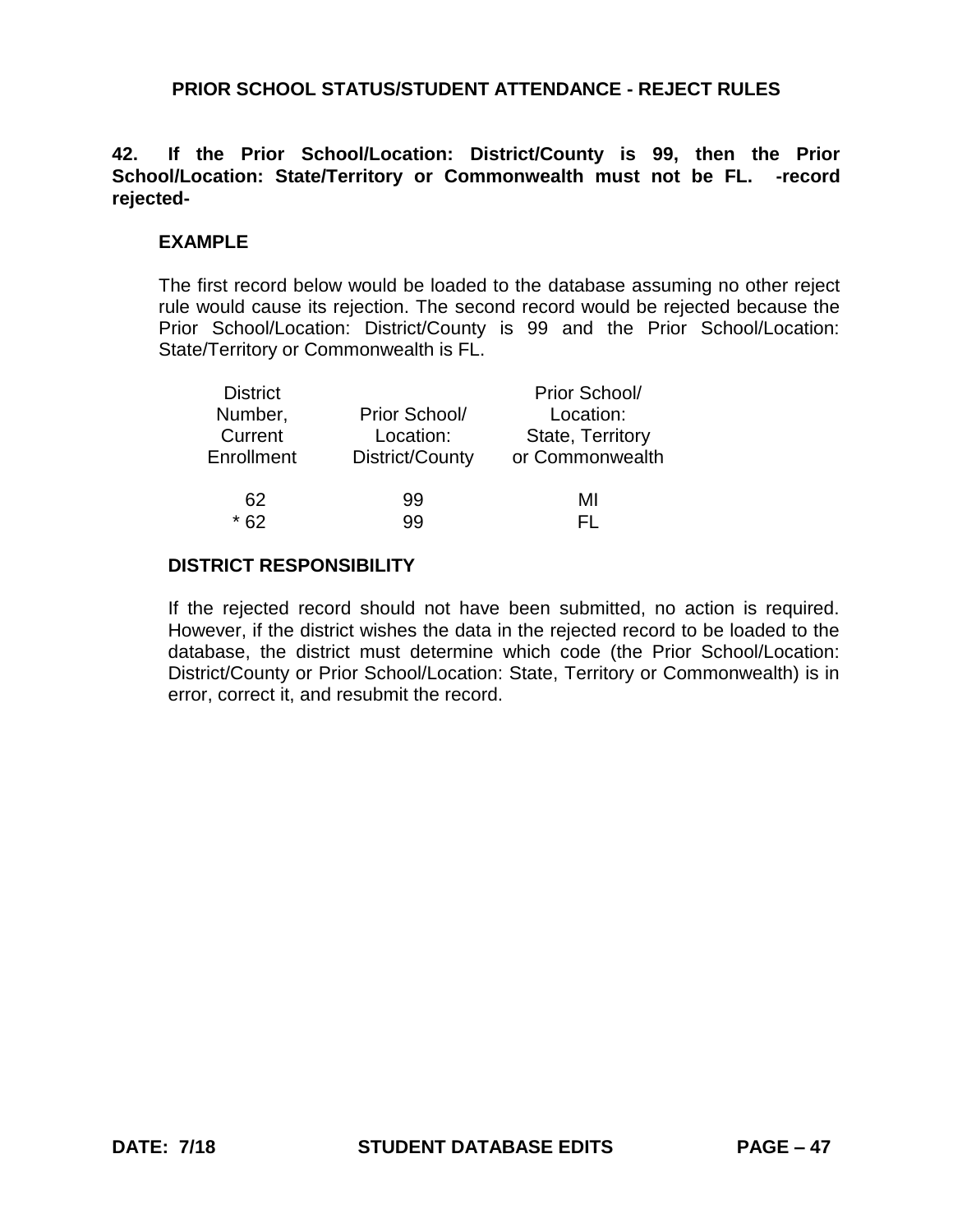**43. Days Absent, Annual—Unexcused Not Related to Discipline must be zerofilled in survey 2 and must be numeric in surveys 3 and 5 unless Term is Y in which case it must be zero-filled. -record rejected-**

## **EXAMPLE**

The first record listed below would be loaded to the database assuming no other reject rule would cause its rejection. The second record would be rejected because Days Absent, Annual—Unexcused Not Related to Discipline is not 000 for the survey reported.

|                 |                |        | Days Absent,       |      |
|-----------------|----------------|--------|--------------------|------|
| <b>District</b> | <b>Student</b> |        | Annual--           |      |
| Number,         | <b>Number</b>  | Survey | Unexcused          |      |
| Current         | Identifier,    | Period | <b>Not Related</b> |      |
| Enrollment      | Florida        | Code   | to Discipline      | Term |
| 19              | 191234567X     | 5      | 012                | 3    |
| $*19$           | 191234568X     | 2      | 012                | 3    |

#### **DISTRICT RESPONSIBILITY**

If the rejected record should not have been submitted, no action is required. However, if the district wishes the data in the rejected record to be loaded to the database, the district must correct Days Absent, Annual—Unexcused Not Related to Discipline and resubmit the record.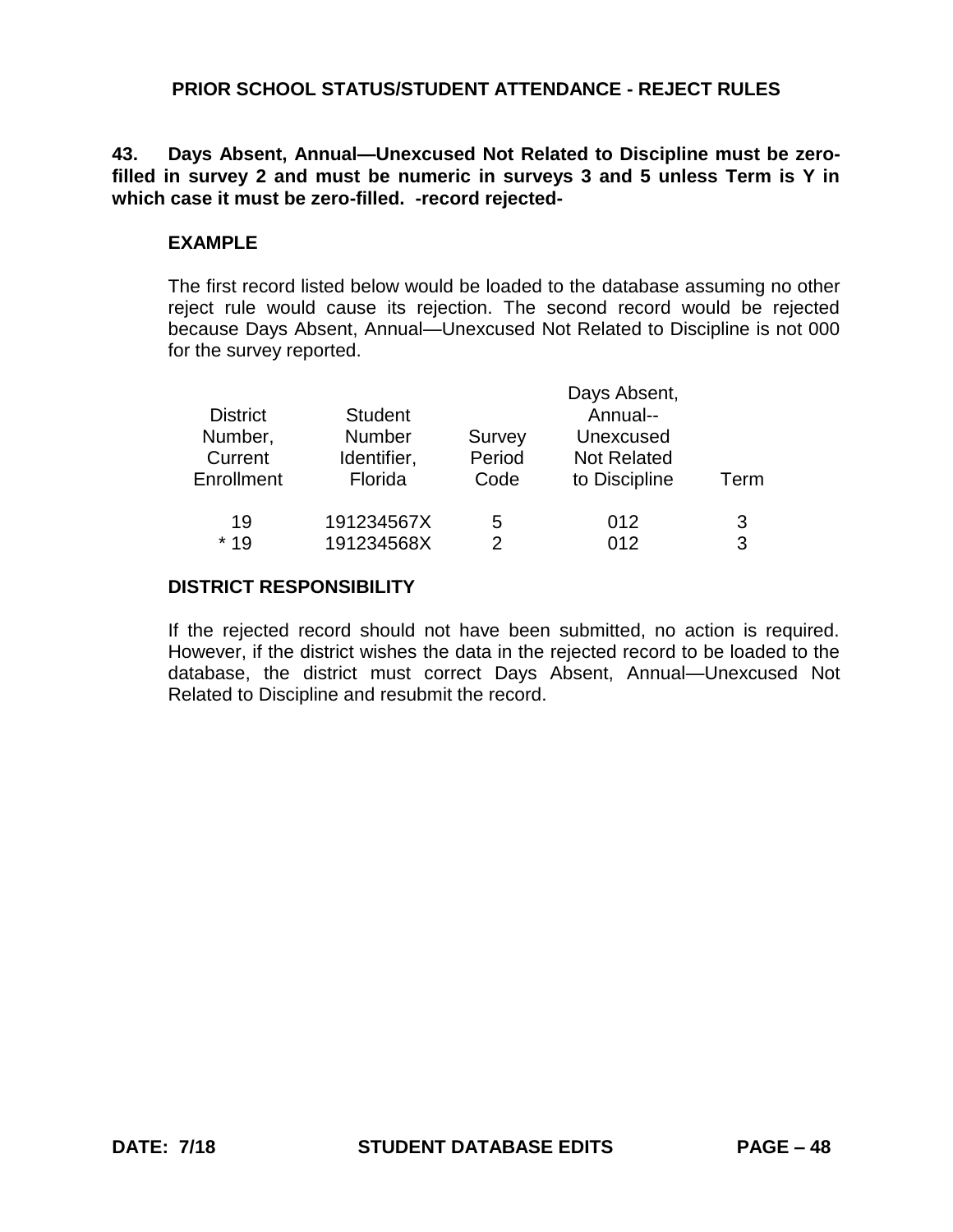# **44. If Survey Period Code is 3 or 5 and Withdrawal Code is DNE, then Term must be Y. -record rejected-**

#### **EXAMPLE**

The first record listed below would be loaded to the database assuming no other reject rule would cause its rejection. The second record would be rejected because Term is not Y for Survey Period Code 5 and Withdrawal Code DNE.

| <b>Student</b> |                             |            |      |
|----------------|-----------------------------|------------|------|
|                | Survey                      |            |      |
| Identifier,    |                             | Withdrawal |      |
| Florida        | Code                        | Code       | Term |
|                |                             |            |      |
|                | 5                           | <b>DNE</b> |      |
| 121234568X     | 5                           | <b>DNE</b> | 3    |
|                | <b>Number</b><br>121234567X | Period     |      |

#### **DISTRICT RESPONSIBILITY**

If the rejected record should not have been submitted, no action is required. However, if the district wishes the data in the rejected record to be loaded to the database, the district must correct the Term code or the Withdrawal Code and resubmit the record.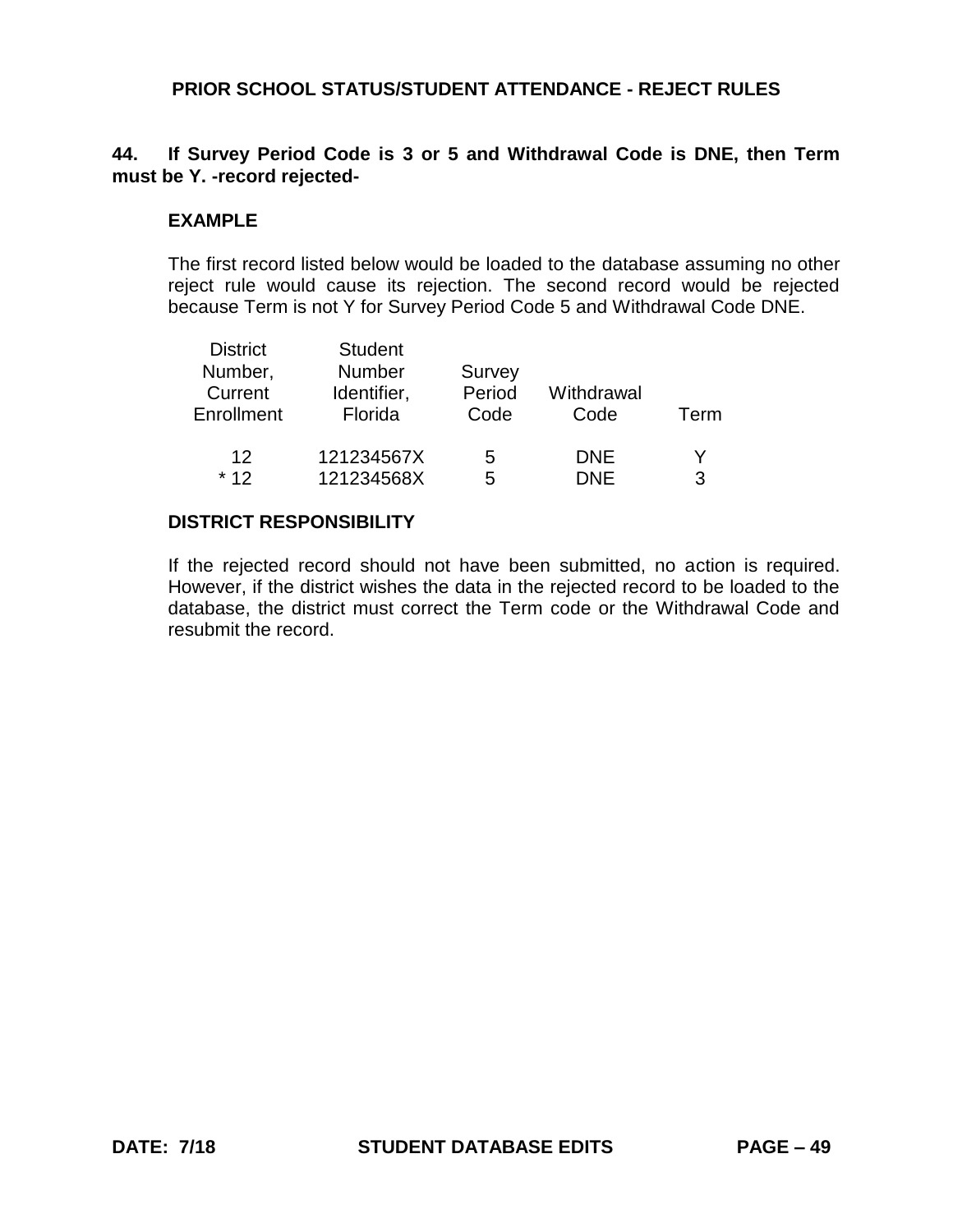- **45. The Educational Choice code must be Z for the following:**
	- **District Number, Current Enrollment is 68 or 71-75.**
	- **School Number, Current Enrollment is 7001 (school district virtual instruction program – contracted provider) or 7004 (Florida Virtual School franchise) or 7006 (KG-12 virtual course offerings) or 7023 (school district virtual instruction program – district provider).**
	- **School Number, Current Enrollment is 3518 (McKay Scholarship).**
	- **School Number, Current Enrollment is N998 (Home Education).**
	- **School Number, Current Enrollment is N999 (private school).**
	- **School Number, Current Enrollment has a School Function Setting equal to V and a Charter School Status not equal to Z on the Master School Identification file.**

**-record rejected-**

#### **EXAMPLE**

The first record listed below would be loaded to the database assuming no other reject rule would cause its rejection. The second and third records would be rejected because the Educational Choice code is not appropriate for the District Number, Current Enrollment and School Number, Current Enrollment that was submitted.

| <b>School Number</b><br><b>Current Enrollment</b> | Educational<br>Choice |
|---------------------------------------------------|-----------------------|
| 3518                                              | $\prime$              |
| 0500                                              | R                     |
| 7023                                              |                       |
|                                                   |                       |

#### **DISTRICT RESPONSIBILITY**

If the rejected record should not have been submitted, no action is required. However, if the district wishes the data in the rejected record to be loaded to the database, the district must correct the Educational Choice code or the School Number, Current Enrollment and resubmit the record.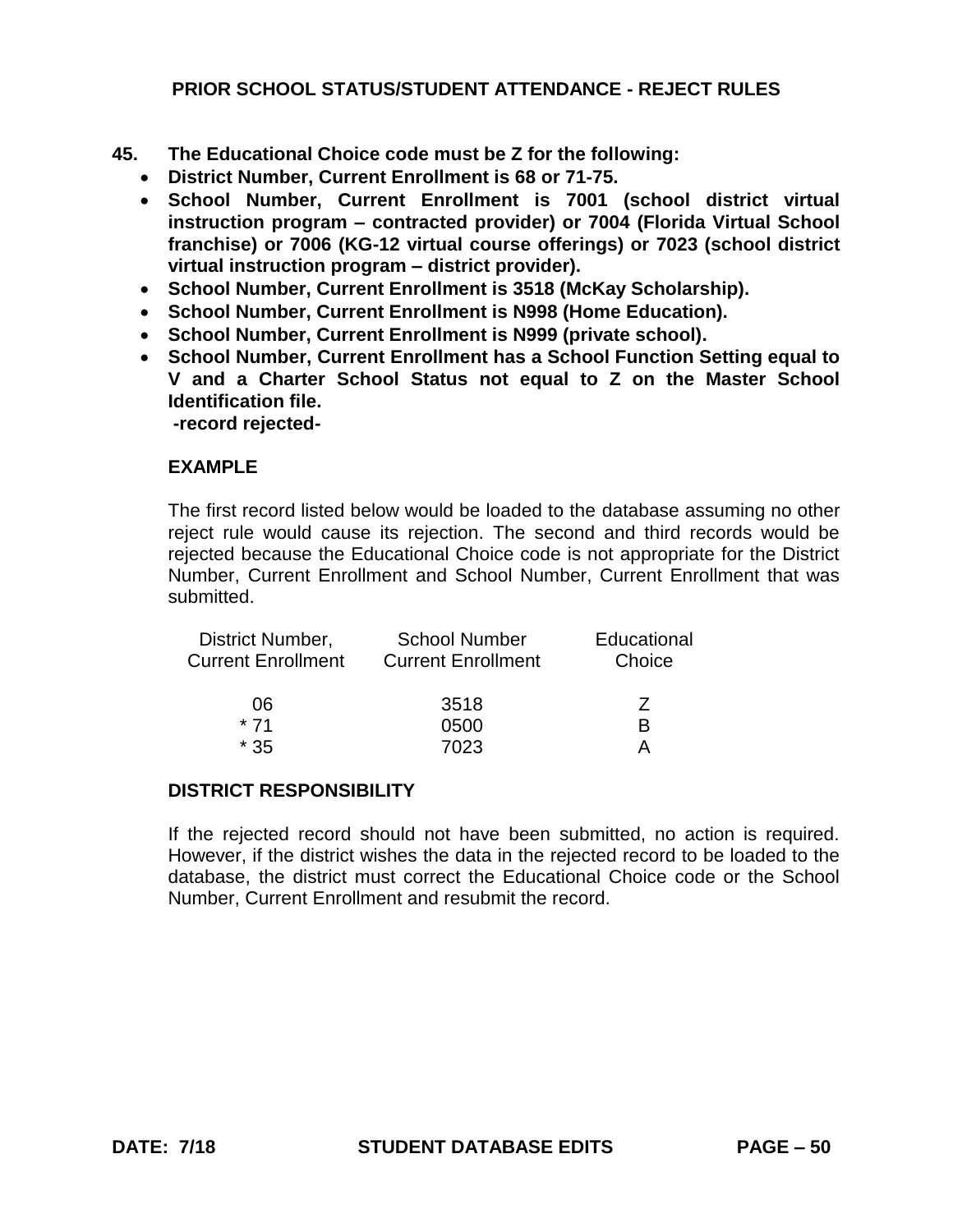#### **46. If Grade Level = PK, Educational Choice must not be C. –record rejected–**

#### **EXAMPLE**

The first record below would be loaded to the database assuming no other reject rule would cause its rejection. The second record would be rejected because the Grade Level is PK and the Educational Choice code is C.

| <b>District</b><br>Number,<br>Current<br>Enrollment | Entry<br>(Re-Entry)<br>Code | Grade<br>Level | Educational<br>Choice |
|-----------------------------------------------------|-----------------------------|----------------|-----------------------|
| 62                                                  | E05                         | <b>PK</b>      | A                     |
| * 62                                                | F02                         | DK             | C.                    |

## **DISTRICT RESPONSIBILITY**

If the rejected record should not have been submitted, no action is required. However, if the district wishes the data in the rejected record to be loaded to the database, the district must correct the Educational Choice code so that it is a code not equal to C and resubmit the record.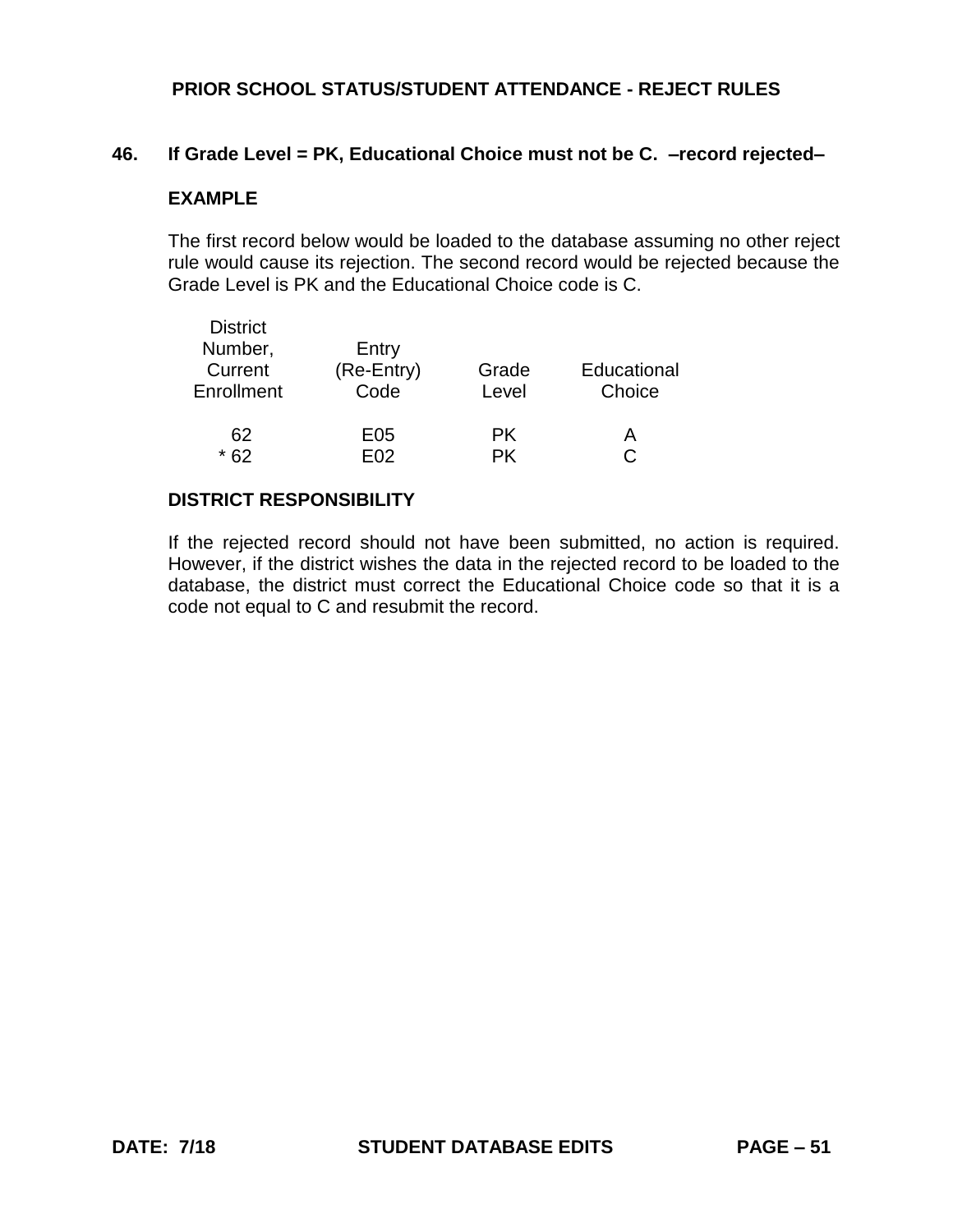# **47. If Withdrawal Code, PK-12 = W05 then age must be 16 or greater as of the Withdrawal Date.-record rejected-**

#### **EXAMPLE**

The first record listed below would pass this edit. The second record would fail the edit because the Withdrawal Code is W05 and the age is less than sixteen.

| <b>Student</b><br><b>Number</b><br>Identifier,<br>Florida | Survey<br>Period<br>Code | <b>Birth</b><br>Date | Withdrawal<br>Code, PK-12 | Withdrawal<br>Date |
|-----------------------------------------------------------|--------------------------|----------------------|---------------------------|--------------------|
| 012345678X                                                | 5                        | 09151989             | <b>W05</b>                | 10022006           |
| * 012345679X                                              | 5                        | 02191995             | W05                       | 08232006           |

#### **DISTRICT RESPONSIBILITY**

If the rejected record should not have been submitted, no action is required. However, if the district wishes the data in the rejected record to be loaded to the database, the district must correct the Withdrawal Code, PK-12; the Birth Date or the Withdrawal Date and resubmit the record.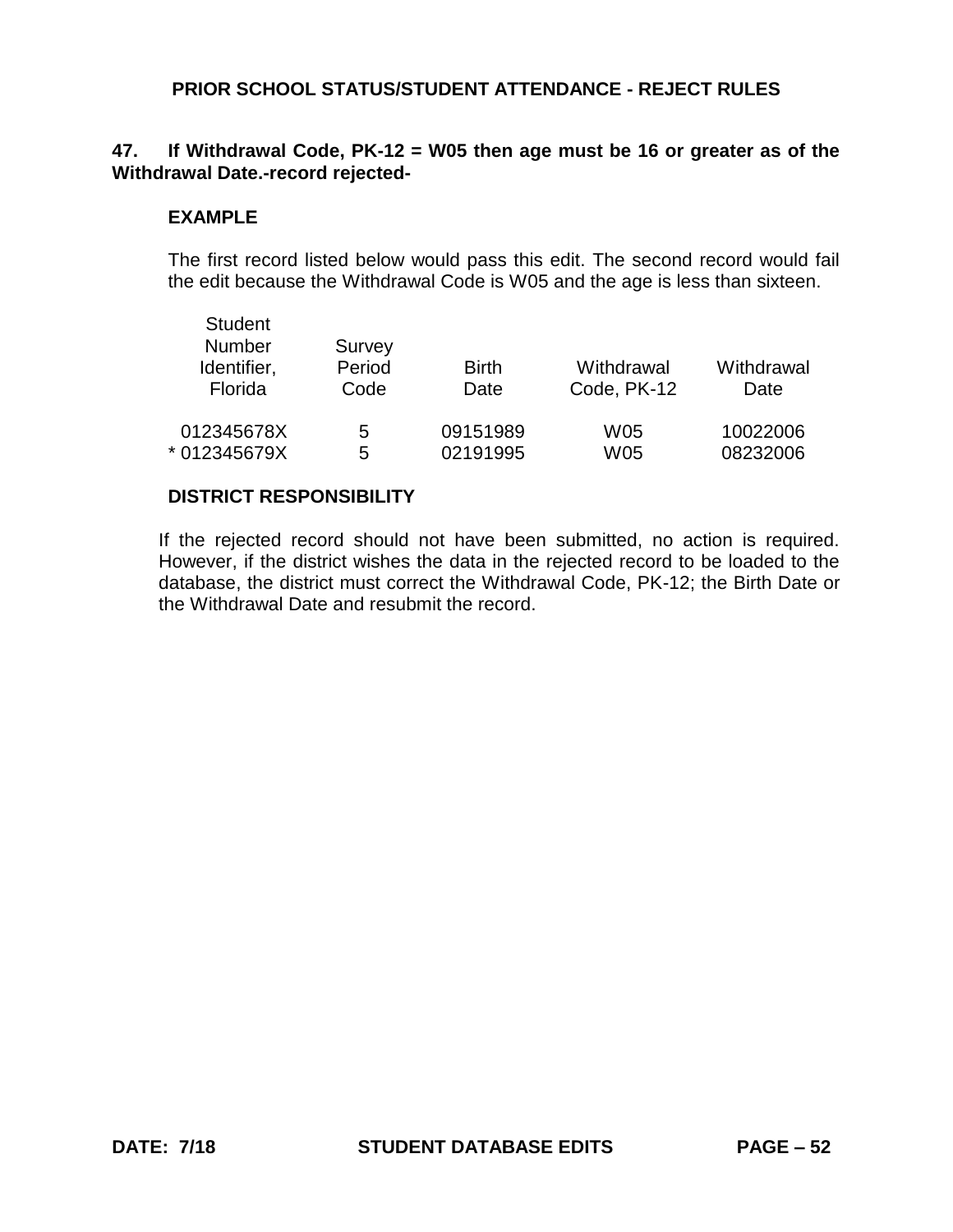## **48. If Withdrawal Code = W25 then Grade Level must be PK or KG. –record rejected-**

#### **EXAMPLE**

The first record listed below would be loaded to the database assuming no other reject rule would cause its rejection. The second record would be rejected because Grade Level is not equal to PK or KG and Withdrawal Code, PK-12 is W25.

| <b>Student Number</b> | Grade | Withdrawal Code, |
|-----------------------|-------|------------------|
| Identifier, Florida   | Level | <b>PK-12</b>     |
|                       |       |                  |
| 012345678X            | PK.   | W25              |
| * 012345679X          | 03    | W <sub>25</sub>  |

#### **DISTRICT RESPONSIBILITY**

If the rejected record should not have been submitted, no action is required. However, if the district wishes the data in the rejected record to be loaded to the database, the district must correct either the Withdrawal Code, PK-12 or Grade Level and resubmit the record.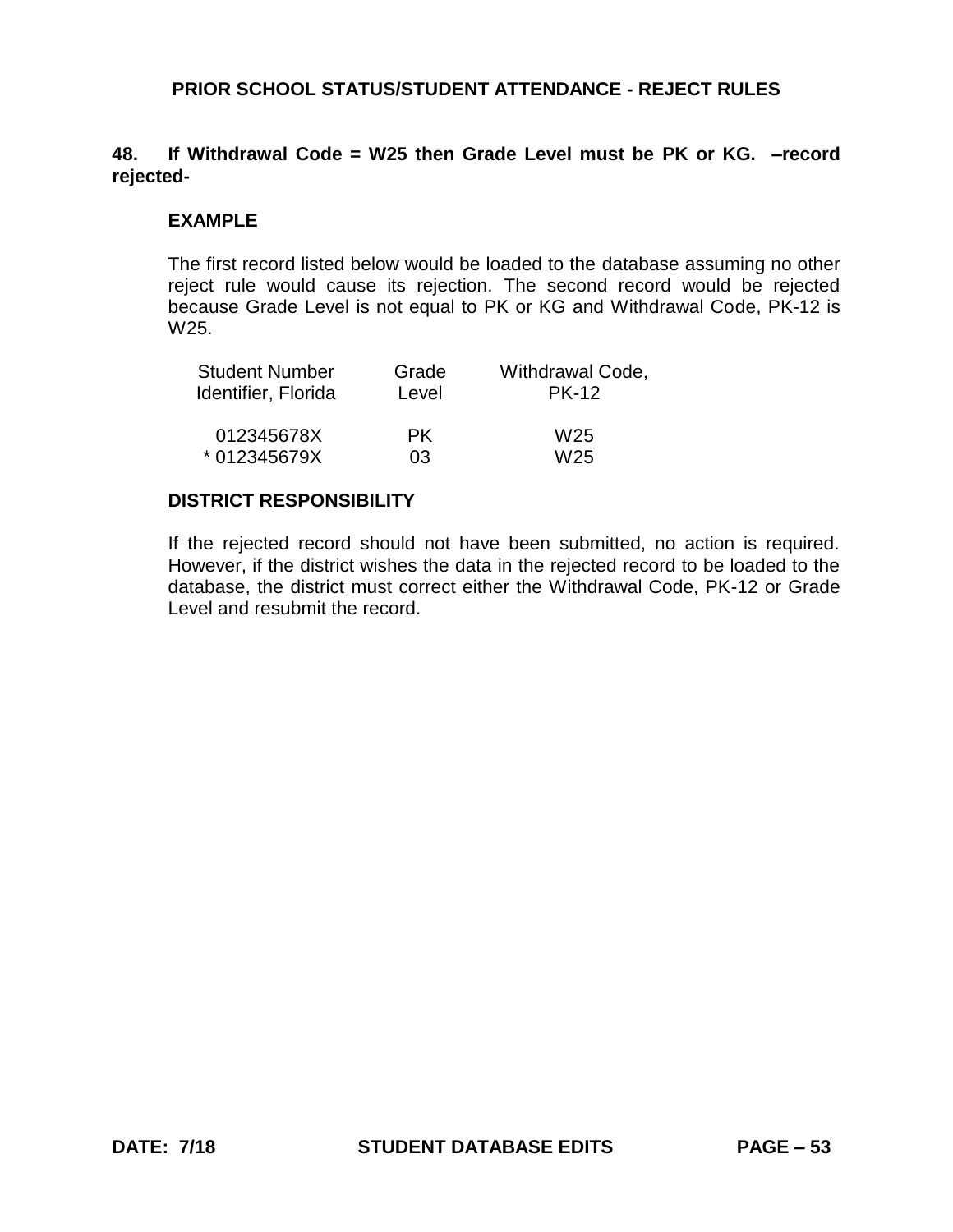## **49. If Withdrawal Code, PK-12 = W25 then age must be less than 6 years old as of February 1 of the current school year. -record rejected-**

#### **EXAMPLE**

The first record listed below would pass this edit. The second record would be rejected because the Withdrawal Code, PK-12 is W25 and the age is greater than six.

| <b>Student</b><br>Number<br>Identifier,<br>Florida | Survey<br>Period<br>Code | <b>Birth</b><br>Date | Withdrawal<br>Code, PK-12 | Withdrawal<br>Date |
|----------------------------------------------------|--------------------------|----------------------|---------------------------|--------------------|
| 012345678X                                         | 5                        | 10152002             | W <sub>25</sub>           | 09022007           |
| * 012345679X                                       | 5                        | 02191999             | W <sub>25</sub>           | 08232006           |

## **DISTRICT RESPONSIBILITY**

If the rejected record should not have been submitted, no action is required. However, if the district wishes the data in the rejected record to be loaded to the database, the district must correct the Withdrawal Code, PK-12; the Birth Date or the Withdrawal Date and resubmit the record.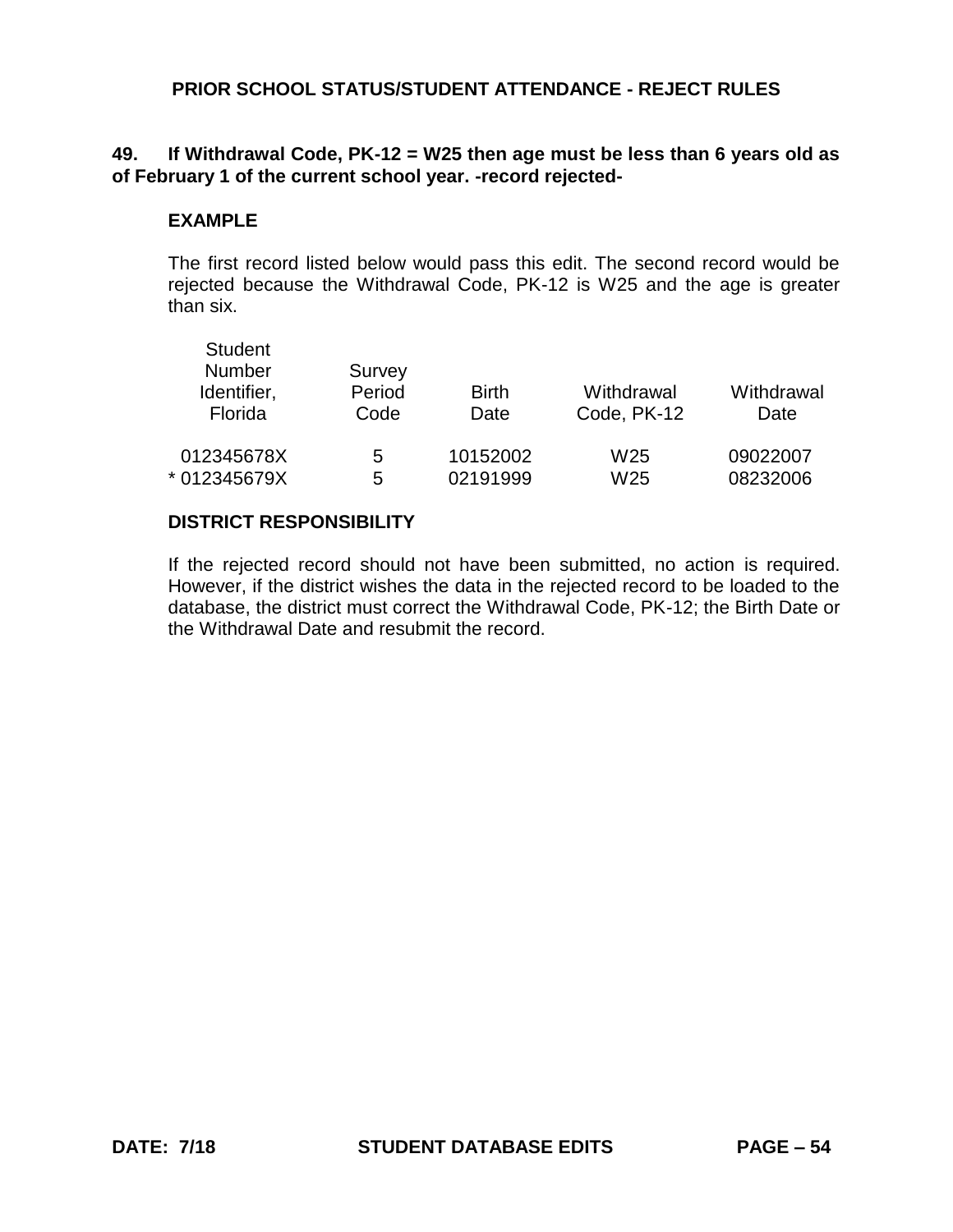**4D. If the Prior School/Location: State/Territory or Commonwealth is FL, then Prior School Location: District/County must not be 99. If the Prior School/Location: State/Territory or Commonwealth is not FL, then Prior School Location: District/County must be 99 - record rejected-**

#### **EXAMPLE**

The first record below would be loaded to the database assuming no other reject rule would cause its rejection. The second record would be rejected because the Prior School/Location: District/County is 99 and the Prior School/Location: State/Territory or Commonwealth is FL.

| <b>District</b> |                 | Prior School/    |
|-----------------|-----------------|------------------|
| Number,         | Prior School/   | Location:        |
| Current         | Location:       | State, Territory |
| Enrollment      | District/County | or Commonwealth  |
| 62              | 99              | MI               |
|                 | qq              | - 1              |

#### **DISTRICT RESPONSIBILITY**

If the rejected record should not have been submitted, no action is required. However, if the district wishes the data in the rejected record to be loaded to the database, the district must determine which code (the Prior School/Location: District/County or Prior School/Location: State, Territory or Commonwealth) is in error, correct it, and resubmit the record.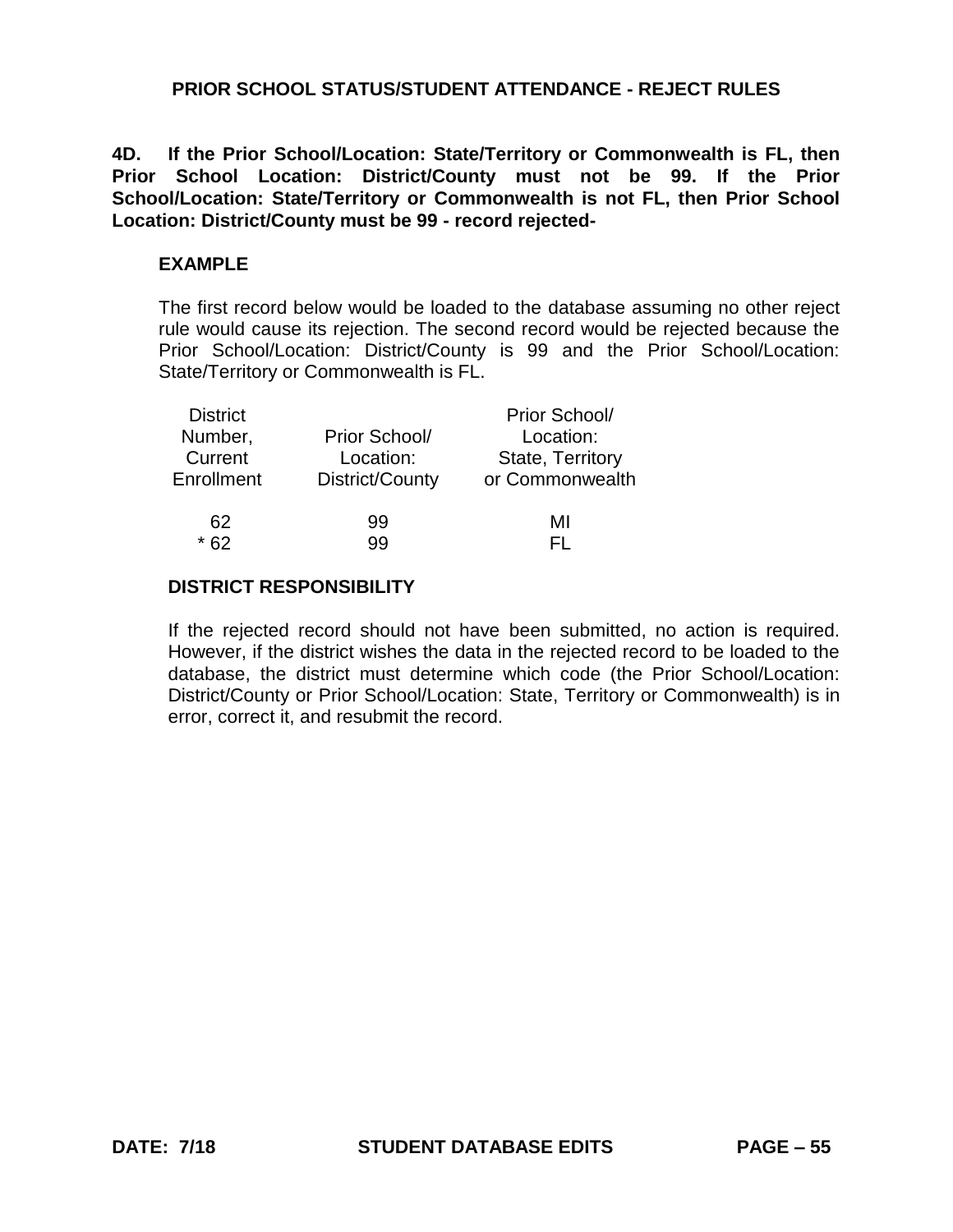**4E. If District Number, Current Enrollment is 35 and School Number, Current Enrollment is 0531 or if District Number, Current Enrollment is 55 and School Number, Current Enrollment is 0231 or if District Number, Current Enrollment is 64 and School Number, Current Enrollment is 7821; then Educational Choice code must be B or Z. –record rejected-**

#### **EXAMPLE**

The first two records listed below would be loaded to the database assuming no other reject rule would cause their rejection. The third record would be rejected since the Educational Choice code is A.

| District Number,<br><b>Current Enrollment</b> | School Number,<br><b>Current Enrollment</b> | <b>Student Number</b><br>Identifier, Florida | Educational<br>Choice |
|-----------------------------------------------|---------------------------------------------|----------------------------------------------|-----------------------|
| 35                                            | 0531                                        | 012345678X                                   | B                     |
| 64                                            | 7821                                        | 012345679X                                   | 7                     |
| $*55$                                         | 0231                                        | 012345670X                                   | A                     |

## **DISTRICT RESPONSIBILITY**

If the rejected record should not have been submitted, no action is required. However, if the district wishes the data in the rejected record to be loaded to the database, the district must correct the Educational Choice code and resubmit the record.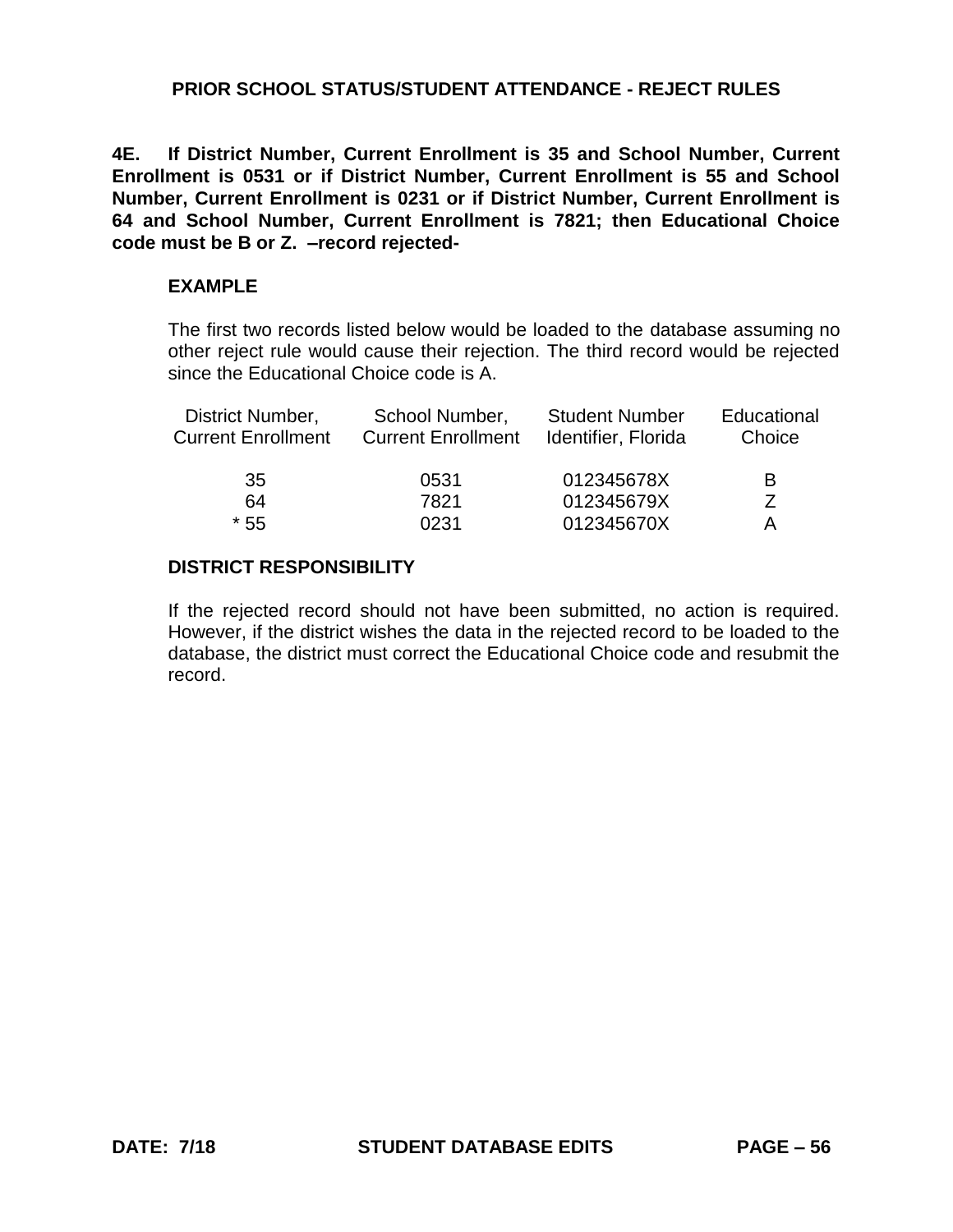## **4F. If the School Number, Current Enrollment is a Charter School (Charter School Status on the Master School ID table is any code other than Z), then Educational Choice code must not be A. –record rejected-**

## **EXAMPLE**

The first two records listed below would be loaded to the database assuming no other reject rule would cause their rejection. The third record would be rejected since the relationship between Educational Choice and Charter School Status is incorrect.

| District Number,<br><b>Current Enrollment</b> | School Number,<br><b>Current Enrollment</b> | <b>Student Number</b><br>Identifier, Florida | Educational<br>Choice |
|-----------------------------------------------|---------------------------------------------|----------------------------------------------|-----------------------|
| 35                                            | 0021                                        | 012345678X                                   |                       |
| 35                                            | 0102                                        | 012345679X                                   |                       |
| $*35$                                         | 0201                                        | 012345670X                                   | А                     |

#### *Master School Identification File*

| District Number,<br><b>Current Enrollment</b> | School Number,<br><b>Current Enrollment</b> | <b>Charter School</b><br><b>Status</b> |
|-----------------------------------------------|---------------------------------------------|----------------------------------------|
| 35                                            | 0021                                        | R                                      |
| 35                                            | 0102                                        |                                        |
| * 35                                          | ገ2በ1                                        |                                        |

#### **DISTRICT RESPONSIBILITY**

If the rejected record should not have been submitted, no action is required. However, if the district wishes the data in the rejected record to be loaded to the database, the district must correct the Educational Choice code and resubmit the record.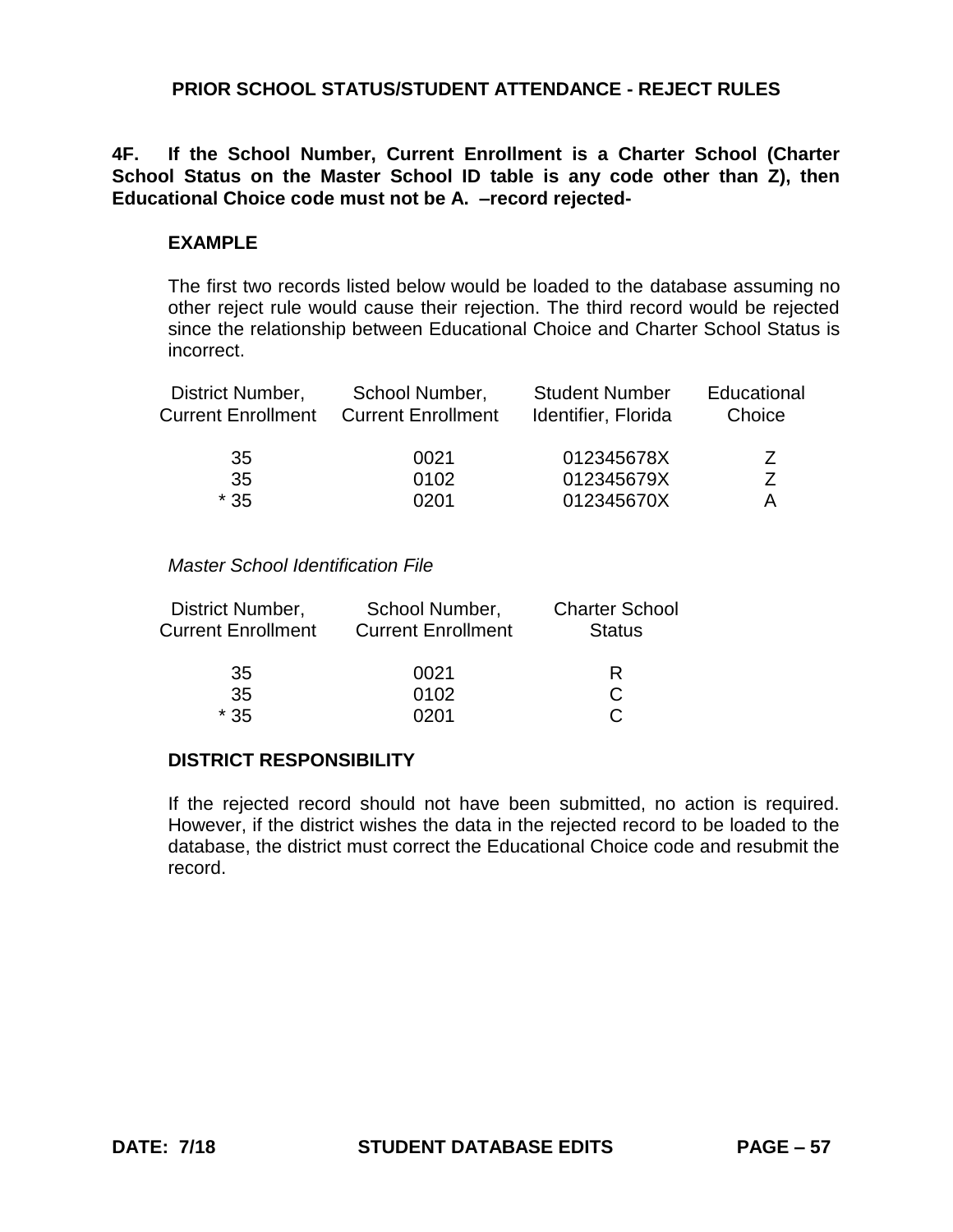**4G. If Survey Period is 5 and Term is S, then Days Present, Summer Terms must be greater than zero and both Days Present, Annual and Days Absent, Annual must be zero. If Survey Period is 5 and Term is 3, then both Days Present, Summer and Days Absent, Summer must be zero. –record rejected-**

#### **EXAMPLE**

The first and third records listed below would pass this edit. The second record below would be rejected because Days Present, Summer Terms is greater than 0.

| School Number,<br><b>Current Enrollment</b> | <b>Student Number</b><br>Identifier, Florida | Term         | Days Present,<br><b>Summer Terms</b> |
|---------------------------------------------|----------------------------------------------|--------------|--------------------------------------|
| 0411                                        | 12345678X                                    | <sub>S</sub> | 015                                  |
| $*0411$                                     | 12345679X                                    | 3            | 073                                  |
| 0411                                        | 12345680X                                    | S            | 003                                  |
|                                             |                                              |              |                                      |

#### **DISTRICT RESPONSIBILITY**

The district should correct the Days Present, Summer Terms or the Term and resubmit the record.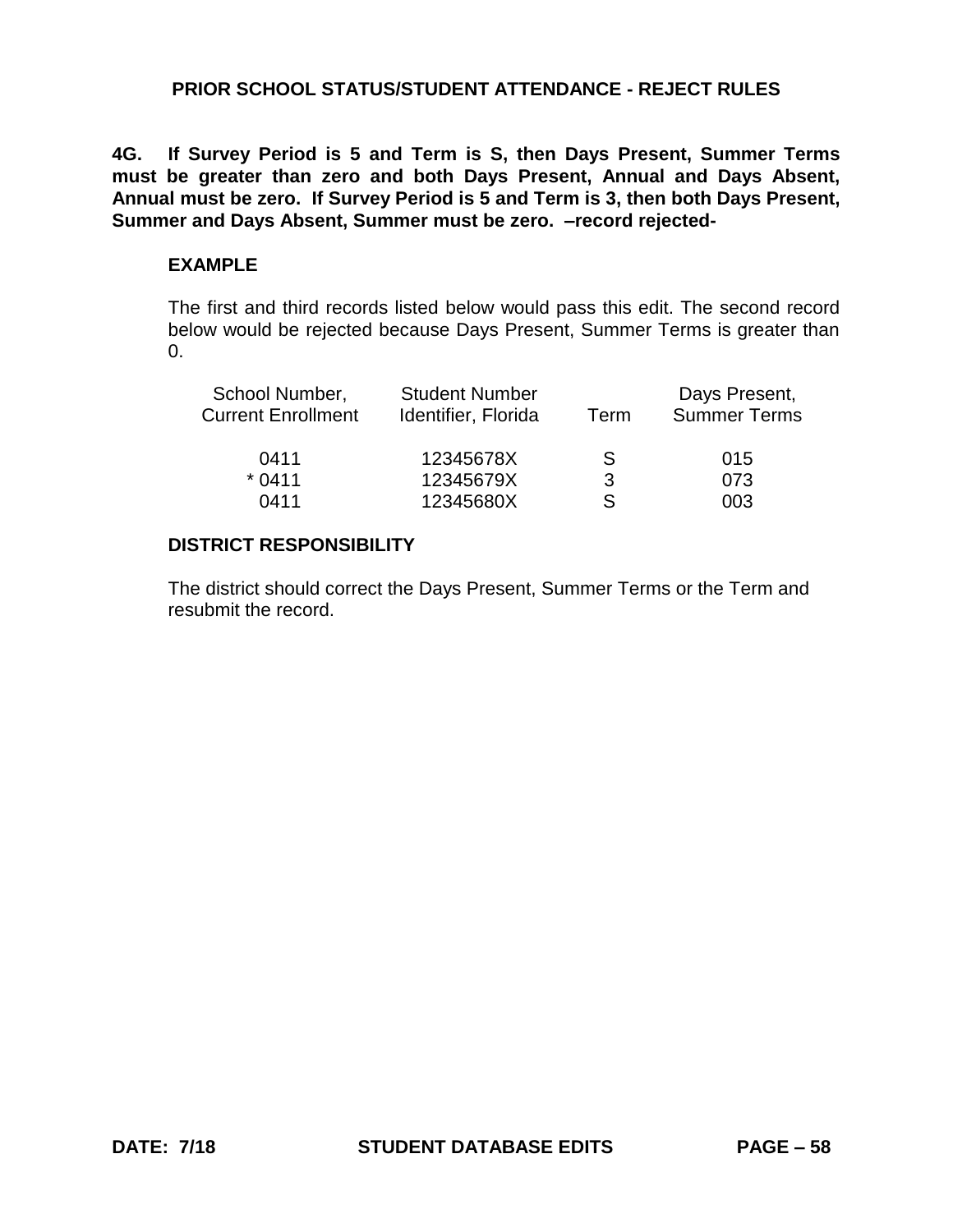## **4H. District Number, Current Instruction/Service must be numeric, in the range 01-68, or 71-75. -record rejected-**

#### **EXAMPLE**

The first two records listed below would be loaded to the database assuming no other reject rule would cause their rejection. The third record would be rejected since the District Number, Current Instruction/Service is not in the appropriate range. The fourth record would be rejected if district 01 submitted the record.

| School Number,<br><b>Current Enrollment</b> | <b>Student Number</b><br>Identifier, Florida |
|---------------------------------------------|----------------------------------------------|
| 0021                                        | 012345677X                                   |
| 0021                                        | 012345678X                                   |
| 0021                                        | 012345679X                                   |
| 0021                                        | 012345676X                                   |
|                                             |                                              |

#### **DISTRICT RESPONSIBILITY**

If the rejected records should not have been submitted, no action is required. However, if the district wishes the data in the rejected records to be loaded to the database, the district must correct the District Number, Current Instruction/Service and resubmit the records.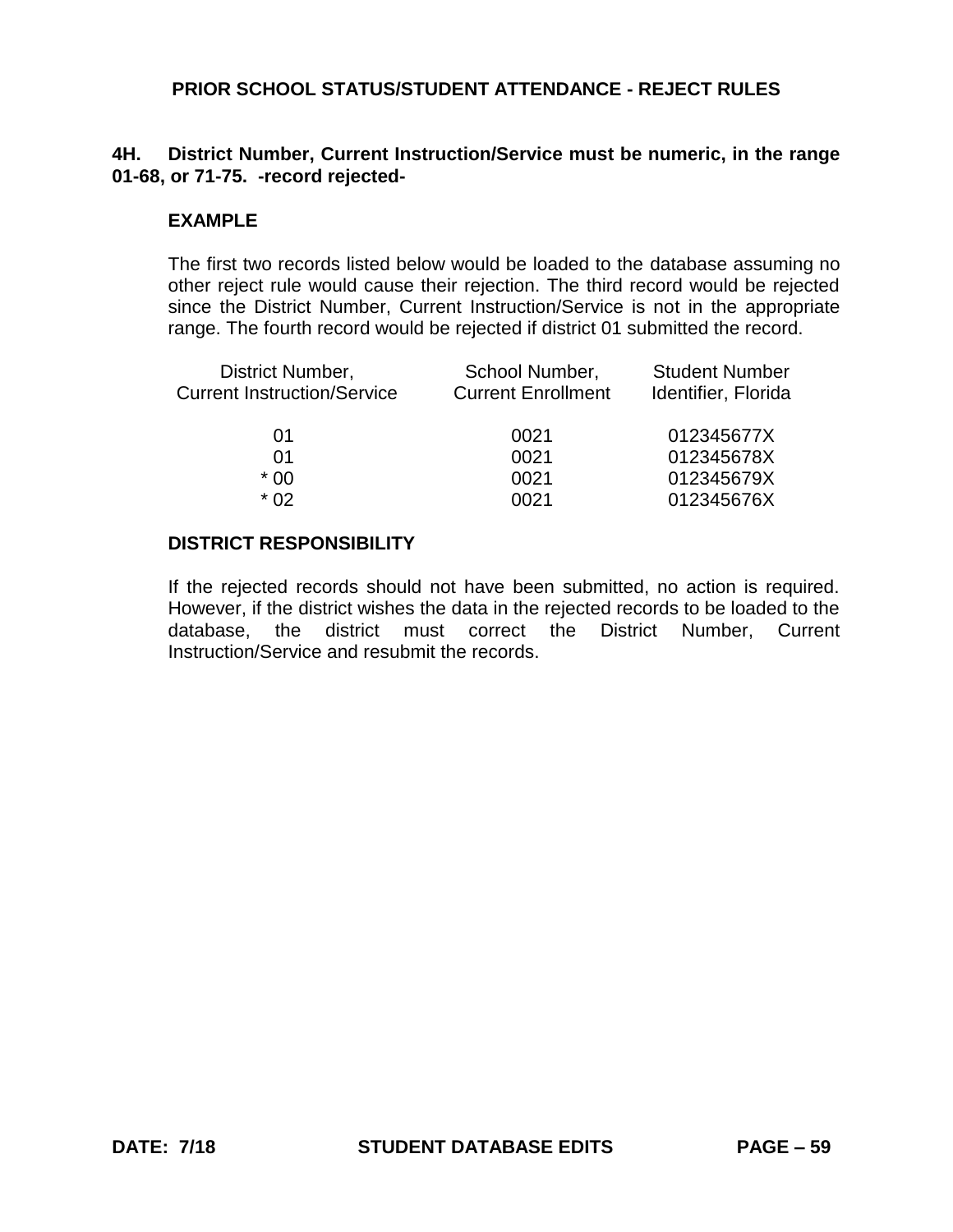## **4I. Habitual Truant code must be N, Y or Z. If Survey Period Code is 2 or 3, then Habitual Truant code must be Z. If Survey Period Code is 5, then Habitual Truant code must be N or Y. -record rejected-**

# **EXAMPLE**

The first two records listed below would be loaded to the database assuming no other reject rule would cause their rejection. The third record would be rejected because the Survey Period Code = 3 and the Habitual Truant code is Y.

| <b>Student Number</b> | Survey             | Habitual |
|-----------------------|--------------------|----------|
| Identifier, Florida   | <b>Period Code</b> | Truant   |
| 012345677X            | 5                  |          |
| 012345678X            | 5                  | N        |
| * 012345679X          | З                  | v        |

## **DISTRICT RESPONSIBILITY**

If the rejected record should not have been submitted, no action is required. However, if the district wishes the data in the rejected record to be loaded to the database, the district must correct the Habitual Truant code and resubmit the record.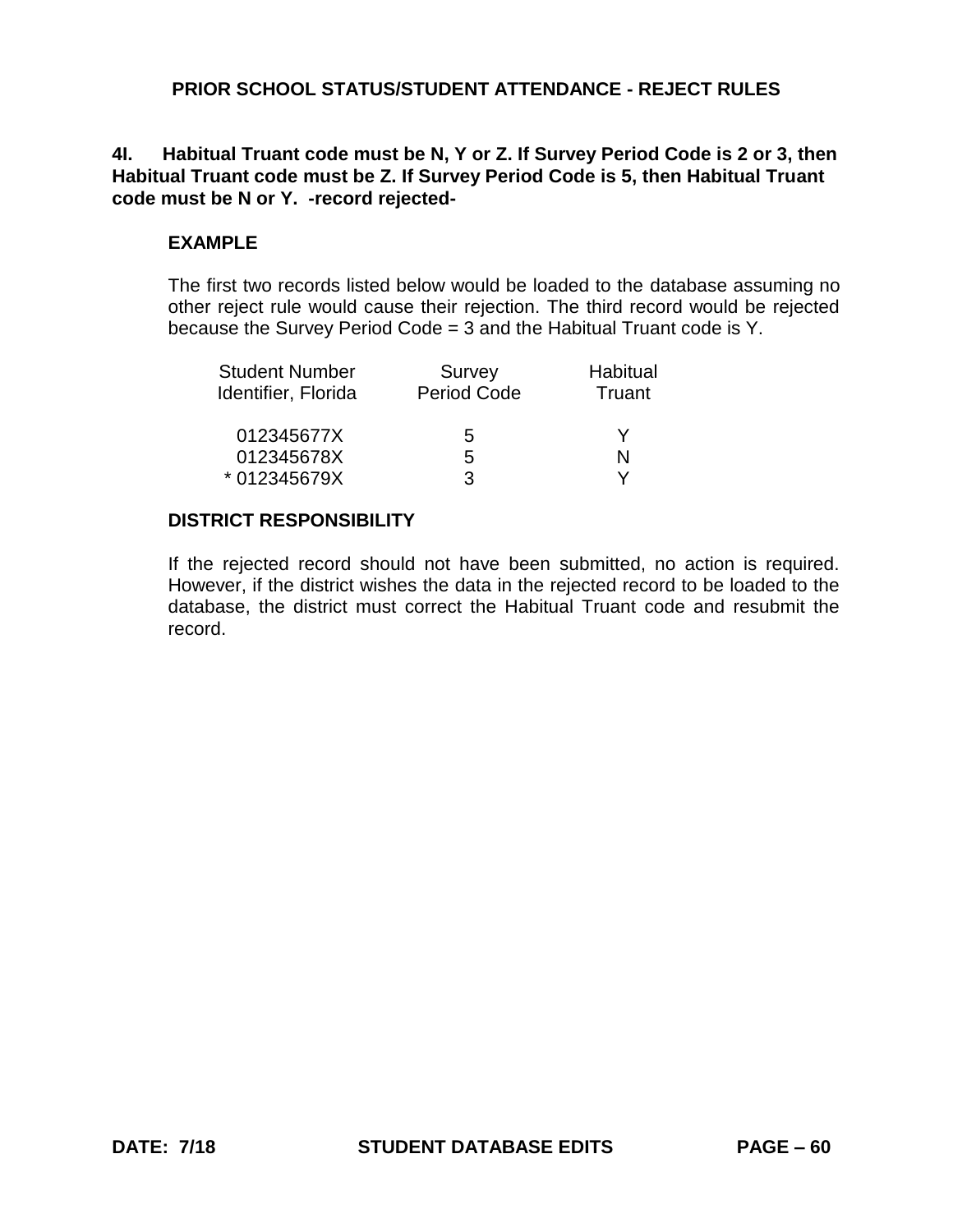# **PRIOR SCHOOL STATUS/STUDENT ATTENDANCE – STATE VALIDATION RULES**

**50. For Survey Period code 5, each Prior School Status/Student Attendance record must have a matching Student Demographic record based on both the District Number, Current Instruction/Service and District Number, Current Enrollment (Student Demographic) and District Number, Current Enrollment (Prior School Status); Student Number Identifier, Florida; Survey Period Code and School Year. -state validation-**

#### **EXAMPLE**

The Prior School Status**/**Student Attendance record listed below which is marked with an asterisk would cause a message to be generated because it does not have a matching Student Demographic record.

## *Prior School Status*/*Student Attendance records*

| District Number,          | <b>Student Number</b> | <b>Survey Period</b> | School |
|---------------------------|-----------------------|----------------------|--------|
| <b>Current Enrollment</b> | Identifier, Florida   | Code                 | Year   |
| 01                        | 012345678X            | 5                    | ****   |
| * በ1                      | 019876545X            | 5                    | ****   |
| 01                        | 429876546X            | 5                    | ****   |

*Student Demographic records*

| <b>District</b><br>Number,<br>Instruction/<br>Service | <b>District</b><br>Number,<br>Current<br>Enrollment | <b>Student Number</b><br>Identifier, Florida | <b>Survey Period</b><br>Code | School<br>Year |
|-------------------------------------------------------|-----------------------------------------------------|----------------------------------------------|------------------------------|----------------|
| 01                                                    | 01                                                  | 012345678X                                   | 5                            | ****           |
| 01                                                    | በ1                                                  | 429876546X                                   | 5                            | ****           |

\*\*\*\* = Valid fiscal year for data submission.

## **DISTRICT RESPONSIBILITY**

The district must delete the Prior School Status/Student Attendance record or submit the matching Student Demographic record.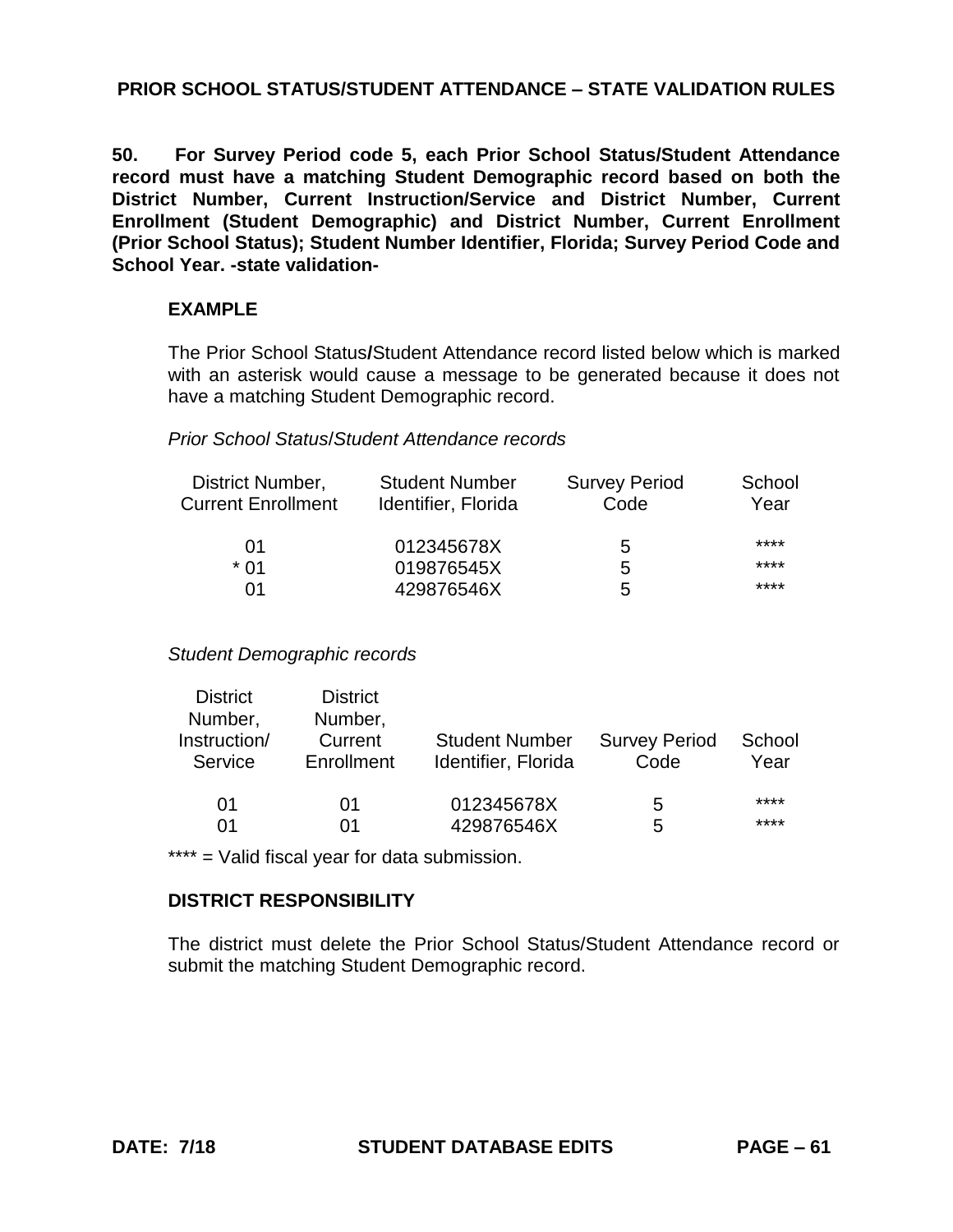# **PRIOR SCHOOL STATUS/STUDENT ATTENDANCE – STATE VALIDATION RULES**

**51. If the Withdrawal Code, PK-12 is W21 on the Prior School Status/Student Attendance record, then at least one Discipline/Resultant Action code on the Student Discipline/Resultant Action records must be E.** 

**The records should be matched on the following items: District Number, Current Enrollment; Student Number Identifier, Florida; Survey Period Code; and School Year. –state validation-**

## **EXAMPLE**

The first and third records listed below would meet criteria specified in the edit above. The second record would cause a message to be generated because the Withdrawal Code, PK-12 is W21 but there is no Discipline/Resultant Action Code of E.

#### *Prior School Status/Student Attendance*

|                           | Withdrawal            |                 |        |  |
|---------------------------|-----------------------|-----------------|--------|--|
| District Number,          | <b>Student Number</b> | Code,           | Survey |  |
| <b>Current Enrollment</b> | Identifier, Florida   | <b>PK-12</b>    | Period |  |
| 36                        | 123456789X            | W <sub>21</sub> | 5      |  |
| $*36$                     | 223456788X            | W21             | 5      |  |
| 36                        | 476543217X            | W21             | 5      |  |
|                           |                       |                 |        |  |

## *Student Discipline/Resultant Action*

| Discipline/                                  |                                 |                  |  |  |
|----------------------------------------------|---------------------------------|------------------|--|--|
| <b>Student Number</b><br>Identifier, Florida | <b>Resultant Action</b><br>Code | Survey<br>Period |  |  |
| 123456789X                                   |                                 | 5                |  |  |
| 223456788X                                   |                                 | 5                |  |  |
| 476543217X                                   |                                 | 5                |  |  |
|                                              |                                 |                  |  |  |

#### **DISTRICT RESPONSIBILITY**

The district should verify the Withdrawal Code, PK-12 and the Discipline/Resultant Action Code and correct the code that is in error.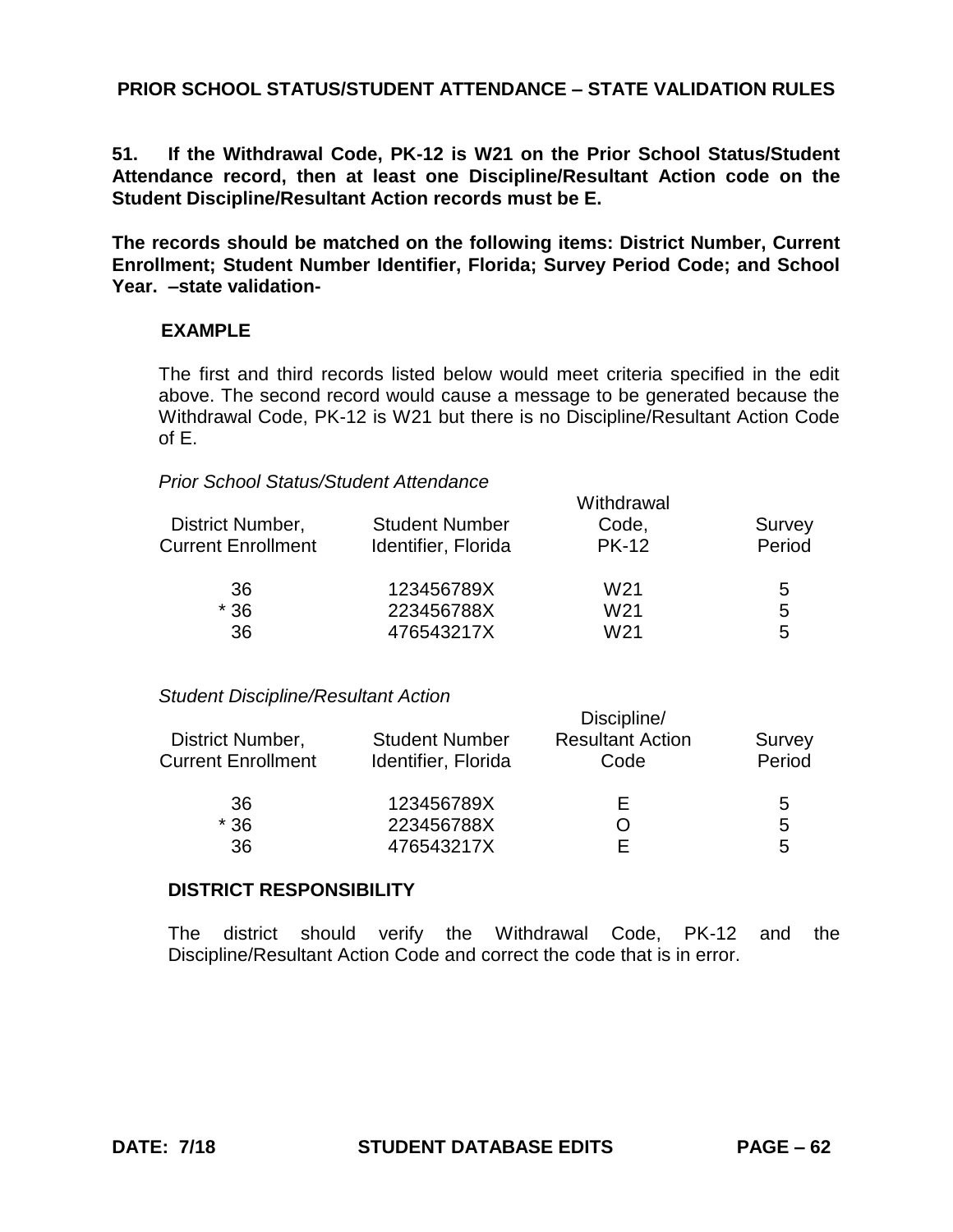**52. If the Entry (Re-Entry) Code, PK-12 is R01, R02, or R03, then there must be a matching Prior School Status/Student Attendance record (based on District Number, Current Enrollment; Student Number Identifier, Florida; Survey Period Code and School Year) with an Entry (Re-Entry) Code, PK-12 of E01-E05, E2A, E3A, E4A, or E09 and a Withdrawal Date less than or equal to the Entry (Re-Entry) Date. state validation-**

## **EXAMPLE**

The first two sets of records listed below would pass this edit. The last record would cause an error message to be generated because there is no matching Prior School Status/Student Attendance record with an Entry Code of E01-E05 or E09.

| <b>District</b><br>Number,<br>Current<br>Enrollment | Student<br>Number,<br>Identifier,<br>Florida | School<br>Year | Entry<br>(Re-entry)<br>Code,<br><b>PK-12</b> | Entry<br>(Re-entry)<br>Date | Withdrawal<br>Date |
|-----------------------------------------------------|----------------------------------------------|----------------|----------------------------------------------|-----------------------------|--------------------|
| 03                                                  | 012345678X                                   | ****           | E <sub>0</sub> 1                             | 0825****                    | 0915****           |
| 03                                                  | 012345678X                                   | ****           | R <sub>03</sub>                              | 1118****                    | 0000****           |
| 03                                                  | 012345677X                                   | ****           | E09                                          | 0920****                    | $1015***$          |
| 03                                                  | 012345677X                                   | ****           | R <sub>0</sub> 1                             | 0314****                    | 0000****           |
| * 03                                                | 012345679X                                   | ****           | R <sub>03</sub>                              | 0921****                    |                    |

\*\*\*\* = Valid fiscal year for data submission.

## **DISTRICT RESPONSIBILITY**

The district must review the Entry (Re-entry), PK-12 code and correct it if necessary or submit a matching record with an Entry (Re-entry) Code, PK-12 of E01-E05 or E09 and a Withdrawal Date less than the Entry (Re-entry) Date on the current record.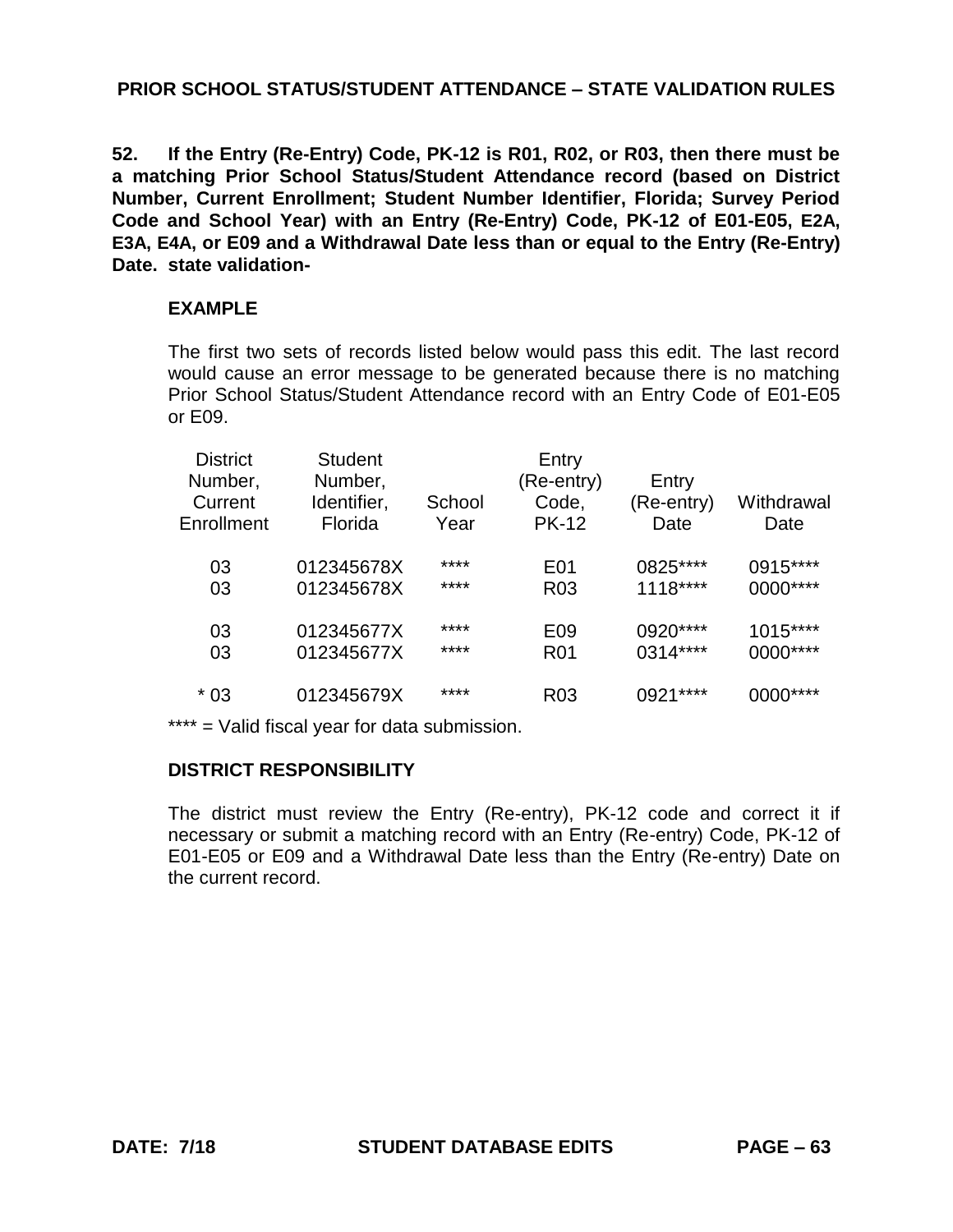# **71. For Survey Period Codes 3 and 5, Days Present, Annual must be in the range 0-180. -exception report-**

#### **EXAMPLE**

The first and third records listed below would pass this edit. The second record below would cause a message to be generated because Days Present, Annual is greater than 180.

| School Number,            | <b>Student Number</b> |      | Days Present, |
|---------------------------|-----------------------|------|---------------|
| <b>Current Enrollment</b> | Identifier, Florida   | Term | Annual        |
| 0411                      | 12345678X             | 3    | 002           |
| $*0411$                   | 12345679X             | 3    | 768           |
| 0411                      | 12345670X             | ર    | 174           |

## **DISTRICT RESPONSIBILITY**

The district should verify the Days Present, Annual and correct the record if in error. Otherwise, the district would take no action.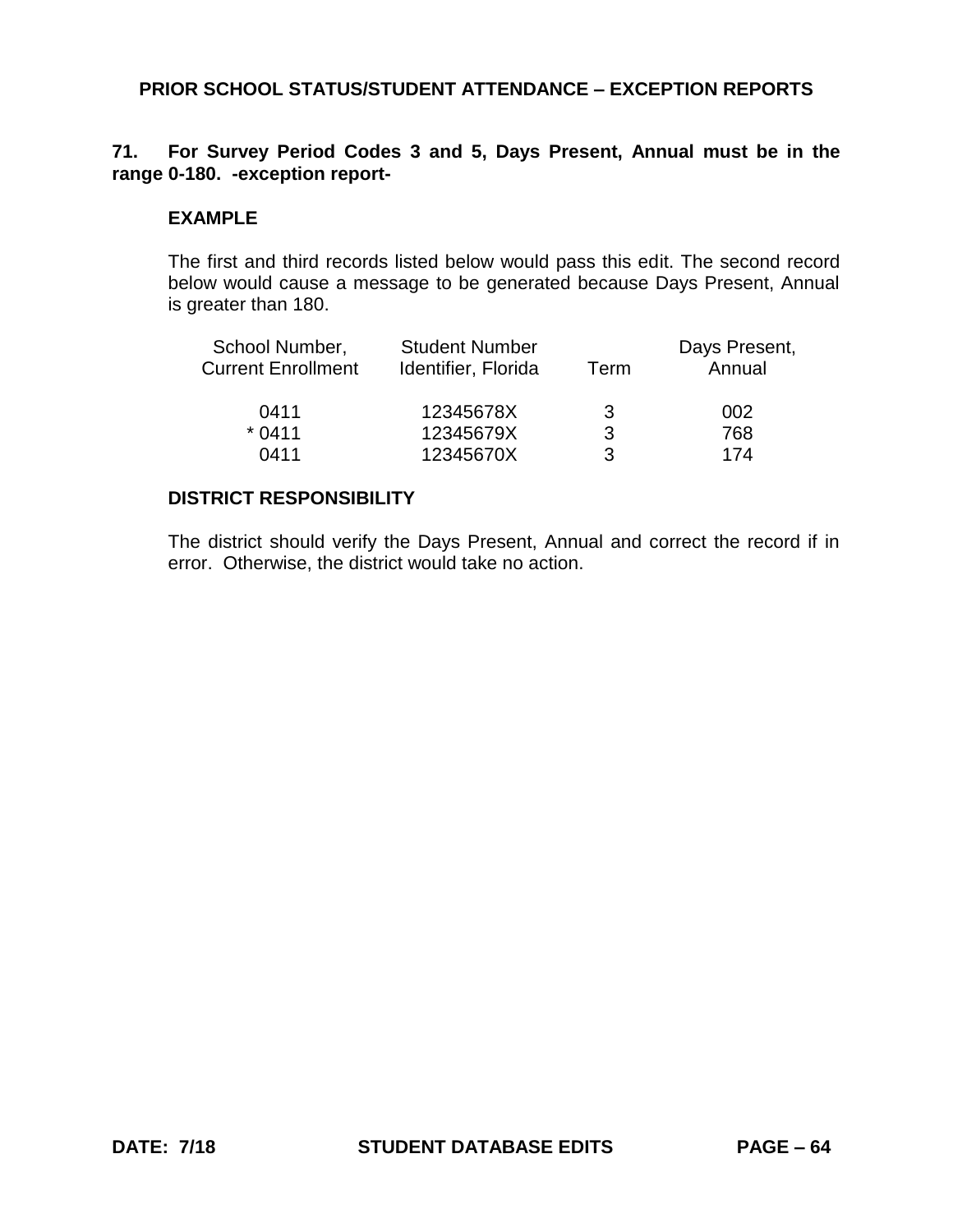# **72. For Survey Period Codes 3 and 5, Days Absent, Annual must be in the range 0-180. -exception report-**

#### **EXAMPLE**

The first and third records listed below would pass this edit. The second record below would cause a message to be generated because Days Absent, Annual is greater than 180.

| School Number,<br><b>Current Enrollment</b> | <b>Student Number</b><br>Identifier, Florida<br>Term |   | Days Absent,<br>Annual |  |
|---------------------------------------------|------------------------------------------------------|---|------------------------|--|
| 0311                                        | 123456789X                                           | 3 | 002                    |  |
| $*0311$                                     | 123456791X                                           | 3 | 215                    |  |
| 0311                                        | 123456801X                                           | 3 | 012                    |  |

## **DISTRICT RESPONSIBILITY**

The district should verify the Days Absent, Annual and correct the record if in error. Otherwise, the district would take no action.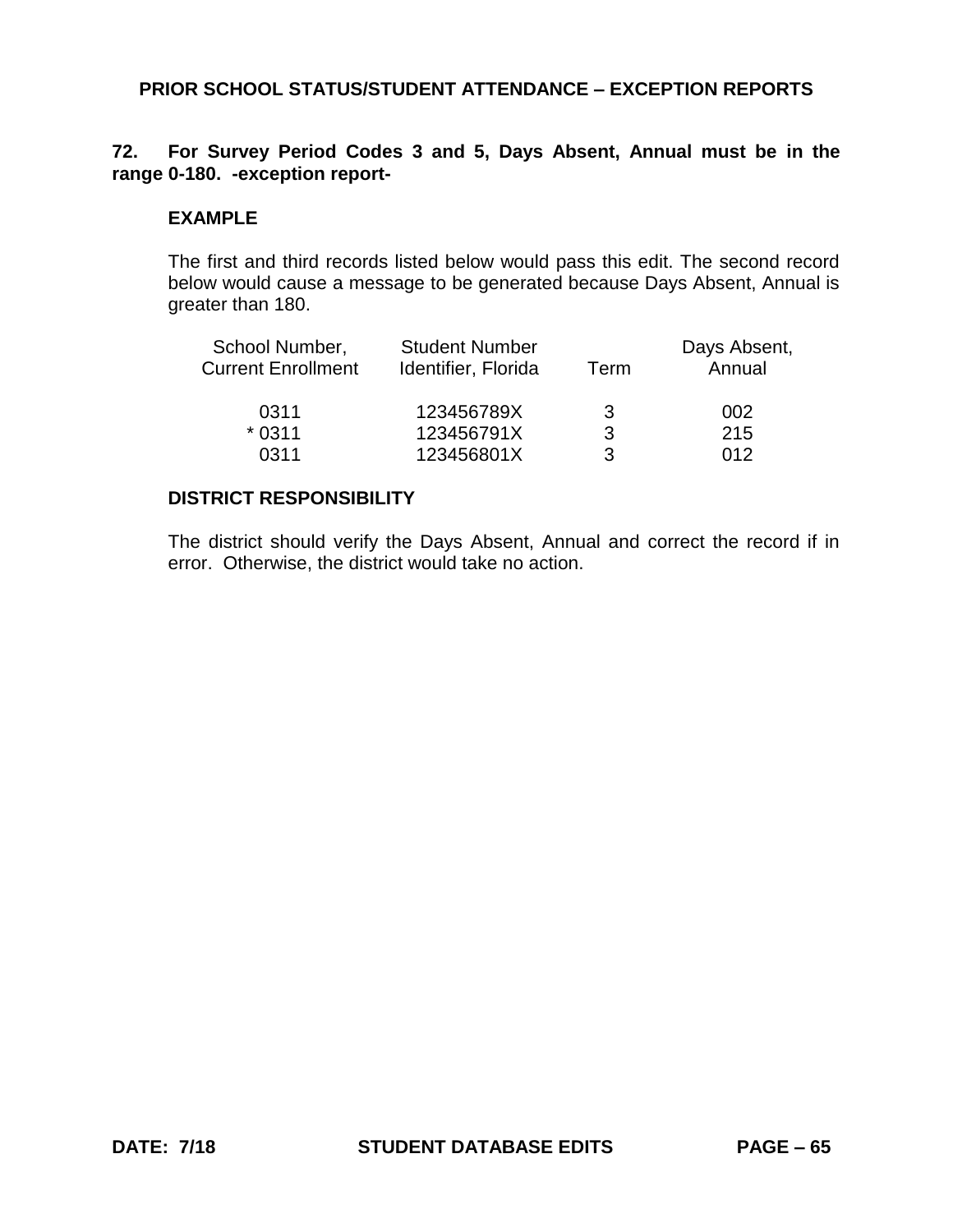**73. For Survey Period Code 5 if School Function/Setting on the Master School Identification (MSID) file for the School Number, Current Enrollment does not equal D, Days Present, Summer Terms must be in the range 0-45. -exception report-**

#### **EXAMPLE**

The first and third records listed below would pass this edit. The second record below would cause a message to be generated because Days Present, Summer Terms is greater than 45.

| School Number,<br><b>Current Enrollment</b> | <b>Student Number</b><br>Identifier, Florida | Term         | Days Present,<br><b>Summer Terms</b> |  |
|---------------------------------------------|----------------------------------------------|--------------|--------------------------------------|--|
| 0411                                        | 12345678X                                    | <sub>S</sub> | 015                                  |  |
| $*0411$                                     | 12345679X                                    | <sub>S</sub> | 073                                  |  |
| 0411                                        | 12345680X                                    | S            | 003                                  |  |
|                                             |                                              |              |                                      |  |

#### **DISTRICT RESPONSIBILITY**

The district should verify the Days Present, Summer Terms and correct the record if in error. Otherwise, the district would take no action.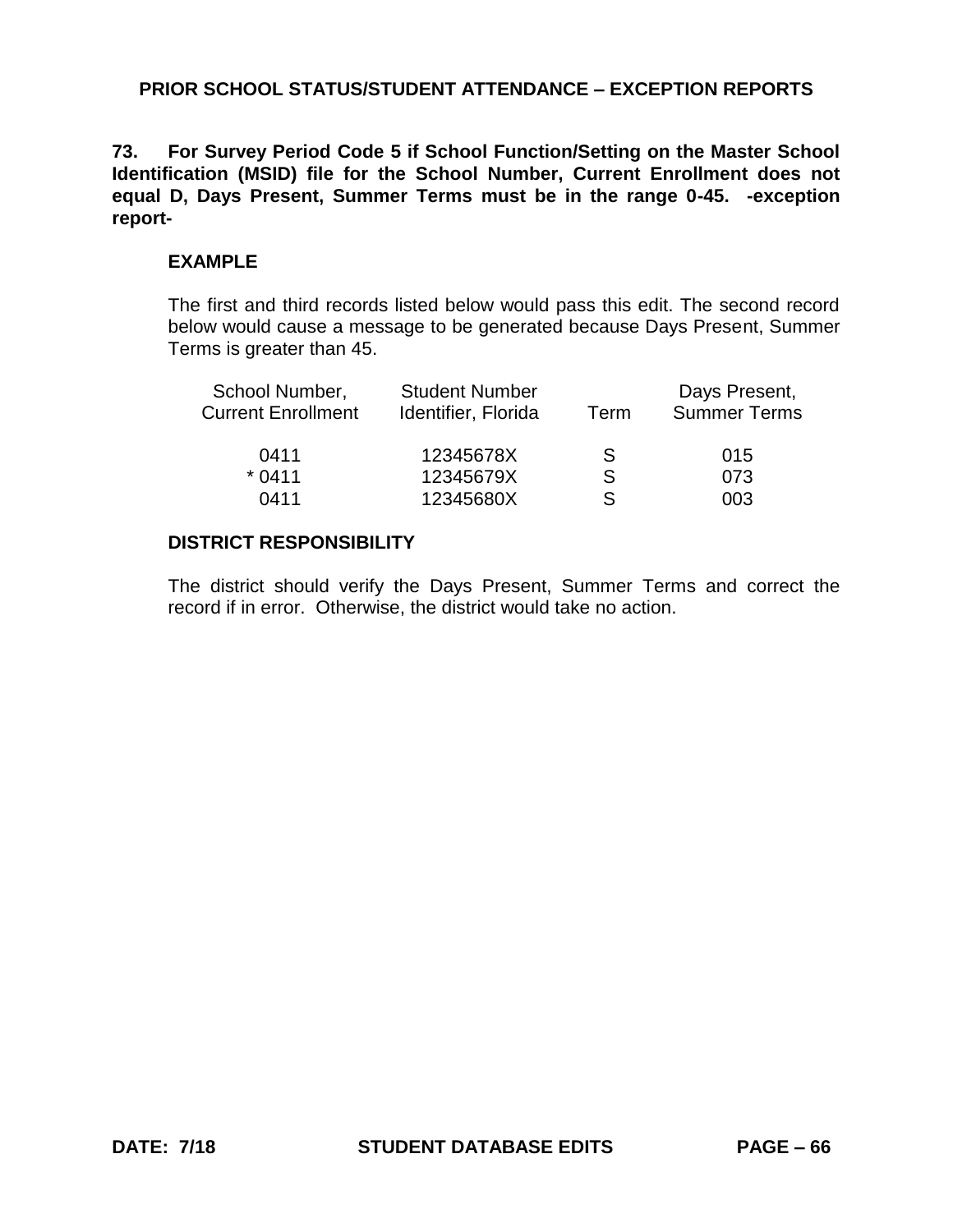**74. For Survey Period Code 5 if School Function/Setting on the Master School Identification (MSID) files for the School Number, Current Enrollment does not equal D, Days Absent, Summer Terms must be in the range 0-45. -exception report-**

#### **EXAMPLE**

The first and third records listed below would pass this edit. The second record would cause an error message to be generated because Days Absent, Summer Terms is greater than 45.

| <b>Student Number</b><br>Identifier, Florida | Term | Days Absent,<br><b>Summer Terms</b> |  |
|----------------------------------------------|------|-------------------------------------|--|
| 12345678X                                    | S    | 015                                 |  |
| 12345679X                                    | S    | 073                                 |  |
| 12345680X                                    | S.   | 003                                 |  |
|                                              |      |                                     |  |

#### **DISTRICT RESPONSIBILITY**

The district should verify the Days Absent, Summer Terms and correct the record if in error. Otherwise, the district would take no action.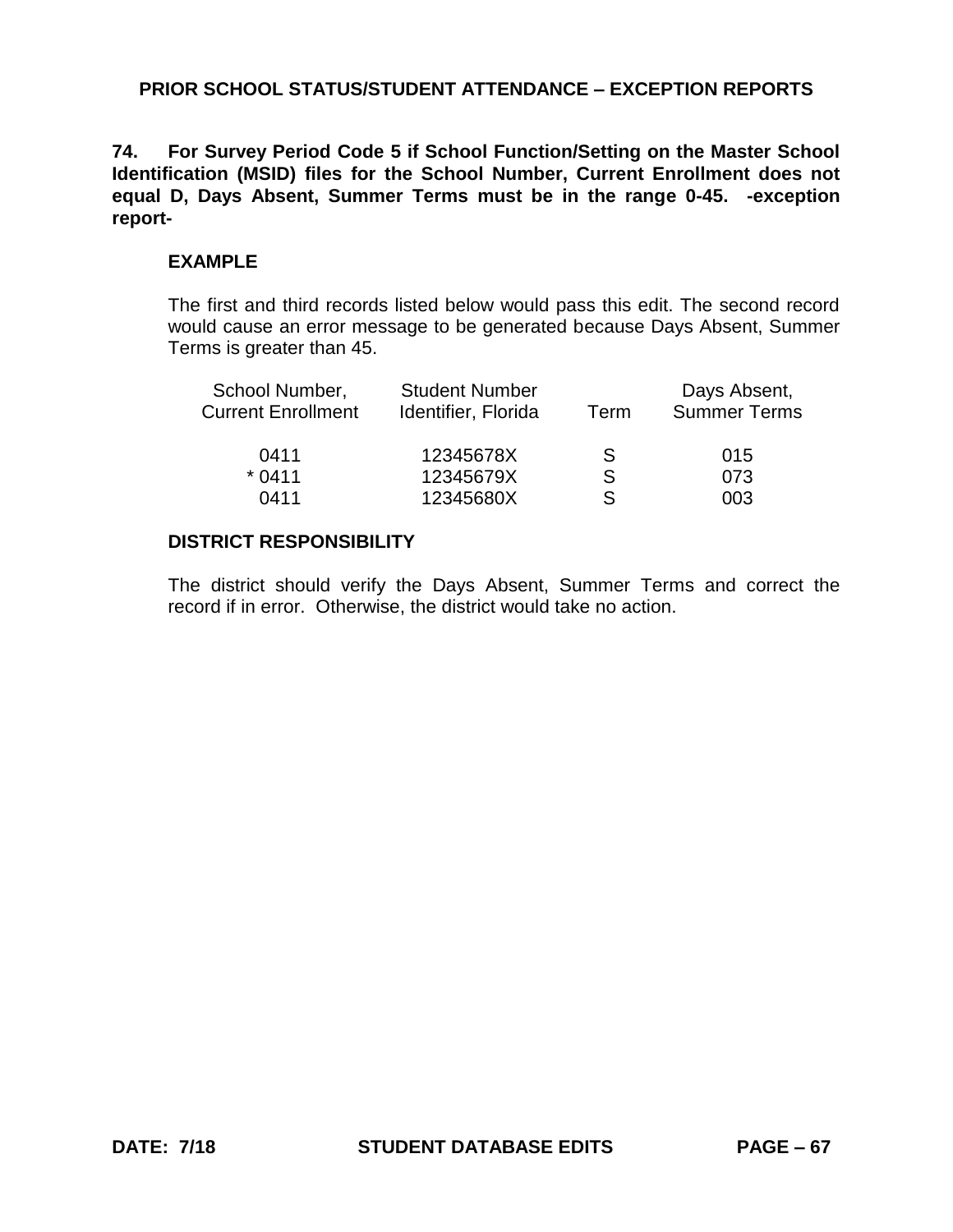## **75. For Survey Period Codes 3 and 5, the sum of Days Absent, Annual and Days Present, Annual must not be greater than 180. -exception report-**

#### **EXAMPLE**

The record listed below would cause a message to be generated because the sum of Days Absent, Annual and Days Present, Annual is greater than 180.

| School Number,            | <b>Student Number</b> | Days Present, | Days Absent, |
|---------------------------|-----------------------|---------------|--------------|
| <b>Current Enrollment</b> | Identifier, Florida   | Annual        | Annual       |
| * 0021                    | 012345678X            | 165           | 050          |

#### **DISTRICT RESPONSIBILITY**

The district should verify Days Present, Annual and/or Days Absent, Annual and correct the record if in error. Otherwise, the district would take no action.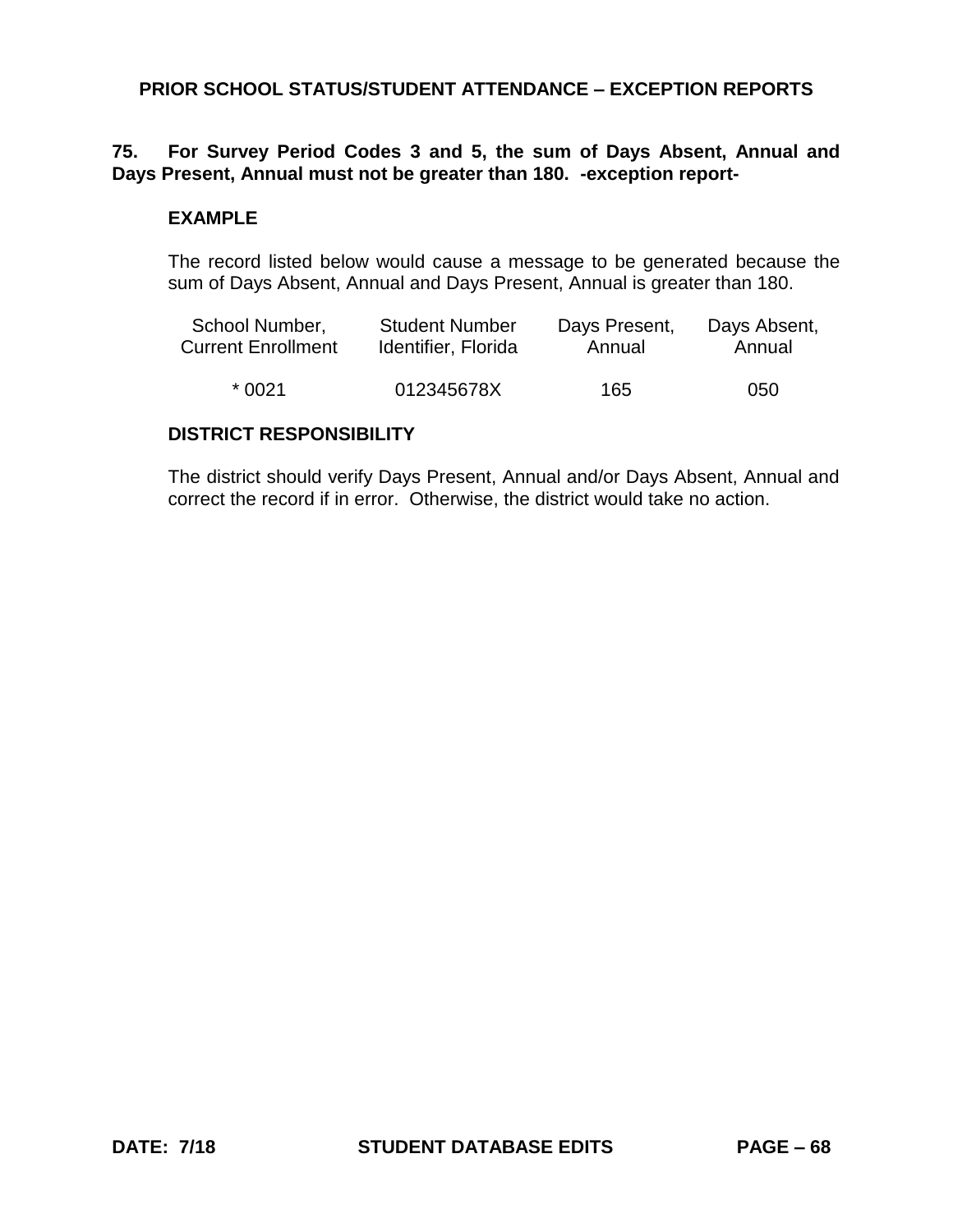**76. For Survey Period Code 5 if School Function/Setting for the School Number, Current Enrollment on the Master School Identification (MSID) file does not equal D, the sum of Days Absent, Summer Terms and Days Present, Summer Terms must not be greater than 45. -exception report-**

#### **EXAMPLE**

The record listed below would cause a message to be generated because the sum of Days Absent, Summer Terms and Days Present, Summer Terms is greater than 45.

| School Number,            | <b>Student Number</b> | Days Present,       | Days Absent,        |
|---------------------------|-----------------------|---------------------|---------------------|
| <b>Current Enrollment</b> | Identifier, Florida   | <b>Summer Terms</b> | <b>Summer Terms</b> |
| * በ6                      | 012345678X            | 021                 | 050                 |

## **DISTRICT RESPONSIBILITY**

The district should verify Days Present, Summer Terms and/or Days Absent, Summer Terms and correct the record if it is in error. Otherwise, the district would take no action.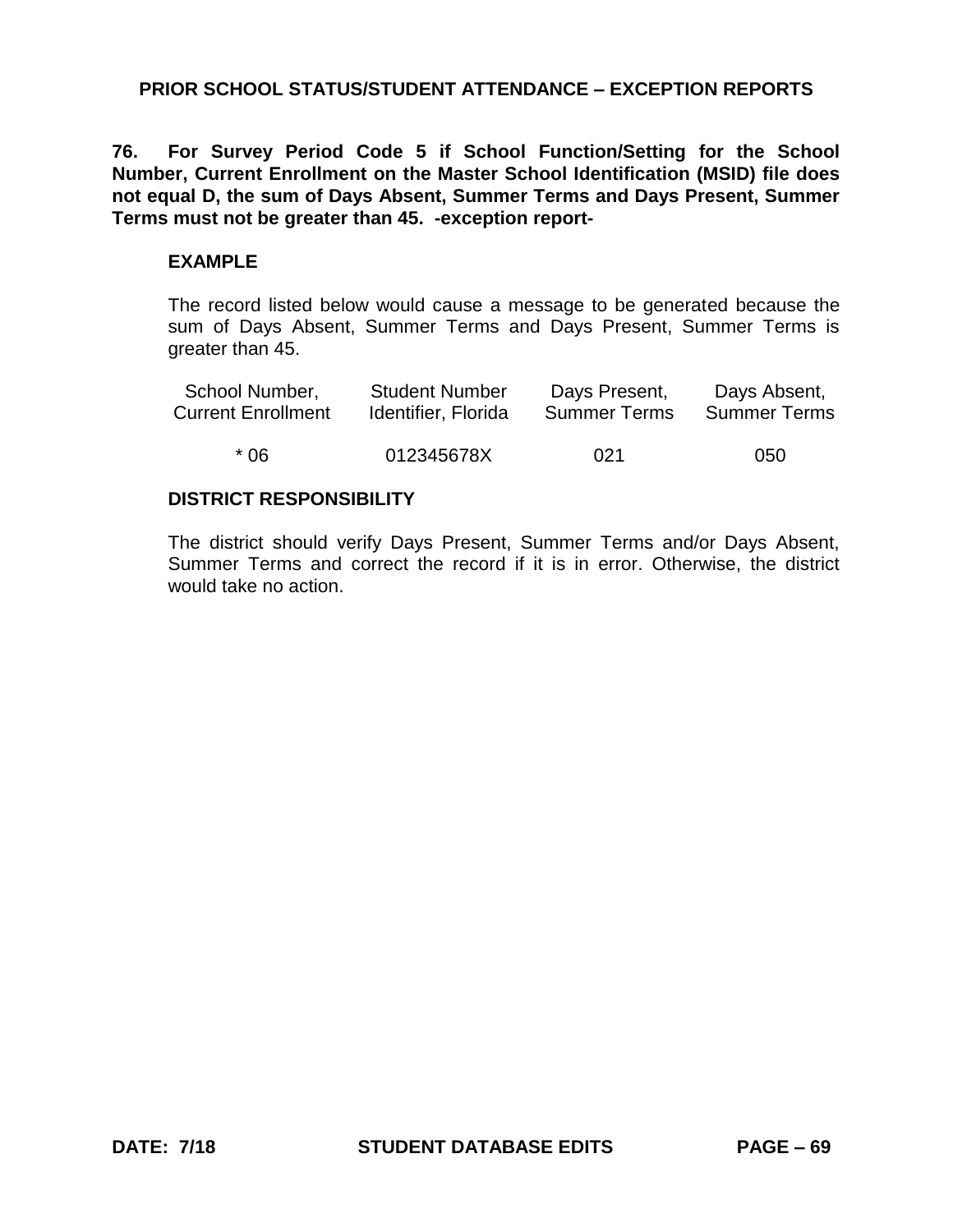#### **77. If Entry Code is E05, grade must be either PK or KG. –exception report--**

#### **EXAMPLE**

The first and second records listed below would pass the edit assuming no other reject rule would cause their rejection. The third record would cause an error message to be generated because the Entry (Re-Entry Code) is E05 and Grade level is other than PK or KG.

| <b>District</b> | <b>Student</b> |            |           |        |
|-----------------|----------------|------------|-----------|--------|
| Number,         | <b>Number</b>  | Entry      |           | Survey |
| Current         | Identifier,    | (Re-Entry) | Grade     | Period |
| Enrollment      | Florida        | Code       | Level     | Code   |
| 62              | 123456787X     | E05        | ΚG        | 5      |
| 62              | 123456788X     | E05        | <b>PK</b> | 5      |
| $*62$           | 123456789X     | E05        | ሰ1        | 5      |

#### **DISTRICT RESPONSIBILITY**

The district should verify the Grade Level and correct the record if it is in error. Otherwise, the district would take no action.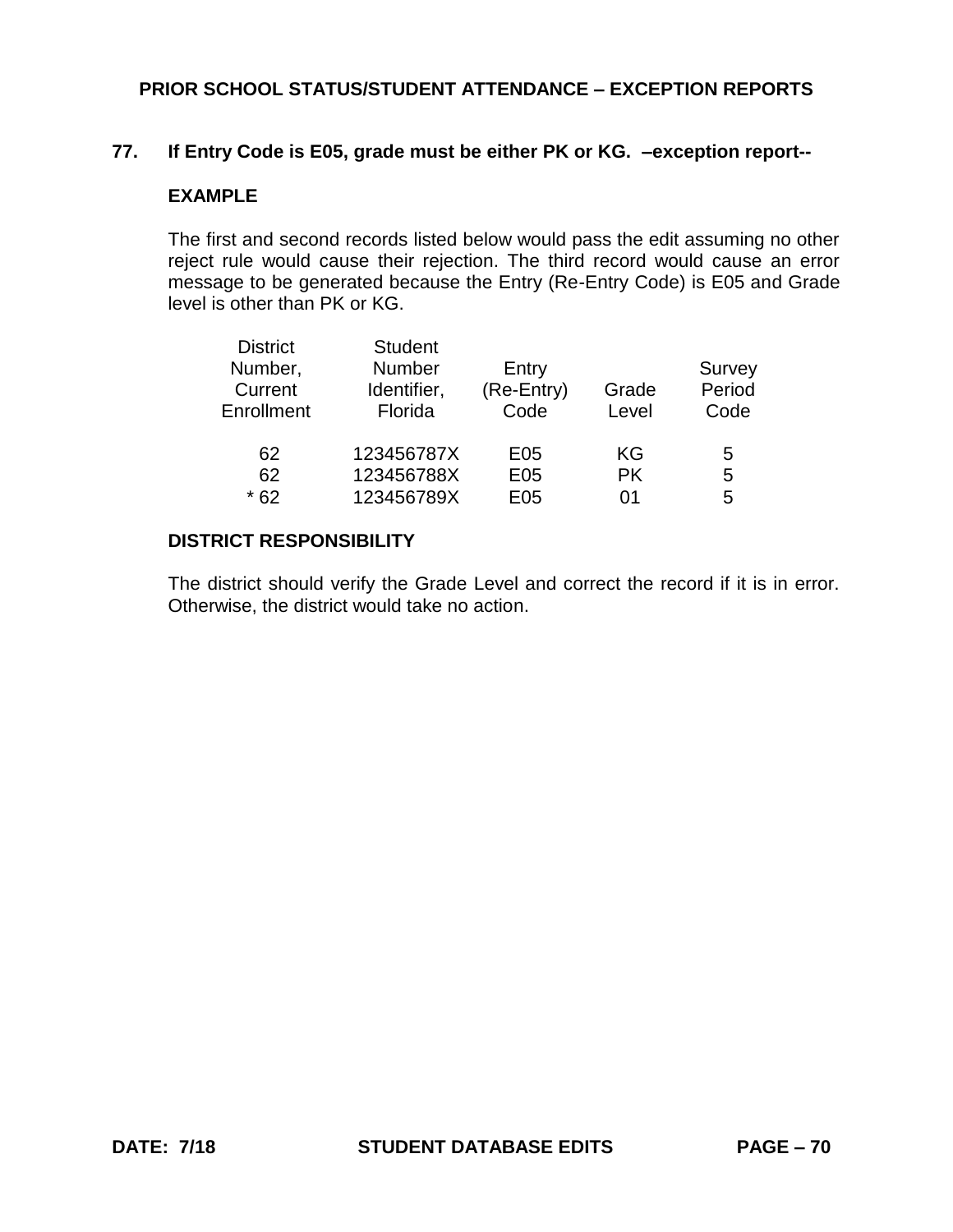# **78. For Survey Period Code 5, Days Absent, Annual—Unexcused Not Related to Discipline must be in the range 0-180. -exception report-**

#### **EXAMPLE**

The first and third records listed below would pass this edit. The second record below would cause a message to be generated because Days Absent, Annual— Unexcused Not Related to Discipline is greater than 180.

| School     | <b>Student</b> |        | Days Absent, Annual |
|------------|----------------|--------|---------------------|
| Number,    | <b>Number</b>  |        | Unexcused           |
| Current    | Identifier,    | Survey | <b>Not Related</b>  |
| Enrollment | Florida        | Period | to Discipline       |
| 0311       | 123456789X     | 5      | 002                 |
| $*0311$    | 123456791X     | 5      | 215                 |
| 0311       | 123456801X     | 5      | 012                 |

#### **DISTRICT RESPONSIBILITY**

The district should verify the Days Absent, Annual—Unexcused Not Related to Discipline and correct the record if in error. Otherwise, the district would take no action.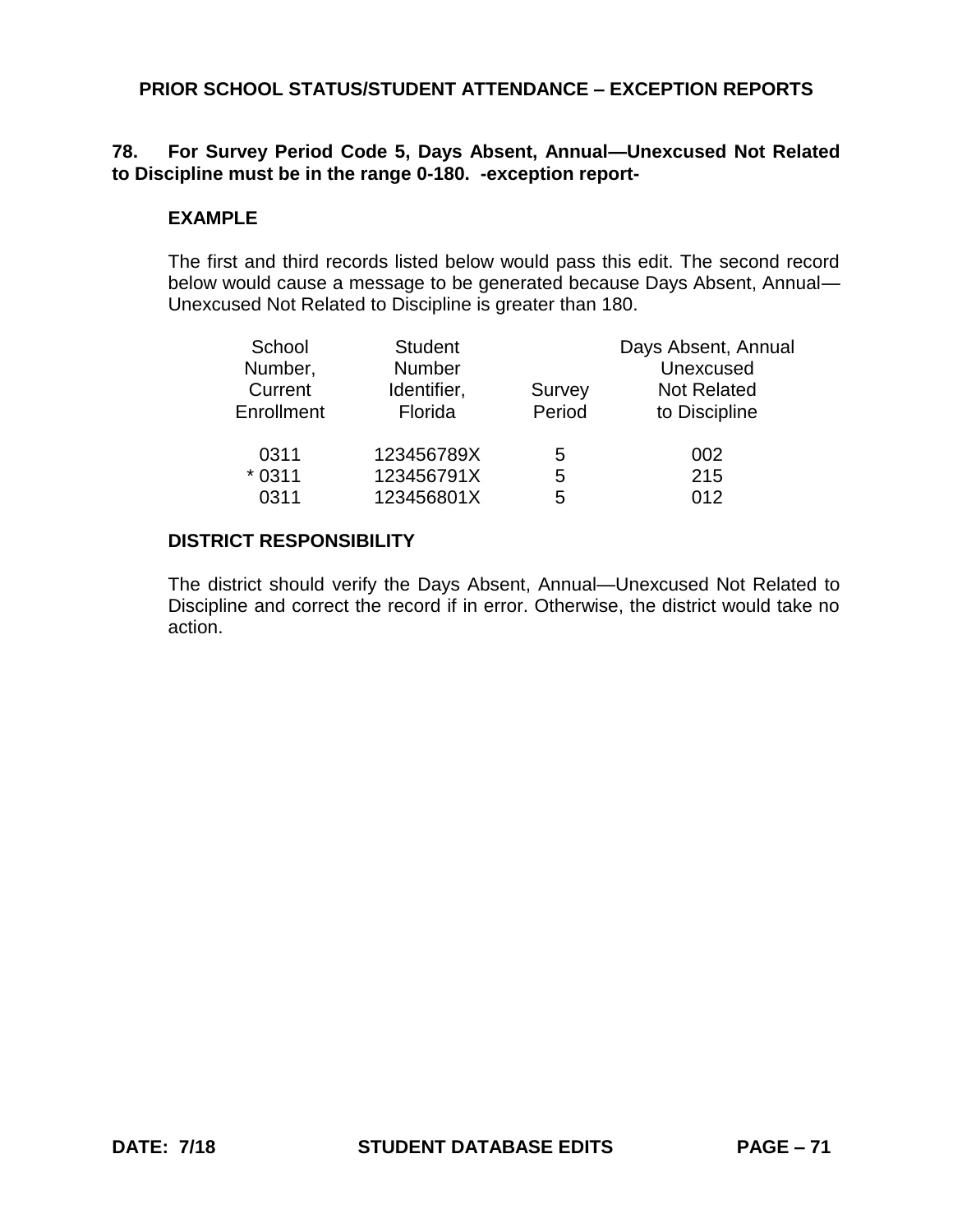# **79. If Withdrawal Code, PK-12 = W26 then age must be 16 or greater as of the Withdrawal Date. -exception report-**

#### **EXAMPLE**

The first record listed below would pass this edit. The second record would fail the edit because the Withdrawal Code is W26 and the age is less than sixteen.

| <b>Student</b><br><b>Number</b><br>Identifier,<br>Florida | Survey<br>Period<br>Code | <b>Birth</b><br>Date | Withdrawal<br>Code, PK-12 | Withdrawal<br>Date |
|-----------------------------------------------------------|--------------------------|----------------------|---------------------------|--------------------|
| 012345678X                                                | 5                        | 09151989             | W26                       | 10022006           |
| * 012345679X                                              | 5                        | 02191994             | W <sub>26</sub>           | 08232006           |

#### **DISTRICT RESPONSIBILITY**

The district must review the record, determine whether all information is accurate and correct the record if necessary.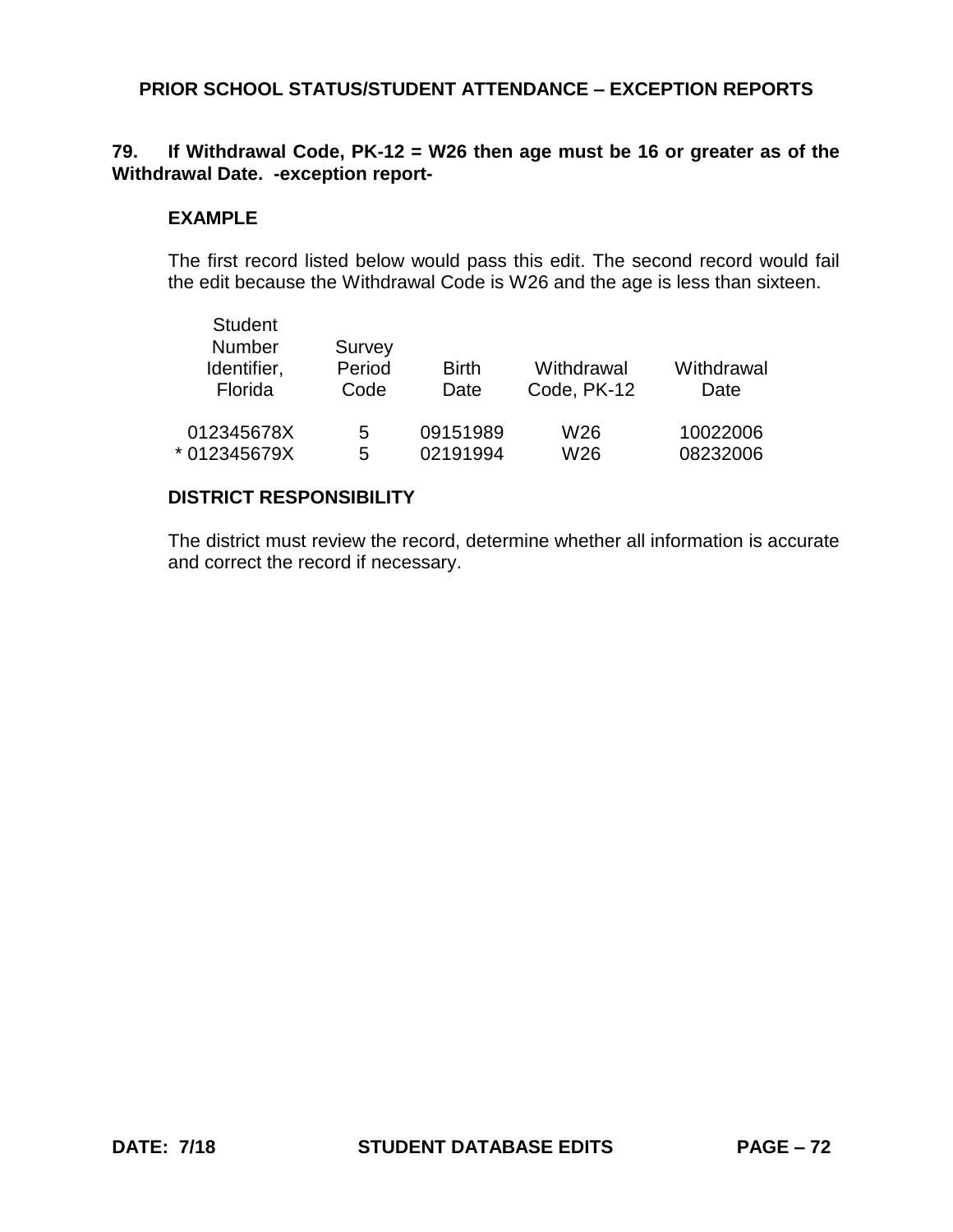**80. If Survey Period = 2 or 3 and if the Withdrawal Code is W02, then there must be a matching Prior School Status/Student Attendance record (based on District Number, Current Enrollment; Student Number Identifier, Florida; Survey Period Code and School Year) with an Entry (Re-Entry) Code, PK-12 of R02 and an Entry/Re-entry Date greater than or equal to the Withdrawal Date. -exception report-**

#### **EXAMPLE**

The first two records listed below would pass this edit. The third record would generate an error message because the relationship between Withdrawal Code and the Entry/Re-entry Code does not meet the requirements of the edit. It is expected that a student withdrawing with a Withdrawal Code of W02 would be reported as entering another school in the district with an Entry (Re-entry) code of R02.

| <b>District</b><br>Number,<br>Current<br>Enrollment | <b>Student</b><br>Number,<br>Identifier,<br>Florida | School<br>Year | Withdrawal<br>Code | Withdrawal<br>Date |
|-----------------------------------------------------|-----------------------------------------------------|----------------|--------------------|--------------------|
| 03                                                  | 012345678X                                          | ****           | W02                | $0901***$          |
| 03                                                  | 012345677X                                          | ****           | W02                | 0915****           |
| * 03                                                | 012345679X                                          | ****           | W02                | $1001***$          |

\*\*\*\* = Valid fiscal year for data submission.

| <b>District</b> | <b>Student</b> |        | Entry           |            |
|-----------------|----------------|--------|-----------------|------------|
| Number,         | Number,        |        | (Re-entry)      | Entry/     |
| Current         | Identifier,    | School | Code,           | (Re-entry) |
| Enrollment      | Florida        | Year   | <b>PK-12</b>    | Date       |
| 03              | 012345678X     | ****   | R <sub>02</sub> | 0902****   |
| 03              | 012345677X     | ****   | <b>R02</b>      | $0917***$  |
| $*03$           | 012345679X     | ****   | E01             | $1003***$  |

# **DISTRICT RESPONSIBILITY**

The district must review the Withdrawal Code and Entry (Re-entry) Code, PK-12 in the third set of records and correct the code(s) that is in error.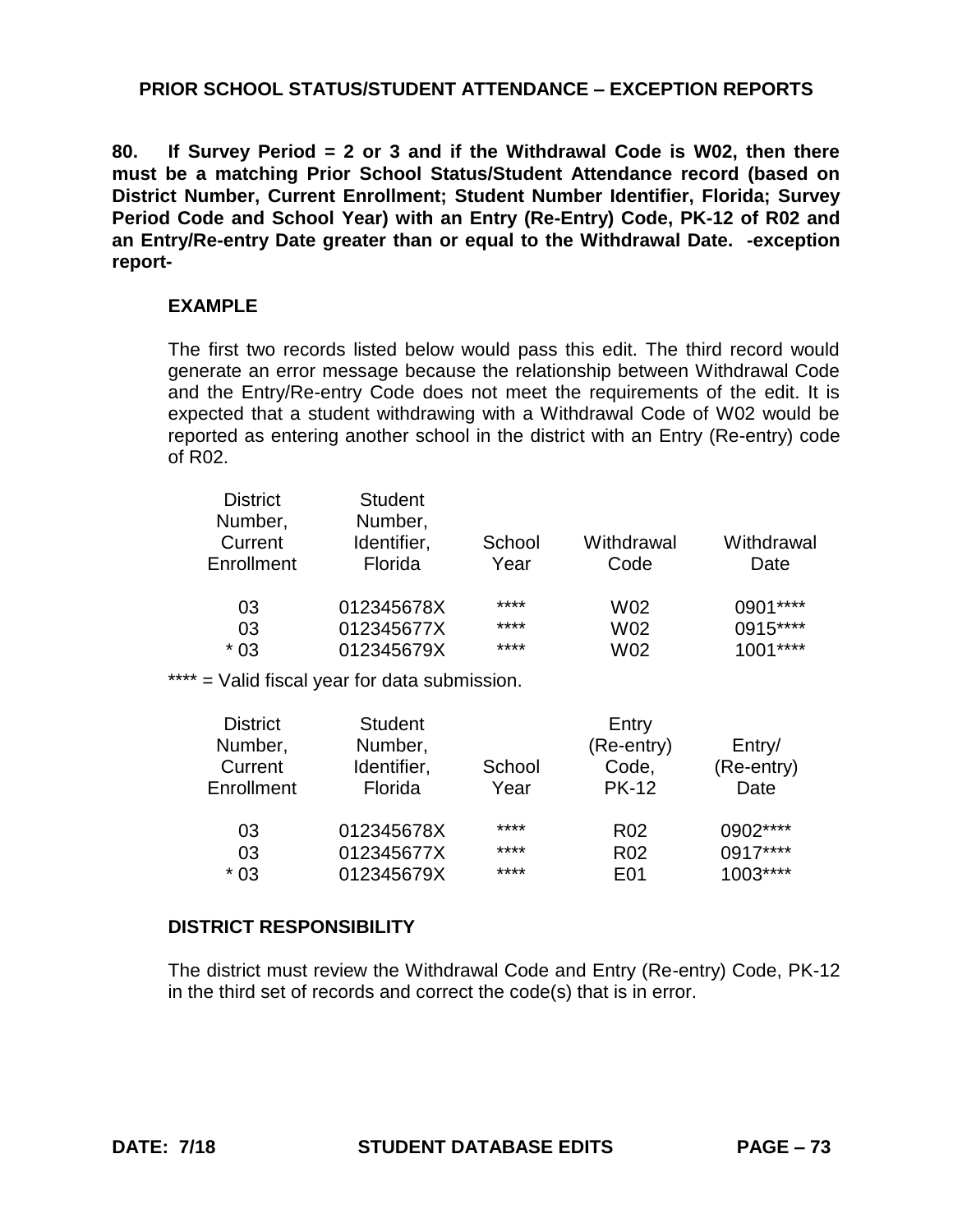**81. For Survey Period Code 5 if School Function/Setting on the Master School Identification (MSID) file for the School Number, Current Enrollment equals D, the sum of Days Absent, Summer Terms and Days Present, Summer Terms must not be greater than 70. –exception report-**

#### **EXAMPLE**

The record listed below would cause a message to be generated because the sum of Days Absent, Summer Terms and Days Present, Summer Terms is greater than 70.

| School Number,            | <b>Student Number</b> | Days Present,       | Days Absent,        |
|---------------------------|-----------------------|---------------------|---------------------|
| <b>Current Enrollment</b> | Identifier, Florida   | <b>Summer Terms</b> | <b>Summer Terms</b> |
| * በ6                      | 012345678X            | 021                 | 052                 |

# **DISTRICT RESPONSIBILITY**

The district should review the number of days present and number of days absent for accuracy. If the information in the record is correct, no action is necessary. If the information is not correct, the district should correct the Days Present, Summer Terms or Days Absent, Summer Terms or both and submit the record as a batch update.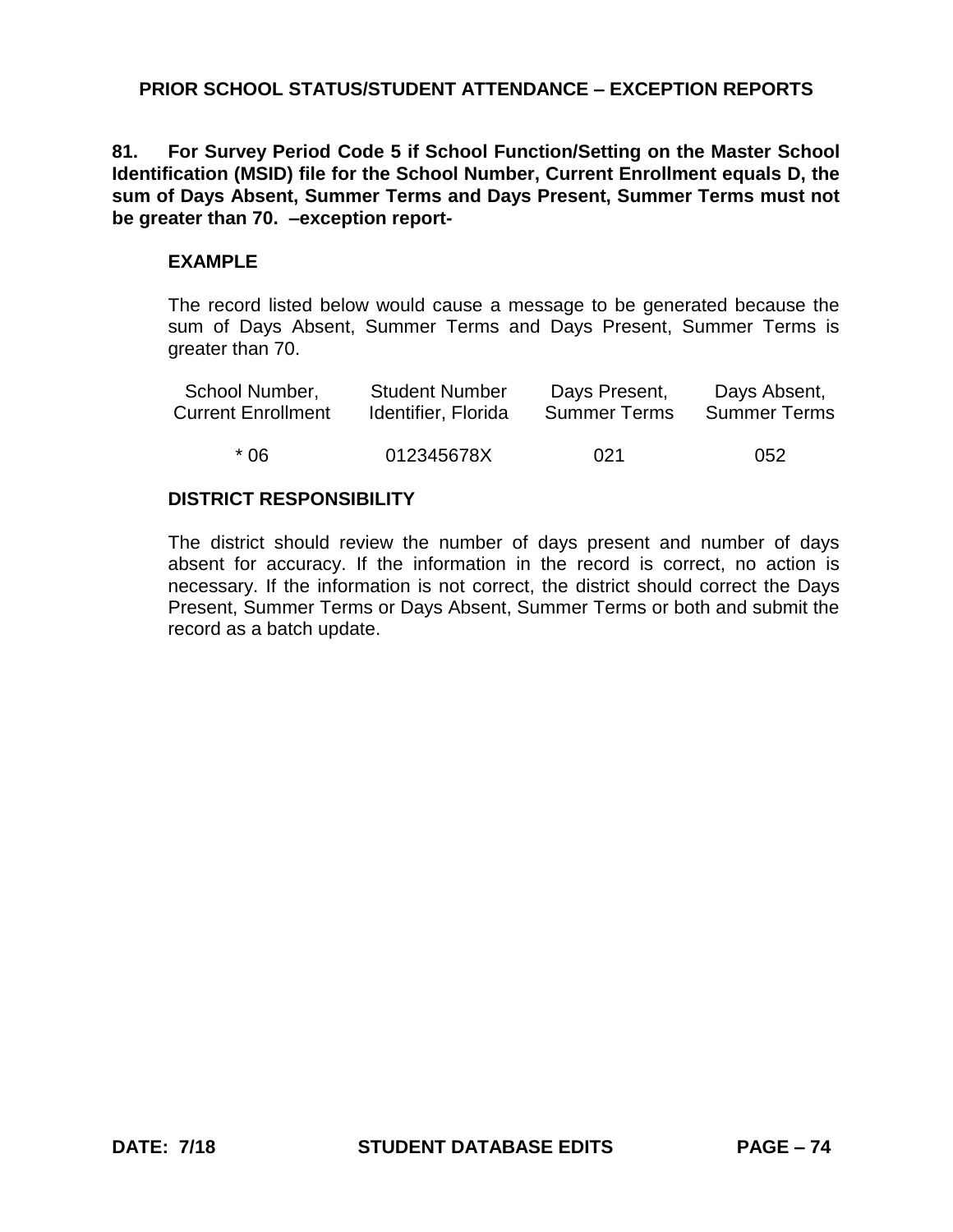**82. If Survey is 5 and if the Withdrawal Code, PK-12 is W21 on the Prior School Status/Student Attendance record, then the Withdrawal Reason must be W21 on the Student End of Year Status record.** 

**The records should be matched on the following items: District Number, Current Enrollment; Student Number Identifier, Florida; Survey Period Code; and School Year. –exception report-**

#### **EXAMPLE**

The first and third records listed below would meet the criteria specified in the edit above. The second record would cause a message to be generated because the Withdrawal Code, PK-12 is W21 but the Withdrawal Reason on the Student End of Year Status record is not W21.

#### *Prior School Status/Student Attendance*

| District Number,<br><b>Current Enrollment</b> | <b>Student Number</b><br>Identifier, Florida | Withdrawal<br>Code, PK-12 | Survey<br>Period |
|-----------------------------------------------|----------------------------------------------|---------------------------|------------------|
|                                               |                                              |                           |                  |
| 36                                            | 123456789X                                   | W21                       | 5                |
| $*36$                                         | 223456788X                                   | W21                       | 5                |
| 36                                            | 476543217X                                   | W21                       | 5                |

#### *Student End of Year Status*

| District Number,          | <b>Student Number</b> | Withdrawal       | Survey |
|---------------------------|-----------------------|------------------|--------|
| <b>Current Enrollment</b> | Identifier, Florida   | Reason           | Period |
| 36                        | 123456789X            | W <sub>21</sub>  | 5      |
| $*36$                     | 223456788X            | W <sub>3</sub> A | 5      |
| 36                        | 476543217X            | W <sub>21</sub>  | 5      |

#### **DISTRICT RESPONSIBILITY**

The district should verify the Withdrawal Code, PK-12 and the Withdrawal Reason Code, and, correct one of the codes if there is an error.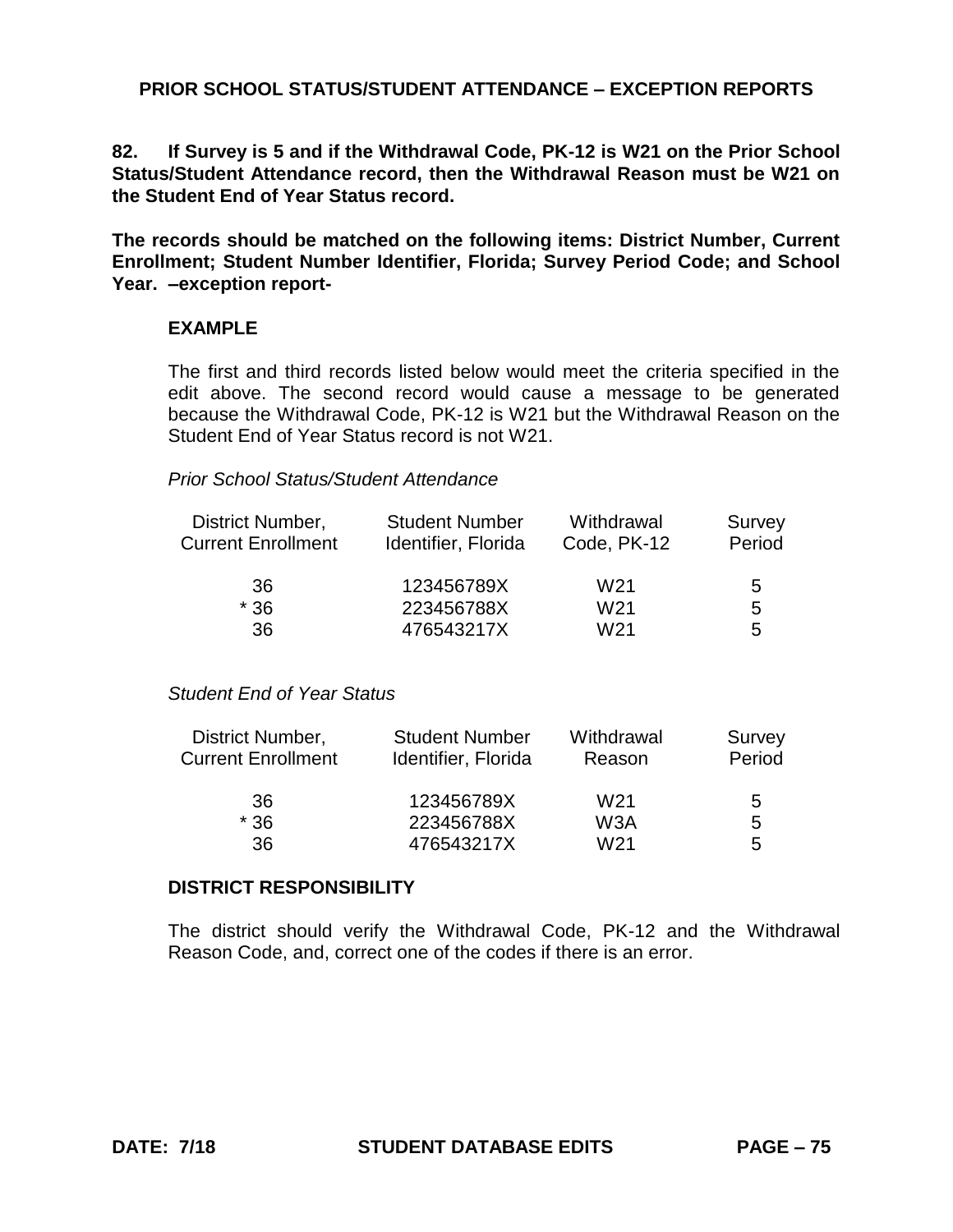**90. For Survey Period Codes 2, 3, and 5, for each active school on the Master School Identification (MSID) file for the district, unless it is school 3518 (McKay) or 9001 (Superintendent's Office), there must be at least one Prior School Status/Student Attendance record. –aggregate exception edit–**

**Note: An error message will be printed on the exception report for schools that do not meet the aggregate exception edit above.**

## **EXAMPLE**

School 0035 is an active school on the MSID file, but no Prior School Status/Student Attendance records exist for this school on the Student Database Prior School Status/Student Attendance table.

An aggregate edit error message is generated for school 0035 on the exception report indicating that the school failed this aggregate exception edit.

# **DISTRICT RESPONSIBILITY**

The district must verify whether or not Prior School Status/Student Attendance records should be sent for this school and submit these records if necessary.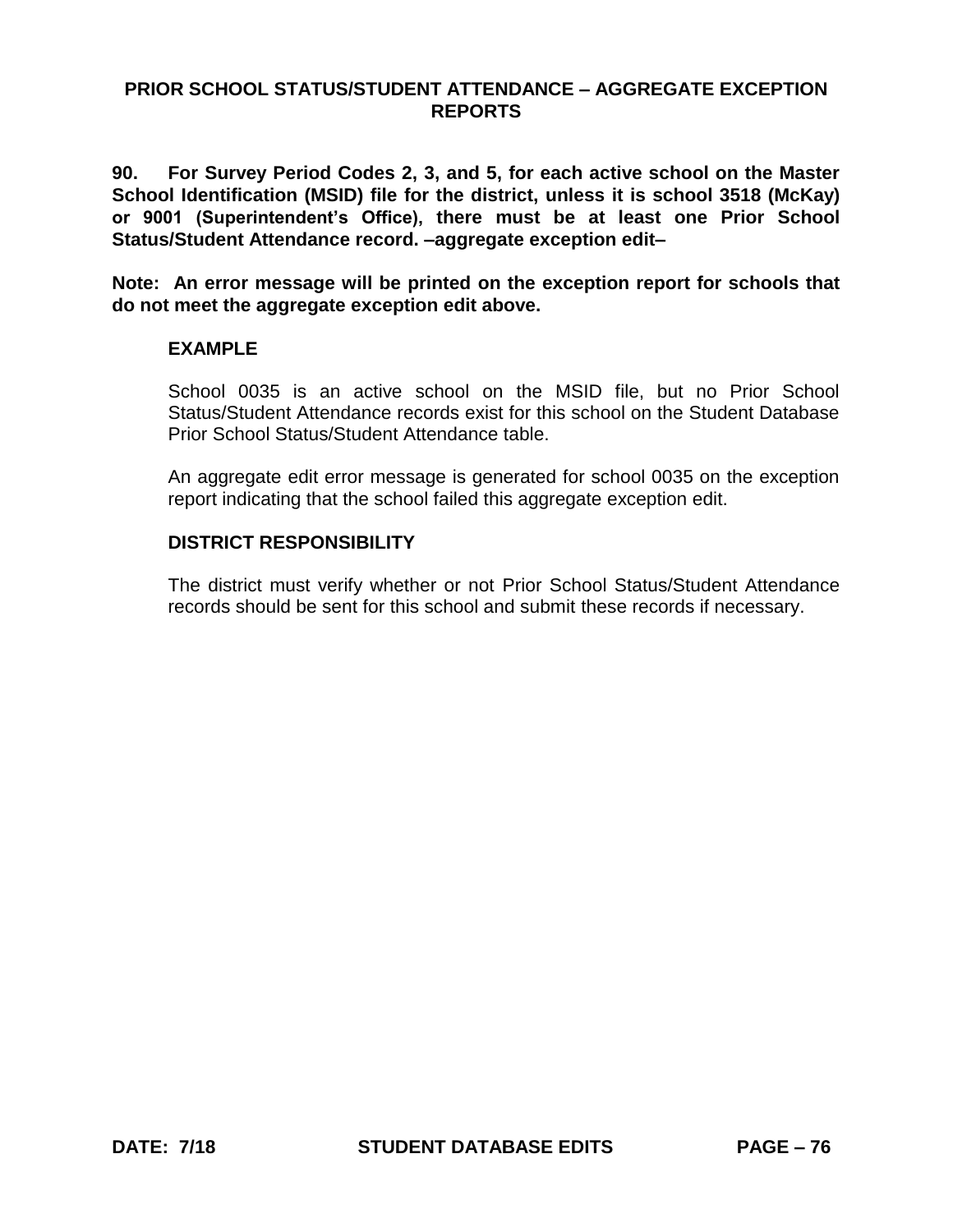**91. For Survey Period Codes 3 and 5, for each school on the Prior School Status/Student Attendance table, the number of Days Absent, Annual must be > 0 (Refer to aggregate report F70624). – aggregate exception edit –**

**Note: The following information will be listed on the exception report for schools that do not meet the aggregate exception edit above:**

- **District Number, Current Enrollment**
- **School Number, Current Enrollment**
- **Total Days Present, Annual**
- **Total Days, Absent, Annual**
- **Percentage Days Present, Annual**

#### **EXAMPLE**

School 0035 has 201,136 aggregate days present and 0 days absent on the Prior School Status/Student Attendance table. These figures equate to 100% days present during the 180 day school year. An aggregate edit error message is generated for school 0035 on the exception report indicating that the school failed this aggregate exception edit.

#### **DISTRICT RESPONSIBILITY**

The district must verify Days Absent, Annual and Days Present, Annual on the Prior School Status/Student Attendance records for this school and correct these fields if in error.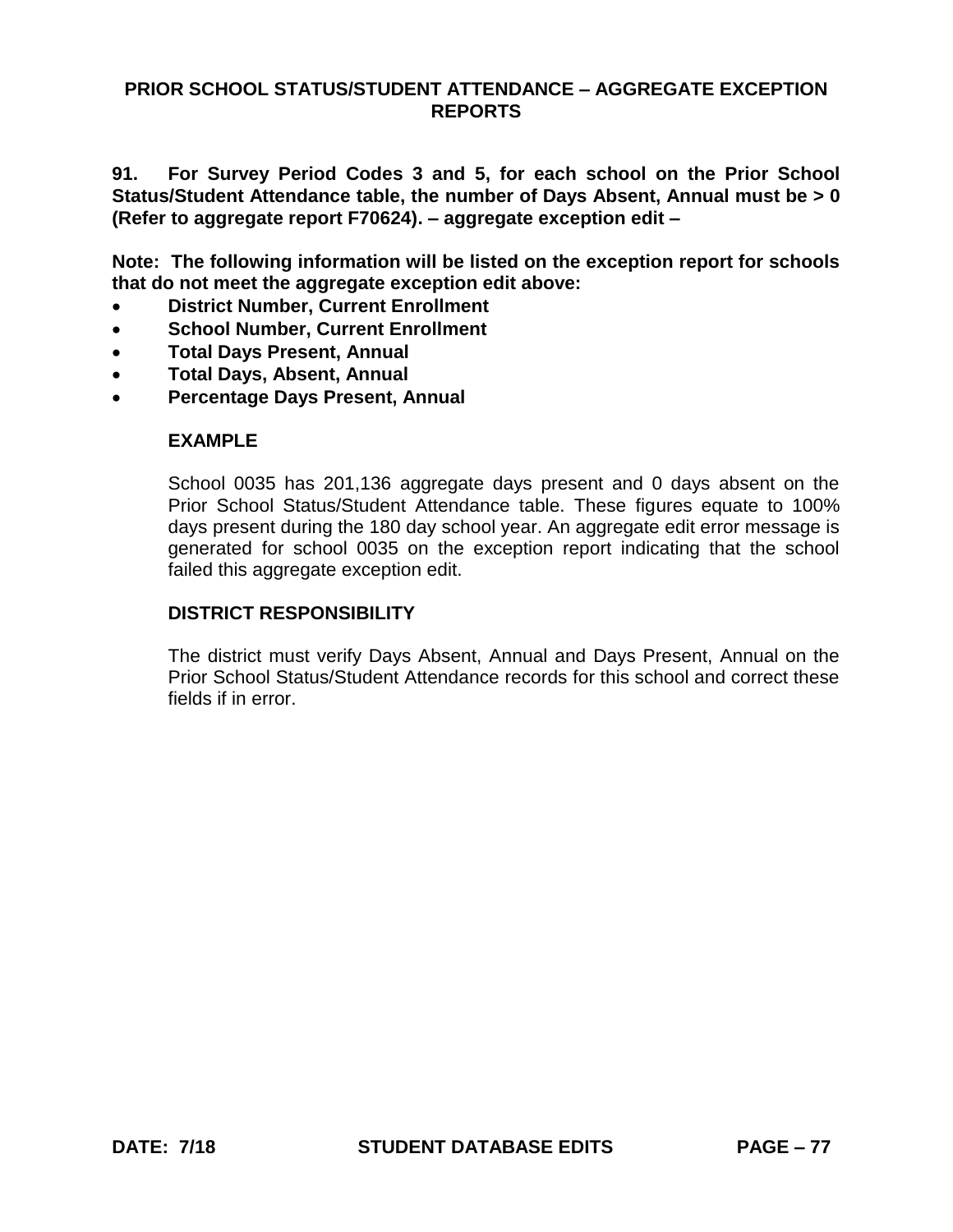**92. For Survey Period Code 5, for each school on the Prior School Status/Student Attendance table, the percentage of Days Present, Annual (calculated as: Days Present, Annual/sum of Days Present, Annual + Days Absent, Annual X 100) must be equal to or > 90. – aggregate exception report –**

**Note: The following information will be listed on the exception report for schools that do not meet the aggregate exception edit above:**

- **District Number, Current Enrollment**
- **School Number, Current Enrollment**
- **Total Days Present, Annual**
- **Total Days, Absent, Annual**
- **Percentage Days Present, Annual**

## **EXAMPLE**

School 0035 has 58,502 aggregate days present and 29,121 days absent on the Prior School Status/Student Attendance table. These figures equate to 66.77% days present during the 180 day school year. An aggregate edit error message is generated for school 0035 on the exception report indicating that the school failed this aggregate exception edit.

## **DISTRICT RESPONSIBILITY**

The district should verify Days Present, Annual and Days Absent, Annual on the Prior School Status/Student Attendance records for this school and correct these fields if they are in error.